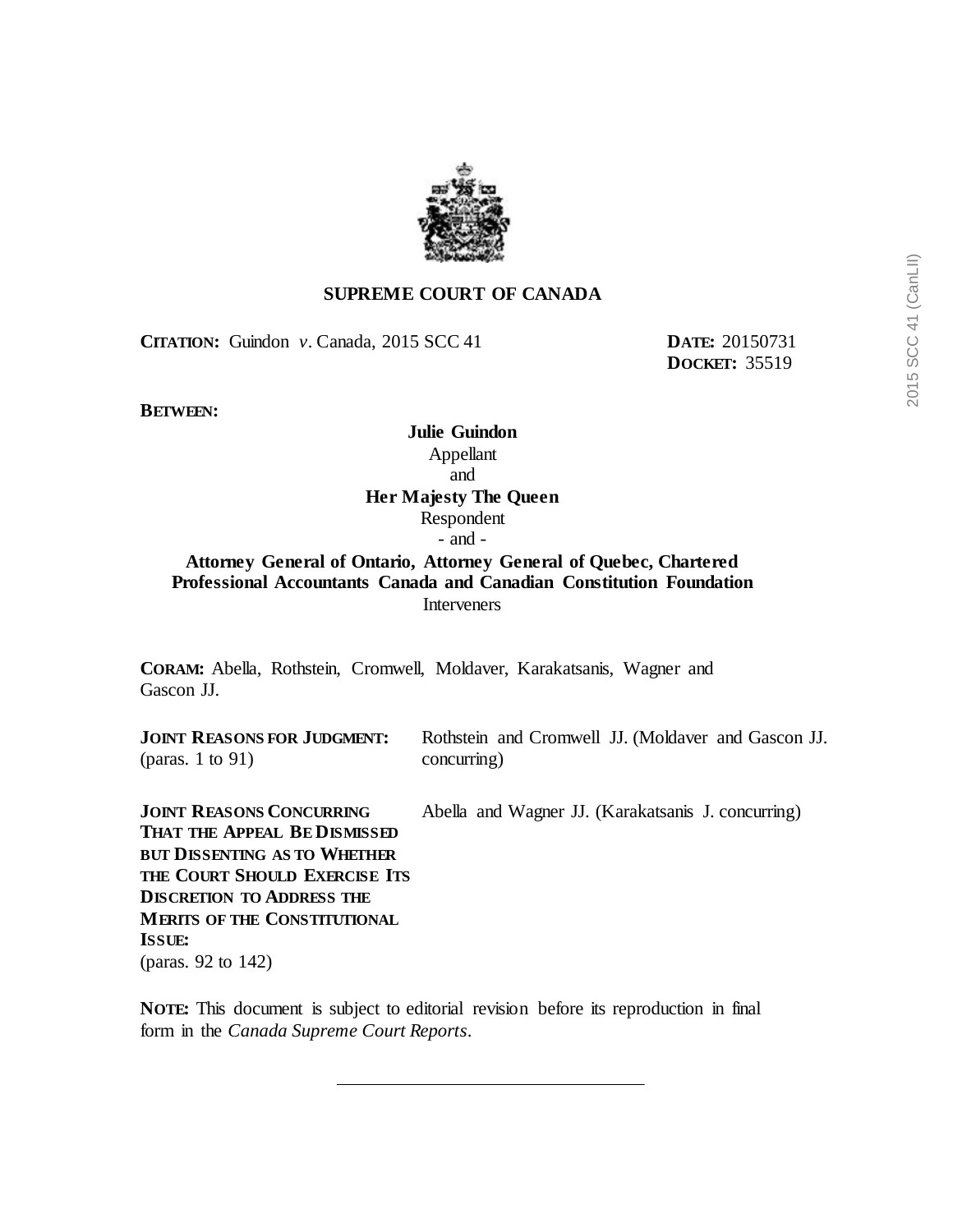GUINDON *v.* CANADA

## **Julie Guindon** *Appellant*

*v.*

## **Her Majesty The Queen** *Respondent*

and

**Attorney General of Ontario, Attorney General of Quebec, Chartered Professional Accountants Canada and Canadian Constitution Foundation** *Interveners*

**Indexed as: Guindon** *v.* **Canada**

**2015 SCC 41**

File No.: 35519.

2014: December 5; 2015: July 31.

Present: Abella, Rothstein, Cromwell, Moldaver, Karakatsanis, Wagner and Gascon JJ.

ON APPEAL FROM THE FEDERAL COURT OF APPEAL

2015 SCC 41 (CanLII)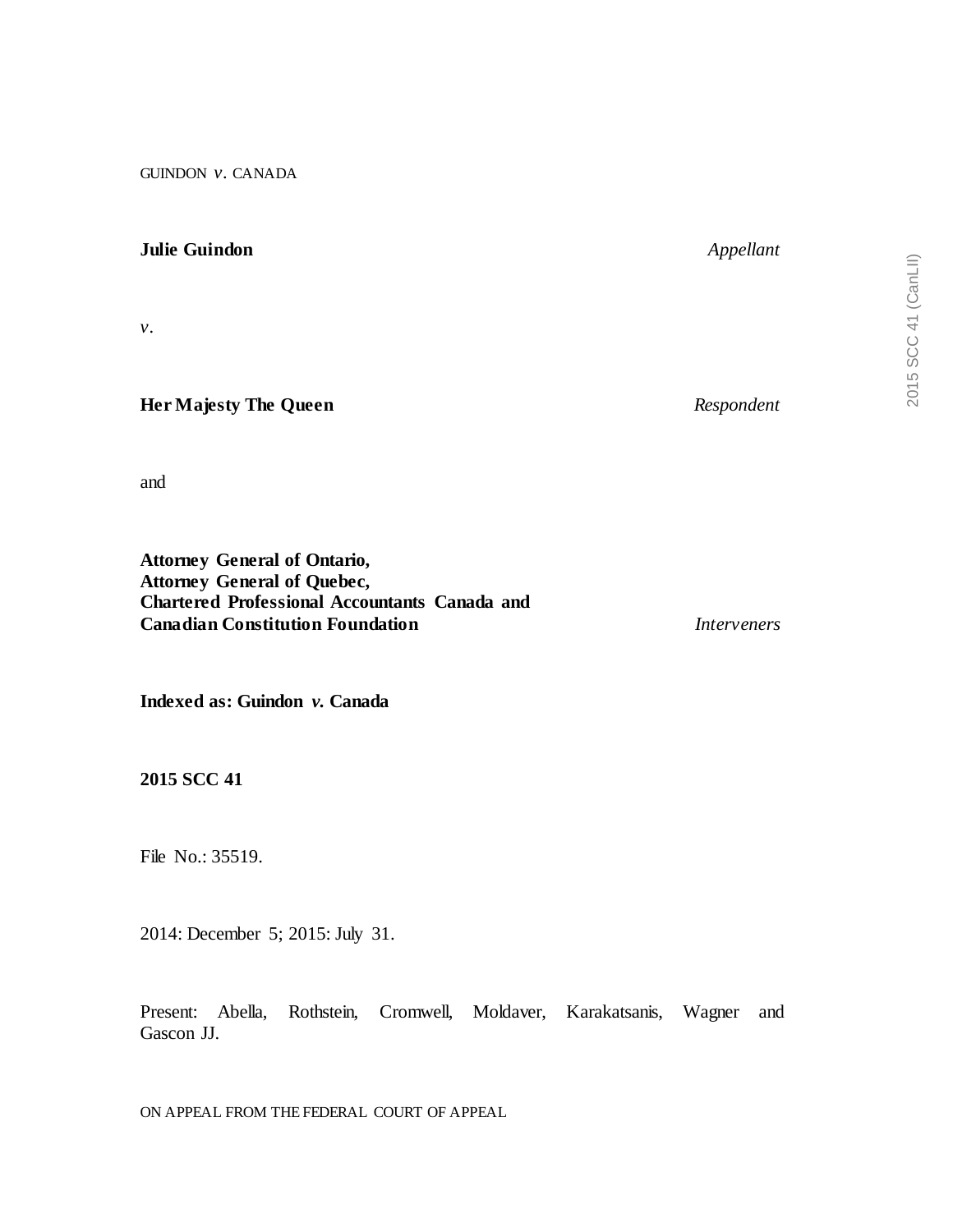*Constitutional law — Charter of Rights — Income tax — Penalty for misrepresentation — Individual assessed for penalties under s. 163.2 of Income Tax Act, which imposes monetary penalties on every person who makes false statement that could be used by another person for purpose of Act — Whether proceeding under s. 163.2 is criminal in nature or leads to imposition of true penal consequences — Whether individual assessed for penalties is person "charged with an offence" within meaning of s. 11 of Canadian Charter of Rights and Freedoms — Income Tax Act, R.S.C. 1985, c. 1 (5th Supp.), s. 163.2.*

*Constitutional law — Courts — Procedure — Notice of constitutional question given to attorneys general in this Court but not in courts below — Whether this Court should exercise its discretion to address merits of constitutional issue — Tax Court of Canada Act, R.S.C. 1985, c. T-2, s. 19.2.*

The Minister of National Revenue assessed G for penalties under s. 163.2 of the *Income Tax Act* for statements she made in donation receipts issued on behalf of a charity, which she knew or would reasonably be expected to have known could be used by taxpayers to claim an unwarranted tax credit. G appealed the Minister's assessment to the Tax Court of Canada. In her oral submissions, she argued that the penalties imposed under s. 163.2 are criminal and that she is therefore a person "charged with an offence" who is entitled to the procedural safeguards of s. 11 of the *Charter*. In her notice of appeal, however, she did not raise any *Charter* issue and did not provide notice of a constitutional question to the attorneys general as required by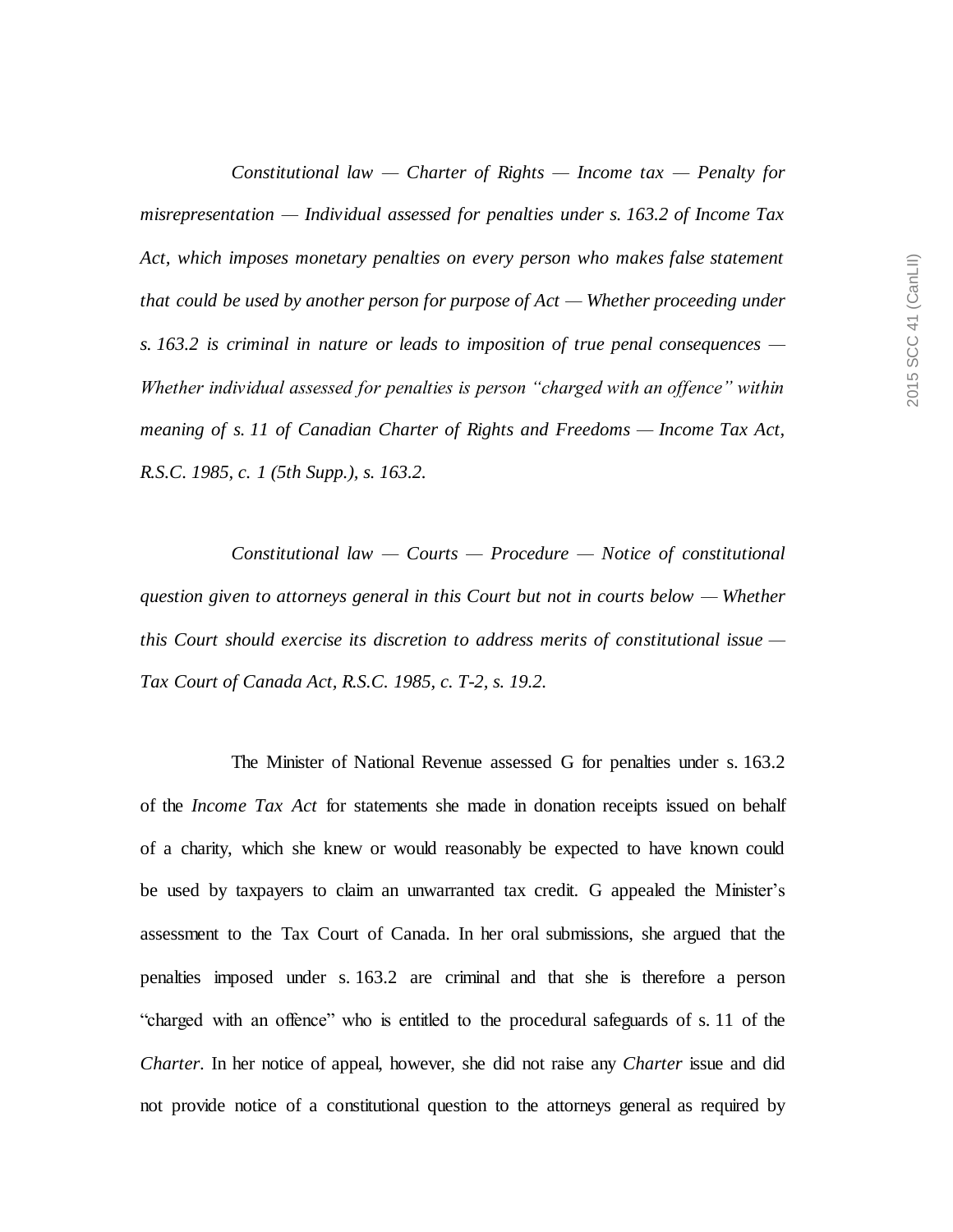s. 19.2 of the *Tax Court of Canada Act*. The Tax Court accepted G's argument and vacated the penalty assessment. The Federal Court of Appeal set aside that decision and restored the assessment against G.

*Held*: The appeal should be dismissed.

*Per* **Rothstein**, **Cromwell**, Moldaver and Gascon JJ.: This Court has a well-established discretion, albeit one that is narrow and should be exercised sparingly, to address the merits of a constitutional issue when proper notice of constitutional questions has been given in this Court, even though the issue was not properly raised in the courts below. That discretion should be exercised, taking into account all of the circumstances including the state of the record, fairness to all parties, the importance of having the issue resolved by this Court, its suitability for decision and the broader interests of the administration of justice. The burden is on the appellant to persuade the Court, that in light of all of the circumstances, it should exercise its discretion.

This is a case in which this Court's discretion ought to be exercised. The issue raised is important to the administration of the *Income Tax Act* and it is in the public interest to decide it. All attorneys general were given notice of constitutional questions in this Court. Two intervened, the attorneys general of Ontario and Quebec. No provincial or territorial attorney general suggested that he or she was deprived of the opportunity to adduce evidence or was prejudiced in any other way. No one has suggested that any additional evidence is required let alone requested permission to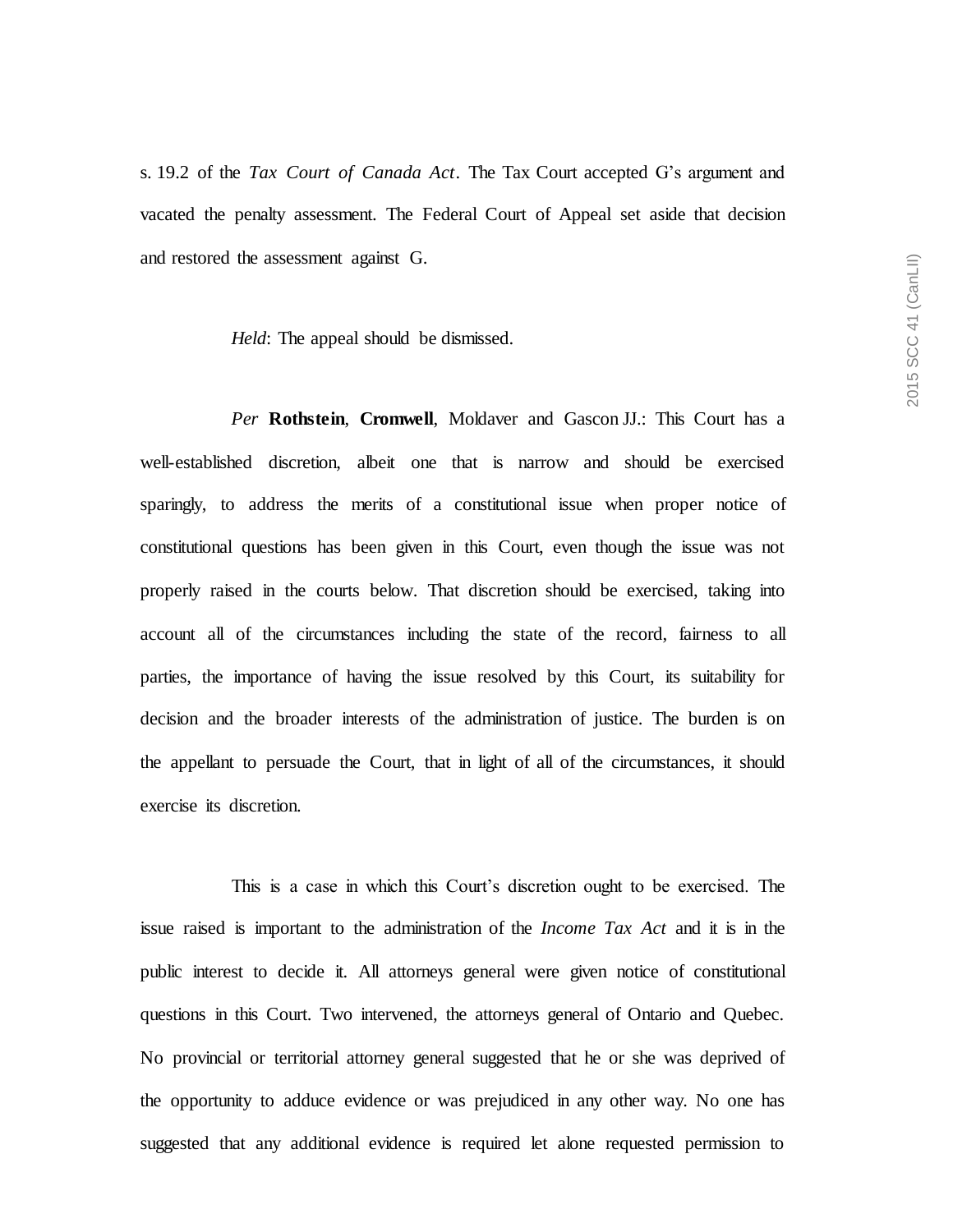supplement the record. The attorneys general of Ontario and of Quebec addressed the merits of the constitutional argument. This Court also has the benefit of fully developed reasons for judgment on the constitutional point in both of the courts below. Finally, there was no deliberate flouting of the notice requirement: G had advanced an arguable, although not ultimately successful, position that notice was not required in the circumstances of this case.

As for the merits, or the constitutional issue itself, it should be decided in favour of the respondent. Proceedings under s. 163.2 of the *Income Tax Act* are of an administrative nature. They are not criminal in nature and do not lead to the imposition of true penal consequences. Therefore, G is not a person "charged with an offence" and accordingly, the protections under s. 11 of the *Charter* do not apply.

A proceeding is criminal in nature when it is aimed at promoting public order and welfare within a public sphere of activity. Proceedings of an administrative nature, on the other hand, are primarily intended to maintain compliance or to regulate conduct within a limited sphere of activity. The focus of the inquiry is not on the nature of the act which is the subject of the proceedings, but on the nature of the proceedings themselves, taking into account their purpose as well as their procedure.

The purpose of the proceedings in issue is to promote honesty and deter gross negligence, or worse, on the part of the preparers. Enacted in 2000, s. 163.2 contains two administrative penalties: the "planner penalty" in subsection (2) and the "preparer penalty" in subsection (4). The planner penalty is not at issue in this appeal.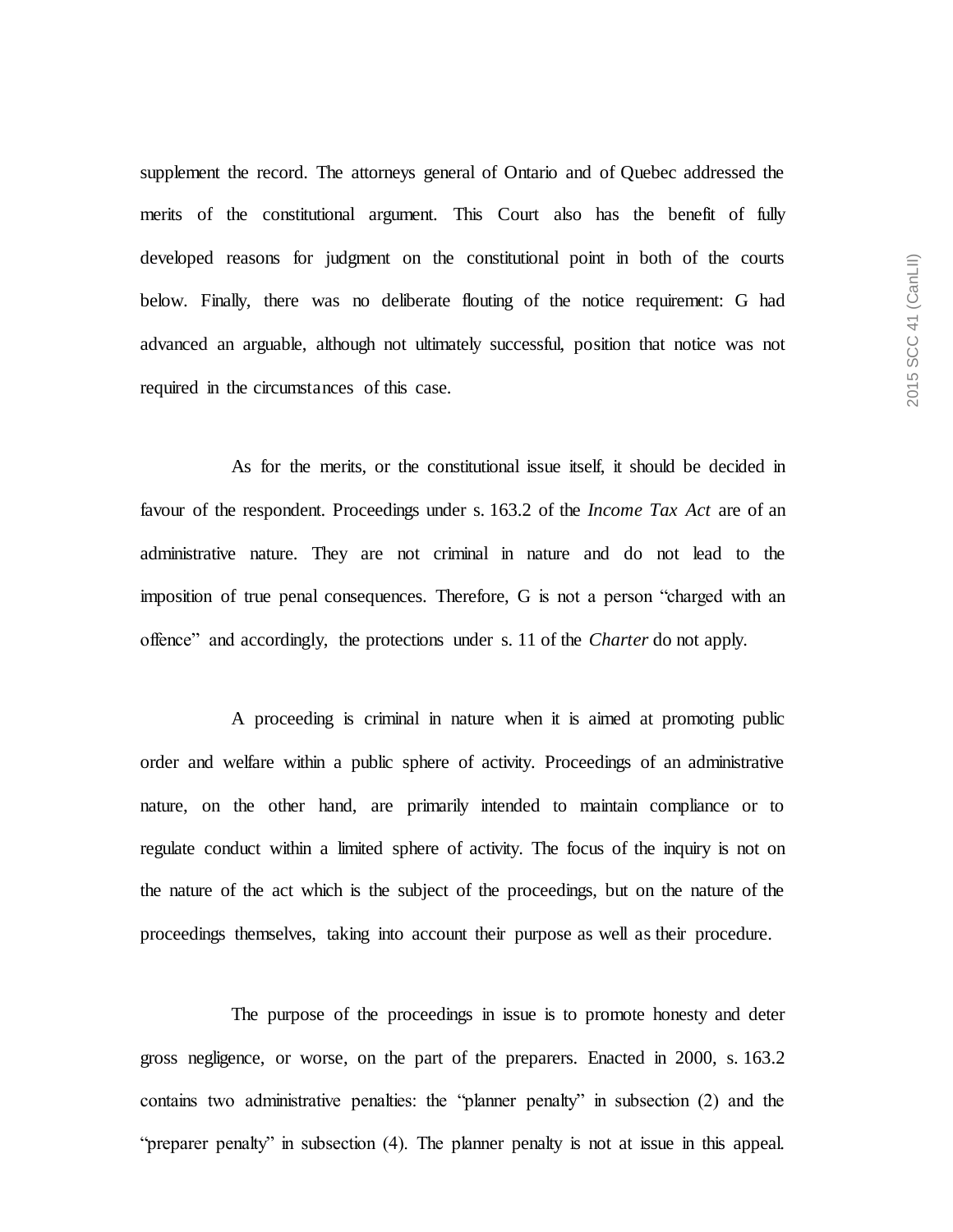The preparer penalty is intended to apply when an individual has made, participated in, assented to, or acquiesced in the making of a false statement. The preparer penalty is narrow: the false statement must be made knowingly or in circumstances amounting to culpable conduct. Culpable conduct is defined in s. 163.2(1) as "conduct, whether an act or a failure to act, that (*a*) is tantamount to intentional conduct; (*b*) shows an indifference as to whether this Act is complied with; or (*c*) shows a wilful, reckless or wanton disregard of the law". While there has been debate as to the scope of "culpable conduct", the standard must be at least as high as gross negligence. The third party penalties are meant to capture serious conduct, not ordinary negligence or simple mistakes on the part of a tax preparer or planner.

With respect to the process itself, the analysis is concerned with the extent to which it bears the traditional hallmarks of a criminal proceeding. Here, the Canada Revenue Agency auditors conduct a penalty audit, advise the preparer or planner in writing of the audit, and consider any representation that the individual chooses to make before imposing the penalty. This administrative process can be contrasted with the process which applies to criminal offences. No one is charged. No information is laid against anyone. No one is arrested. No one is summoned to appear before a court of criminal jurisdiction. No criminal record will result from the proceedings. At worst, once the administrative proceeding is complete and all appeals are exhausted, if the penalty is upheld and the person liable to pay still refuses to do so, he or she risks being forced to pay by way of a civil action.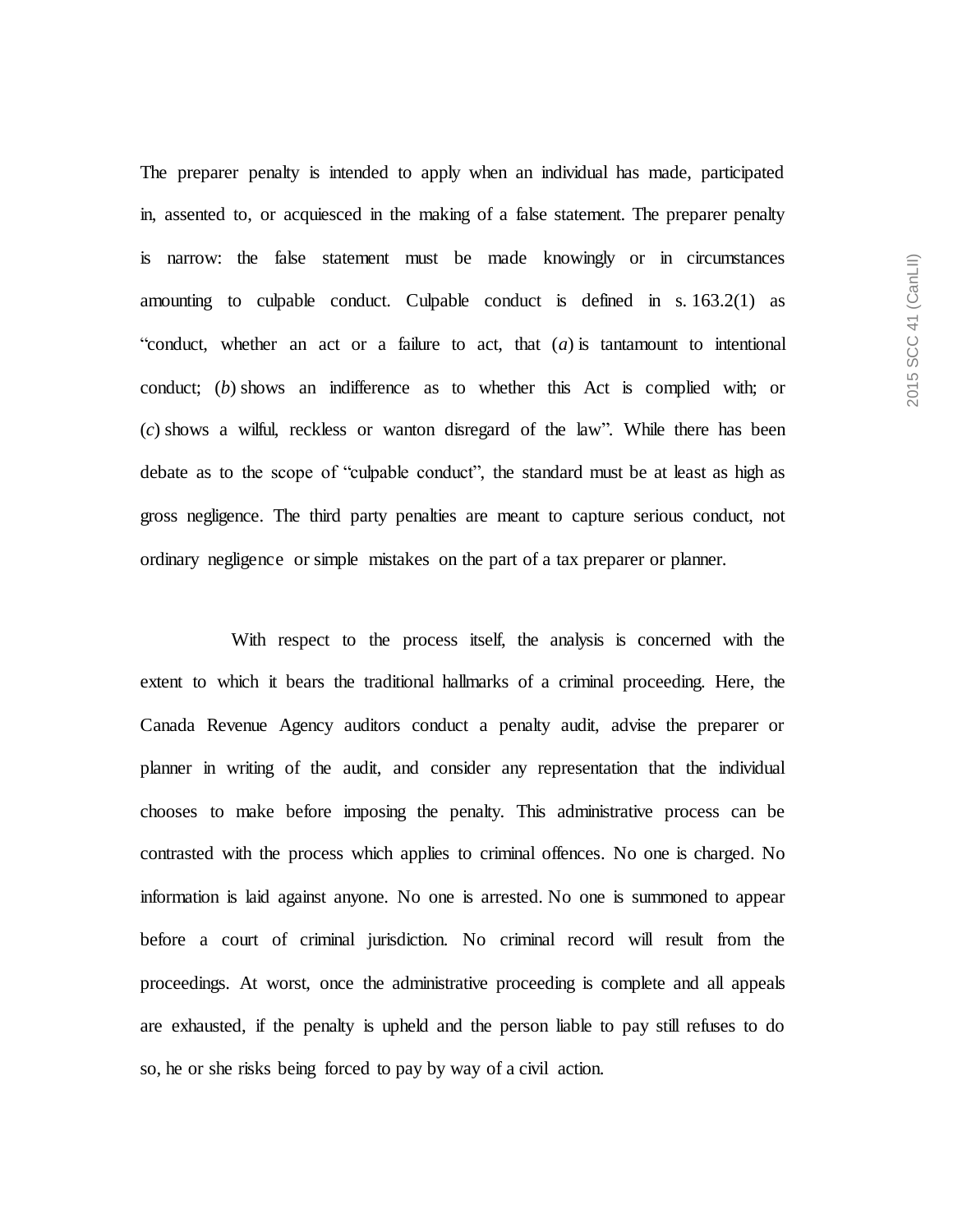In addition to not being criminal in nature, the process under s. 163.2 of the *Income Tax Act* does not lead to the imposition of any "true penal consequence". A true penal consequence is imprisonment or a fine which, having regard to its magnitude and other relevant factors, is imposed to redress the wrong done to society at large rather than simply to secure compliance. A monetary penalty may or may not be a true penal consequence. It will be so when it is, in purpose or effect, punitive. Whether this is the case is assessed by looking at considerations such as the magnitude of the fine, to whom it is paid, whether its magnitude is determined by regulatory considerations rather than principles of criminal sentencing, and whether stigma is associated with the penalty.

In this case, the penalties assessed against G do not impose a true penal consequence — the magnitude reflects the objective of deterring conduct of the type she engaged in. The Tax Court found that G wrote and endorsed a legal opinion that she knew was flawed and misleading: in the opinion, she stated that she had reviewed supporting material which had in fact never been provided to her. Later, when she signed charitable tax receipts as part of the program, she chose to rely on her own legal opinion which she knew to be incomplete. In short, the Tax Court found that G's conduct was indicative either of complete disregard of the law and whether it was complied with or not or of wilful blindness.

*Per* **Abella**, Karakatsanis and **Wagner** JJ.: There is no ambiguity in the text of s. 19.2 of the *Tax Court of Canada Act*. It explicitly states that the court shall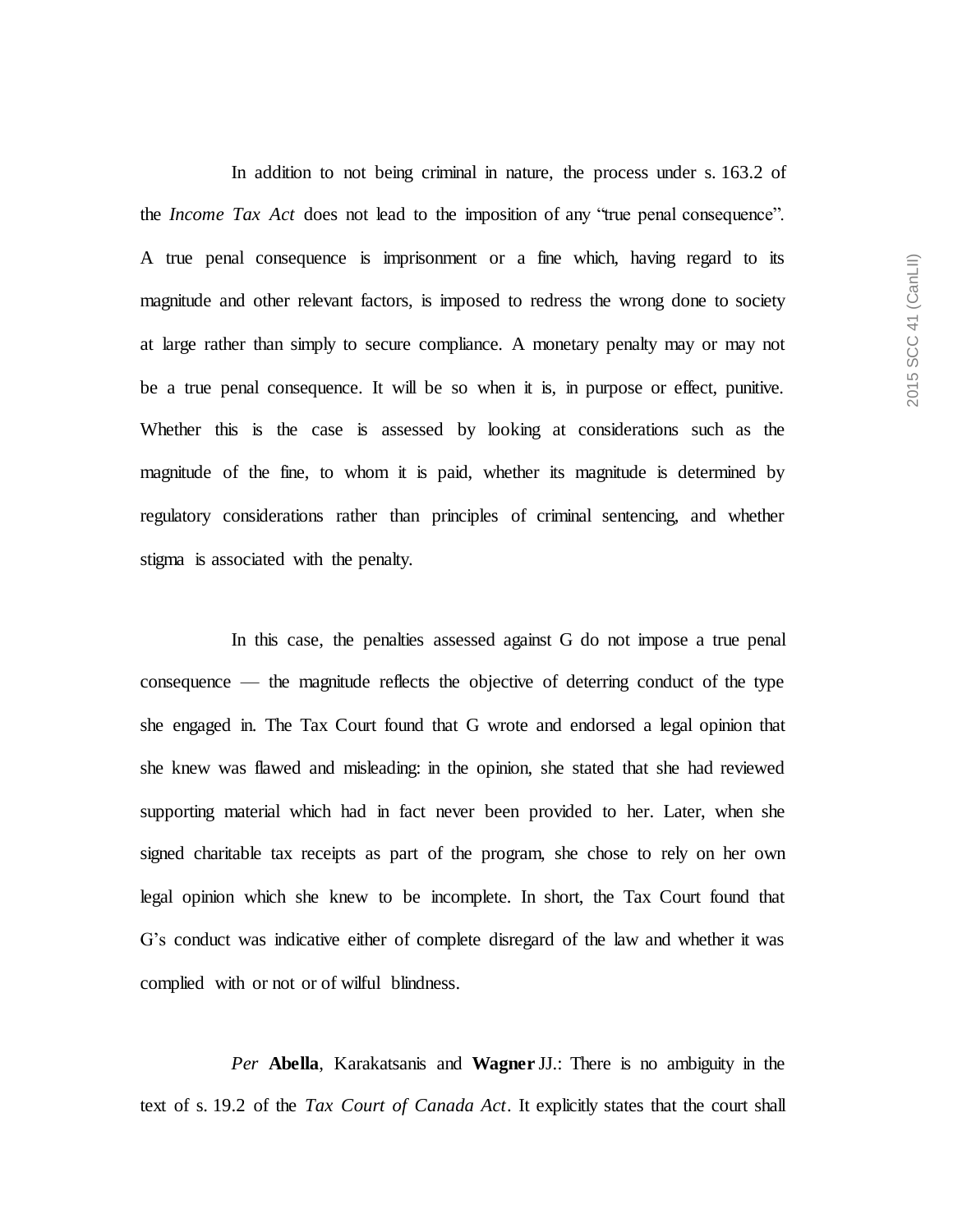2015 SCC 41 (CanLII) 2015 SCC 41 (CanLII)

not adjudge a law to be invalid, inapplicable or inoperative unless the notice requirements are satisfied. Because G failed to satisfy those requirements, the Tax Court judge was not entitled to deal with the constitutional issue. This Court, however, has the discretion to entertain new issues. The question in this case, therefore, is how that discretion should be exercised when the new issue raised is a constitutional one which was subject to a mandatory notice requirement in the court or tribunal of first instance. The existence of such a notice requirement argues for the discretion being a very narrow one which should only sparingly be exercised to avoid the practice and perception that such mandatory provisions can be circumvented by raising constitutional arguments as new issues and giving notice for the first time in this Court.

As this Court explained in *Eaton v. Brant County Board of Education,*  [1997] 1 S.C.R. 241, provisions that require litigants to file notice of a constitutional question serve two central purposes: extending a full opportunity to governments to defend their legislation and ensuring that an evidentiary record that is the result of thorough examination is before the court.

*Eaton* remains the only case in which this Court has explicitly and fully considered the policy and evidentiary consequences of the failure to give the requisite notice of a constitutional issue in the court or tribunal where it was required. With the exception of cases where *de facto* notice was given or the Attorney(s) General consented to proceeding in the absence of notice, the Court concluded that such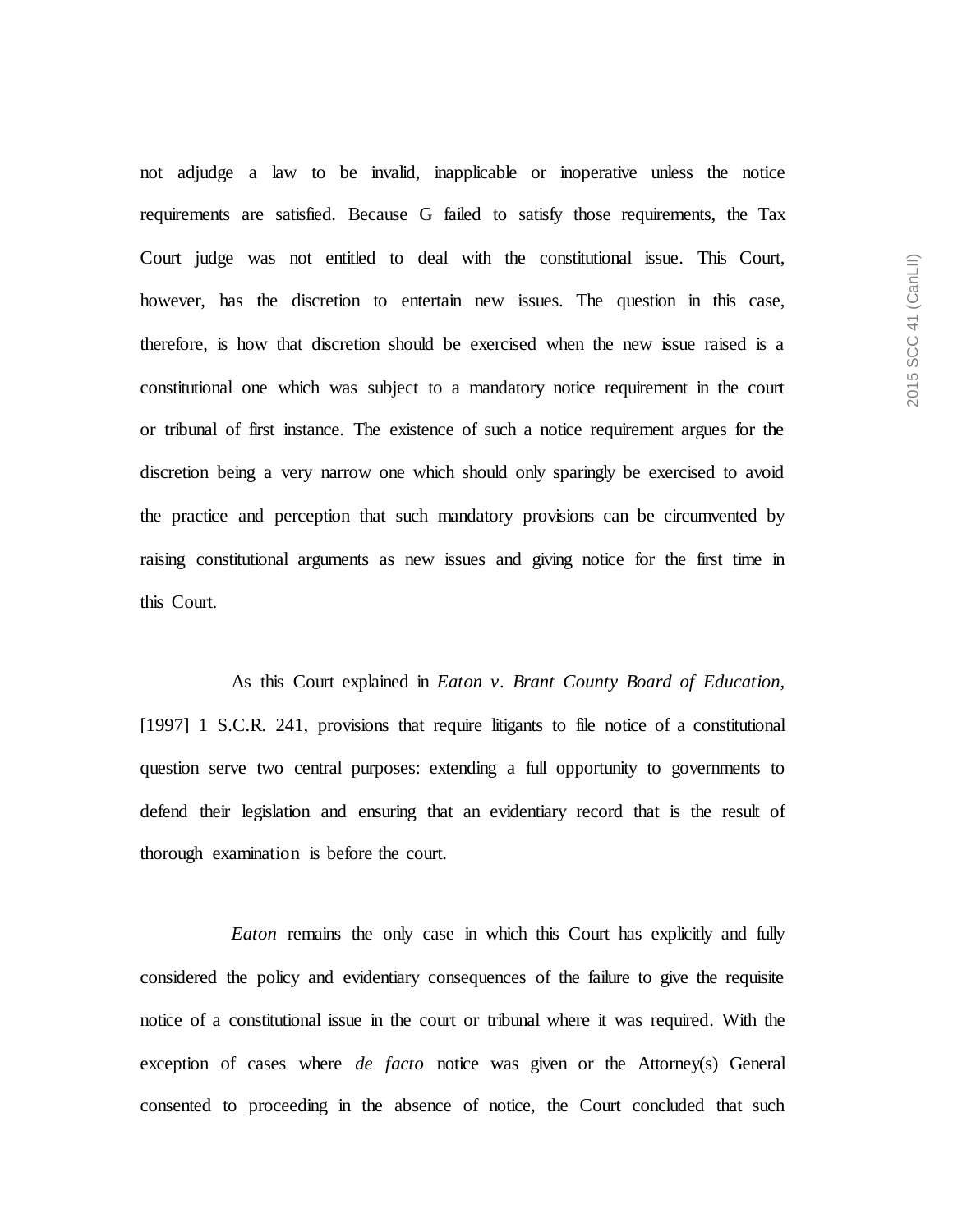notice provisions were mandatory and failure to give the notice invalidates a decision made in its absence. There was, the Court held, no need to show actual prejudice since absence of notice is in itself prejudicial to the public interest. Prejudice is assumed from the failure to give notice since it means that a party entitled to make representations has been denied the opportunity to do so.

In *Eaton,* this Court declined to hear the constitutional issue because the required notice had not been given in previous proceedings. There is no suggestion in any subsequent decision of this Court that the notice issue was wrongly decided in *Eaton*. As a result, as *Eaton* directs, the mandatory language of s. 19.2 of the *Tax Court of Canada Act* and its underlying policy rationales support the conclusion that this Court should not, absent exceptional circumstances, adjudicate the constitutionality of s. 163.2 of the *Income Tax Act* in the absence of notice in the Tax Court.

Notice provisions play a particularly crucial role in *Charter* litigation, where, if an applicant successfully establishes a violation of an enumerated right, the burden shifts to the government to demonstrate on a balance of probabilities that the legislation in question is justified under s. 1 of the *Charter*. Notice provisions therefore protect the public interest by giving Attorneys General an opportunity to present evidence so that a court can assess the constitutionality of the law fully and fairly. Bypassing this crucial evidentiary step in a first instance forum where the evidence can be properly tested and challenged, erodes not only the credibility of the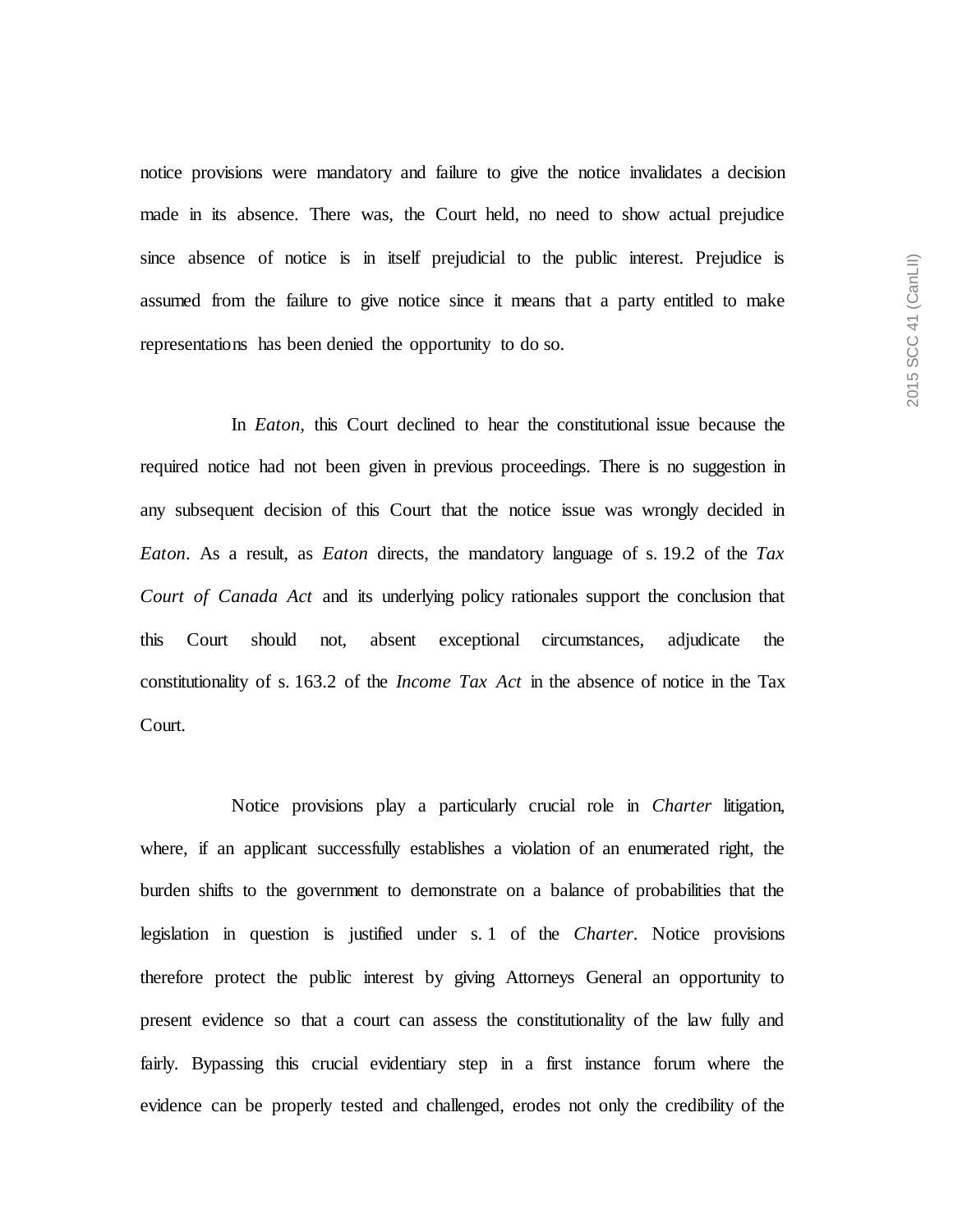outcome, but also public confidence that *Charter* compliance will be robustly reviewed. And notice is essential not just for the Attorney General whose legislation is being challenged, but also for the other Attorneys General whose legislation may be incidentally affected by the outcome of the case and who, as a result, may wish to intervene. Prejudice to the public is presumed from the failure to have full *Charter* scrutiny when it is first required. The central role notice provisions play in our constitutional democracy is reflected in the fact that every province and territory has a law requiring that notice of a constitutional question be served on the provincial and territorial Attorney(s) General, and, at times, also requiring that the Attorney General of Canada be served.

The failure to notify Attorneys General in the forum where notice is required and doing so only for the first time in *this* Court undermines the purposes underlying the notice provisions. Most significantly, it undermines public confidence because it extinguishes the legislative assurances that this Court will have the benefit of a complete and tested record when scrutinizing the constitutionality of legislation.

Moreover, if this Court arrogates to itself a broad authority to retroactively remedy a failure to give notice in the Tax Court where it is required, the mandatory character of s. 19.2 is eroded. Permitting the artifice of notice at this Court to replace notice in the forum from which an appeal is taken would, in effect, permit parties to do an "end run" around these mandatory notice provisions. Such an approach would have the effect of replacing *Eaton*'s presumption of prejudice with an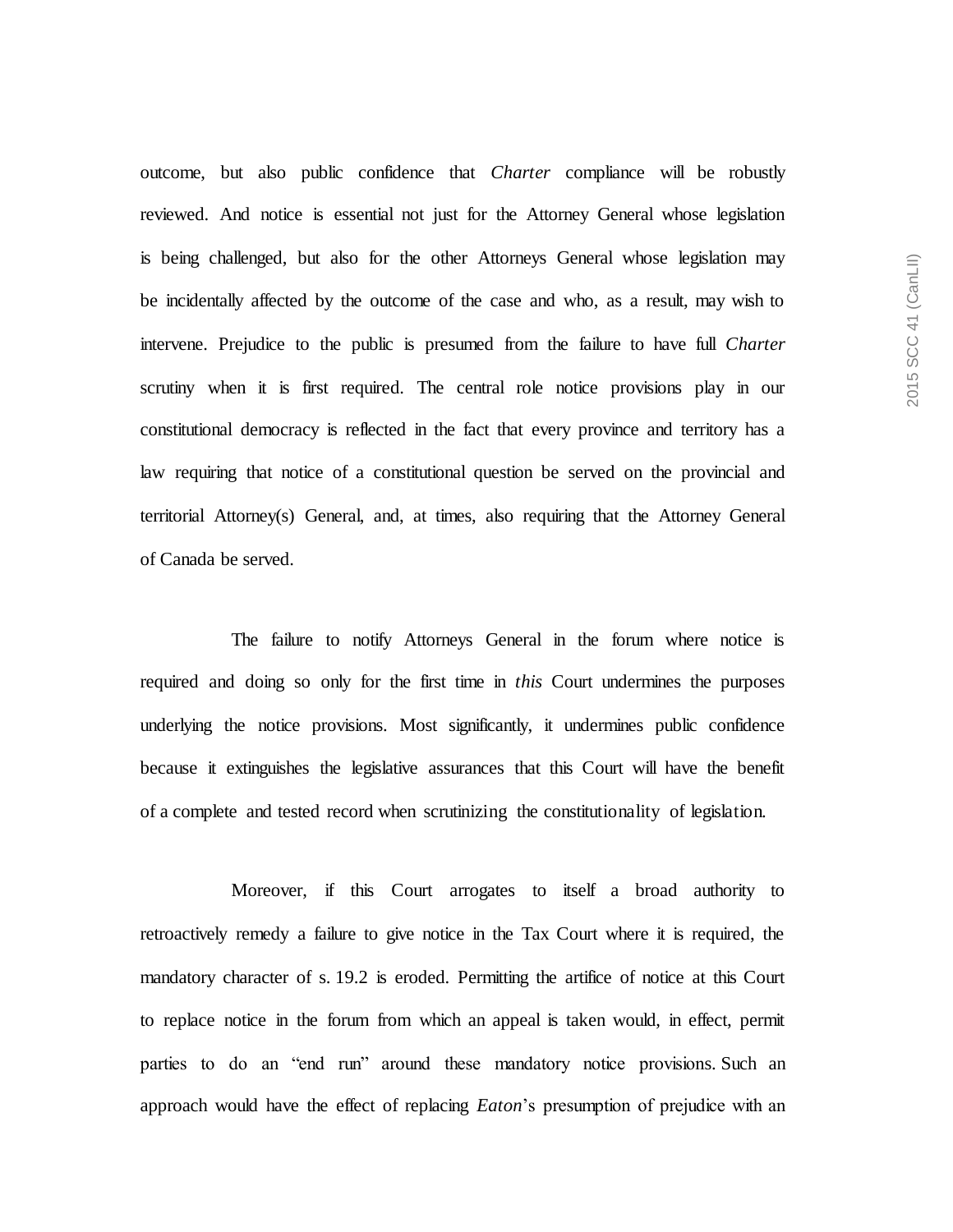assumption of no prejudice if notice is *eventually* given in this Court. Not only does this send the message that compliance with mandatory notice provisions is merely optional, it also has the effect of making them essentially discretionary.

The mandatory wording of the *Tax Court of Canada Act* and the policy reasons underlying notice provisions therefore lead to the conclusion that, in addition to the two exceptions set out in *Eaton* — *de facto* notice and the consent of the Attorneys General — absent exceptional circumstances, this Court should not entertain a constitutional argument where notice was not properly provided in the court or tribunal of first instance. Exceptional circumstances include those where the constitutional issue has an overwhelming urgency or public importance that justifies hearing it in this Court, or where the party bringing the constitutional challenge had little choice but to raise it for the first time in this Court.

In this case, G failed to serve notice of a constitutional question before the Tax Court. She once again failed to serve the notice required by s. 57 of the *Federal Courts Act* in proceedings before the Federal Court of Appeal. Before this Court, G filed notice for the first time. She attempted to bring her case outside the scope of s. 19.2 by arguing that she was merely asserting her *Charter* rights, as opposed to seeking a declaration of invalidity, inapplicability or inoperability. Having raised a constitutional argument, however, G was bound by the notice requirements that govern its determination. The protections set out in s. 11 of the *Charter* cannot simply be read into the regulatory scheme without rendering s. 163.2 invalid,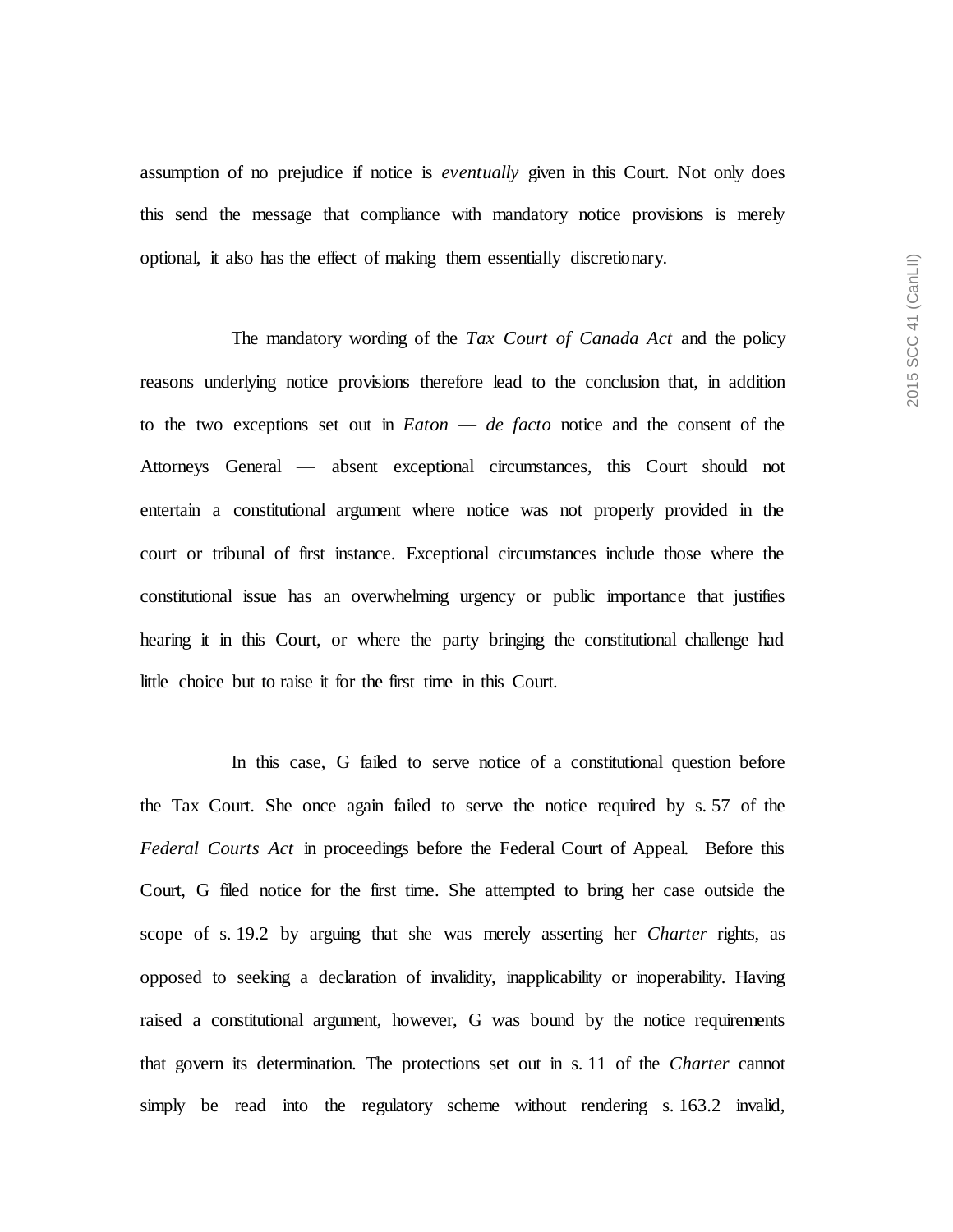inapplicable or inoperative. The *Income Tax Act* provides a set of procedures and processes that are distinct from those set out in the *Criminal Code*. Section 34(2) of the *Interpretation Act*, as a result, does not apply.

Neither exception from *Eaton* applies in this case. Nor are there any exceptional circumstances: there is no particular urgency or overwhelming public importance that distinguishes this case from other constitutional cases, and there is virtually no explanation for why notice was not given where required in the prior proceedings.

At the Tax Court, the Attorney General of Canada objected to G's constitutional argument, arguing that notice was required. Neither the Attorney General of Canada, nor the provincial Attorneys General whose own regulatory schemes could clearly be affected by the outcome, had the opportunity to fully participate in building the necessary evidentiary record before the Tax Court. And two of the three Attorneys General who participated in this Court objected to the failure to provide notice at the Tax Court. Far from conceding that there was no prejudice, the Attorney General of Canada in fact insisted that there *was* prejudice to the public from the failure to provide notice. The burden of showing the contrary is on G, not on the Attorneys General. Moreover, it is impossible in the absence of a full evidentiary record and argument, to conclude that this Court has the benefit of full developed reasons for judgment on the constitutional point from both of the courts below.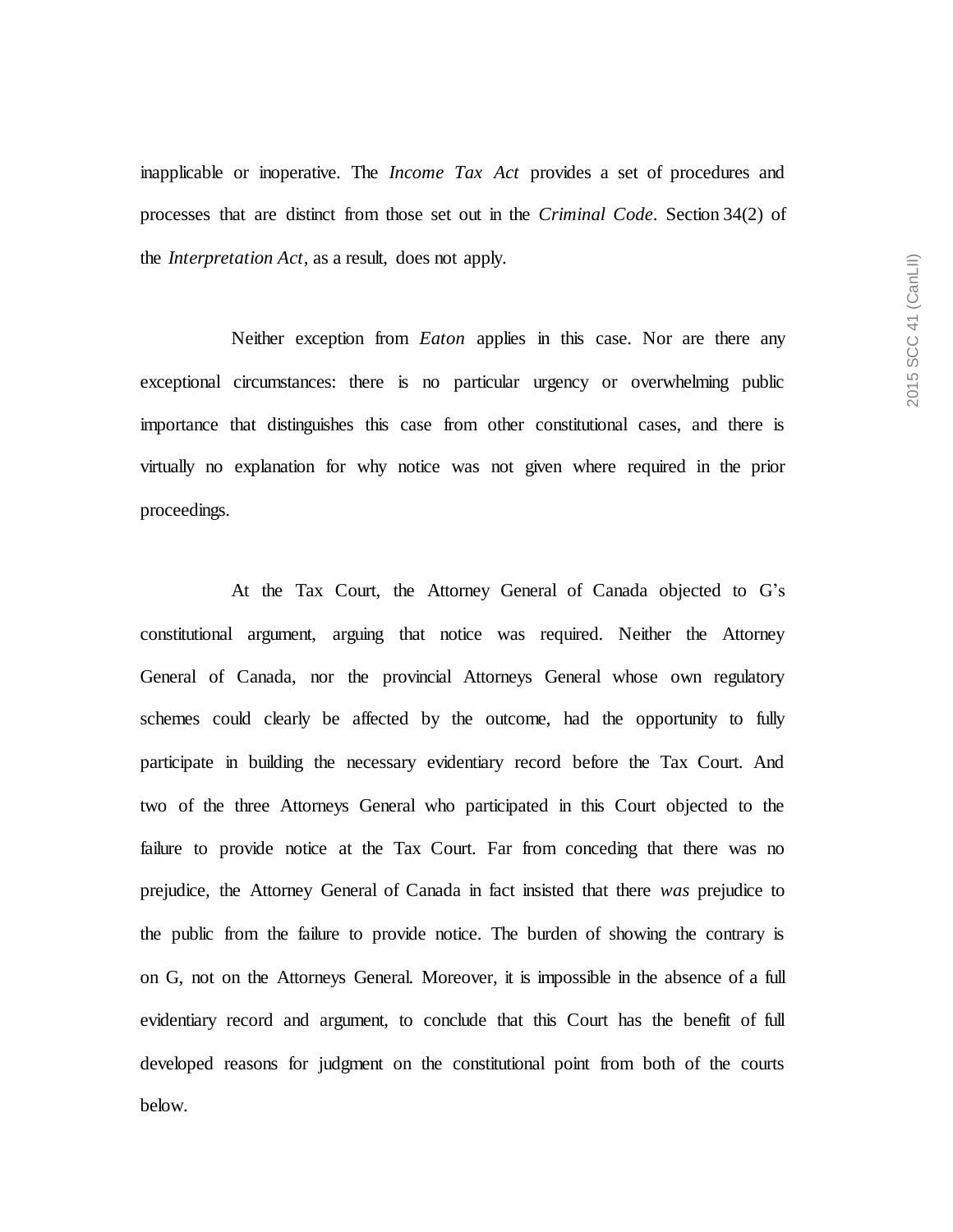To consider the constitutional issue in this case, as the majority does, essentially means that it could be exercised in any case where the Court is sufficiently attracted by the constitutional issue, notwithstanding the public importance of notice provisions, the wording of s. 19.2, and the binding precedent of *Eaton*. G knew that the Attorney General of Canada had objected to her failure to file notice before the Tax Court when she made her closing argument, yet even in the Federal Court of Appeal, she failed to file the required notice. Essentially, she took the risk of gambling with public resources, rather than simply complying with plain statutory requirements.

### **Cases Cited**

By Rothstein and Cromwell JJ.

**Applied:** *R. v. Wigglesworth*, [1987] 2 S.C.R. 541; *Martineau v. M.N.R.*, 2004 SCC 81, [2004] 3 S.C.R. 737; **discussed:** *Eaton v. Brant County Board of Education*, [1997] 1 S.C.R. 241; **referred to:** *Morine v. Parker (L & J) Equipment Inc.*, 2001 NSCA 53, 193 N.S.R. (2d) 51; *Mohr v. North American Life Assurance Co.*, [1941] 1 D.L.R. 427; *Citation Industries Ltd. v. C.J.A., Loc. 1928* (1988), 53 D.L.R. (4th) 360; *R. v. Brown*, [1993] 2 S.C.R. 918; *Corporation professionnelle des médecins du Québec v. Thibault*, [1988] 1 S.C.R. 1033; *Performance Industries Ltd. v. Sylvan Lake Golf & Tennis Club Ltd.*, 2002 SCC 19, [2002] 1 S.C.R. 678; *Bank of Montreal v. Hall* (1985), 46 Sask. R. 182, rev'd [1990] 1 S.C.R. 121; *Artell Developments Ltd. v. 677950 Ontario Ltd.*, [1993] 2 S.C.R. 443, aff'g (1992), 93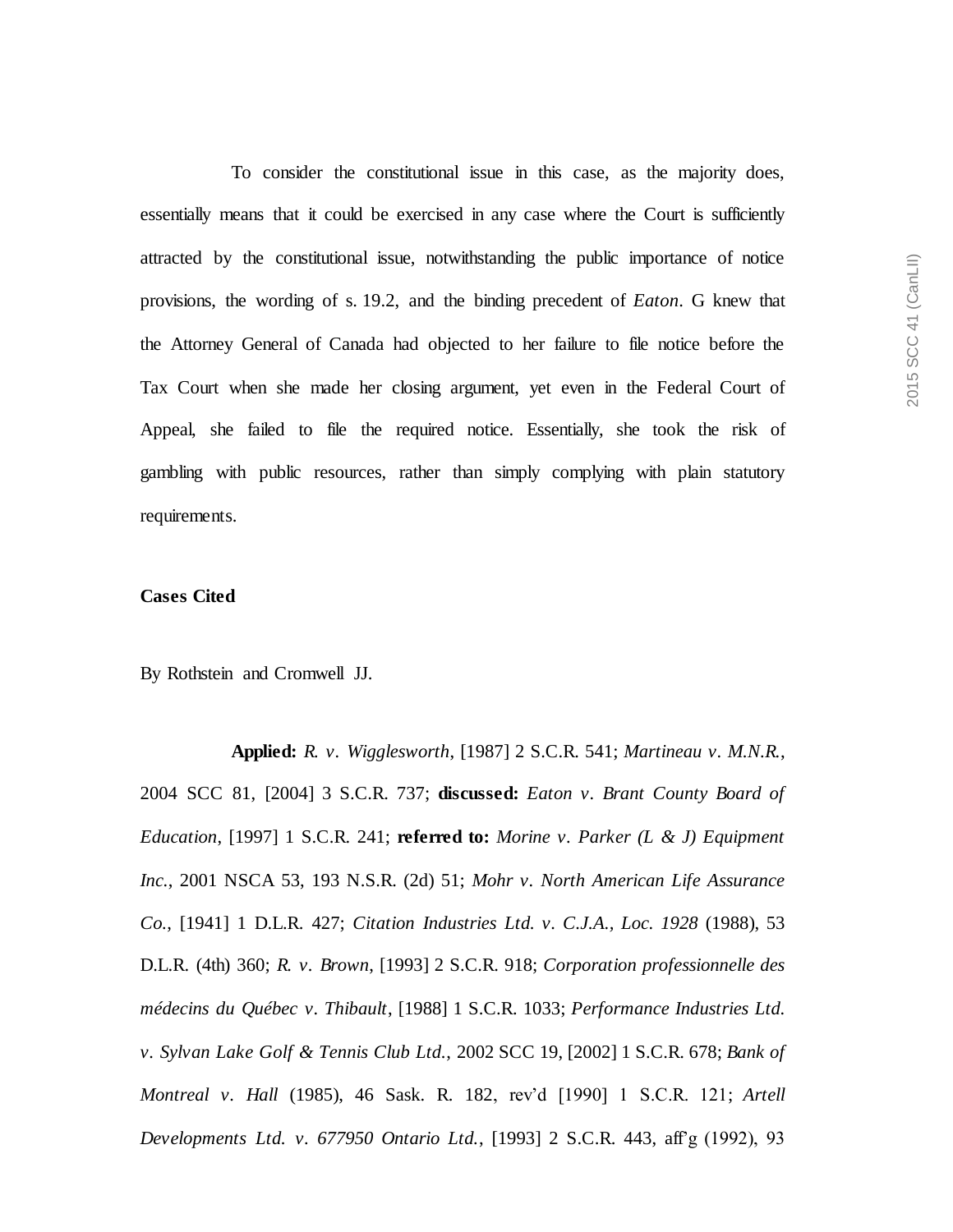D.L.R. (4th) 334; *Tseshaht v. British Columbia*, S.C.C., No. 23234, May 2, 1994 (*Bulletin of Proceedings of the Supreme Court of Canada*, 1994, p. 756), notice of discontinuance, [1995] 1 S.C.R. xi; *Penetanguishene Mental Health Centre v. Ontario (Attorney General)*, 2004 SCC 20, [2004] 1 S.C.R. 498, rev'g (2001), 158 C.C.C. (3d) 325; *Pinet v. St. Thomas Psychiatric Hospital*, 2004 SCC 21, [2004] 1 S.C.R. 528, rev'g 2002 CanLII 16257; *Kirkbi AG v. Ritvik Holdings Inc.*, 2005 SCC 65, [2005] 3 S.C.R. 302; *Marine Services International Ltd. v. Ryan Estate*, 2013 SCC 44, [2013] 3 S.C.R. 53, rev'g on other grounds 2011 NLCA 42, 308 Nfld. & P.E.I.R. 1; *Bell ExpressVu Limited Partnership v. Rex*, 2002 SCC 42, [2002] 2 S.C.R. 559; *R. v. Kapp*, 2008 SCC 41, [2008] 2 S.C.R. 483; *Hryniak v. Mauldin*, 2014 SCC 7, [2014] 1 S.C.R. 87; *R. v. Shubley*, [1990] 1 S.C.R. 3; *R. v. McKinlay Transport Ltd.*, [1990] 1 S.C.R. 627; *Venne v. The Queen*, [1984] C.T.C. 223; *Sirois (L.C.) v. Canada*, 1995 CarswellNat 555 (WL Can.); *Keller v. Canada*, 1995 CarswellNat 569 (WL Can.); *Sidhu v. R.*, 2004 TCC 174, [2004] 2 C.T.C. 3167; *Canada (Attorney General) v. United States Steel Corp.*, 2011 FCA 176, 333 D.L.R. (4th) 1; *Rowan v. Ontario Securities Commission*, 2012 ONCA 208, 110 O.R. (3d) 492; *Lavallee v. Alberta Securities Commission*, 2010 ABCA 48, 474 A.R. 295; *Canada (Commissioner of Competition) v. Chatr Wireless Inc.*, 2013 ONSC 5315, 288 C.R.R. (2d) 297.

By Abella and Wagner JJ.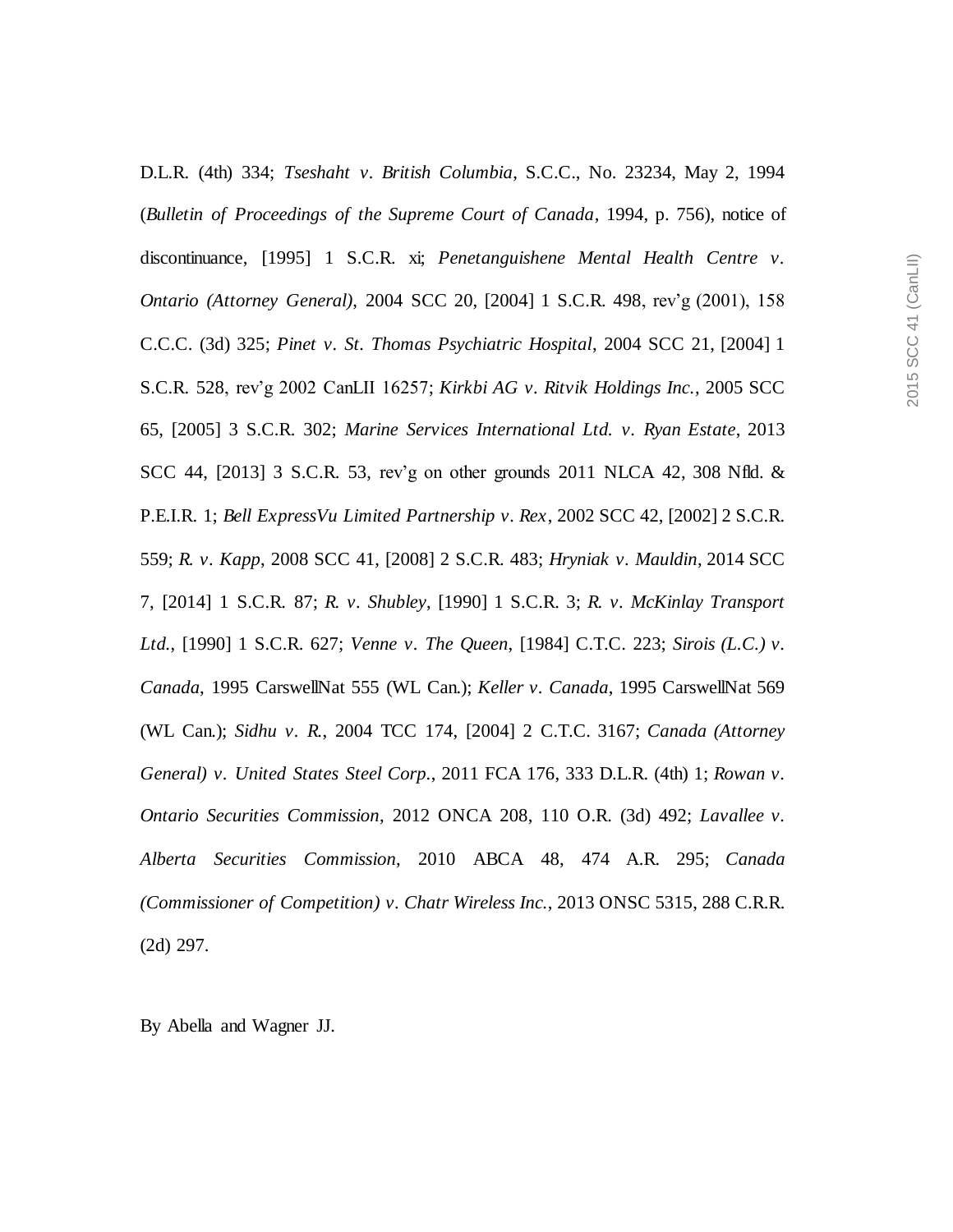**Applied:** *Eaton v. Brant County Board of Education*, [1997] 1 S.C.R. 241; **referred to:** *R. v. Wigglesworth*, [1987] 2 S.C.R. 541; *Corbiere v. Canada (Minister of Indian and Northern Affairs)*, [1999] 2 S.C.R. 203; *Canada (Attorney General) v. Bedford*, 2013 SCC 72, [2013] 3 S.C.R. 1101; *MacKay v. Manitoba*, [1989] 2 S.C.R. 357; *Northern Telecom Ltd. v. Communications Workers of Canada*, [1980] 1 S.C.R. 115; *Bekker v. Minister of National Revenue*, 2004 FCA 186, 323 N.R. 195; *B.C.T.F. v. British Columbia (Attorney General)*, 2009 BCSC 436, 94 B.C.L.R. (4th) 267; *Paluska v. Cava* (2002), 59 O.R. (3d) 469; *Maurice v. Crédit Trans Canada Ltée*, [1996] R.J.Q. 894; *R. v. Nome*, 2010 SKCA 147, 362 Sask. R. 241; *D.N. v. New Brunswick (Minister of Health and Community Services)* (1992), 127 N.B.R. (2d) 383; *Gitxsan Treaty Society v. Hospital Employees' Union*, [2000] 1 F.C. 135; *Mercier v. Canada (Correctional Service)*, 2010 FCA 167, [2012] 1 F.C.R. 72; *R. v. Lord*, 2011 BCCA 295, 307 B.C.A.C. 285; *Ardoch Algonquin First Nation v. Canada (Attorney General)*, 2003 FCA 473, [2004] 2 F.C.R. 108; *R. v. Brown*, [1993] 2 S.C.R. 918; *Quan v. Cusson*, 2009 SCC 62, [2009] 3 S.C.R. 712; *Re:Sound v. Motion Picture Theatre Associations of Canada*, 2012 SCC 38, [2012] 2 S.C.R. 376; *Canadian Union of Public Employees, Local 963 v. New Brunswick Liquor Corp.*, [1979] 2 S.C.R. 227; *Reference re Remuneration of Judges of the Provincial Court of Prince Edward Island*, [1997] 3 S.C.R. 3; *Morine v. Parker (L & J) Equipment Inc.*, 2001 NSCA 53, 193 N.S.R. (2d) 51; *Kirkbi AG v. Ritvik Holdings Inc.*, 2005 SCC 65, [2005] 3 S.C.R. 302; *Penetanguishene Mental Health Centre v. Ontario (Attorney General)*, 2004 SCC 20, [2004] 1 S.C.R. 498; *Pinet v. St. Thomas Psychiatric*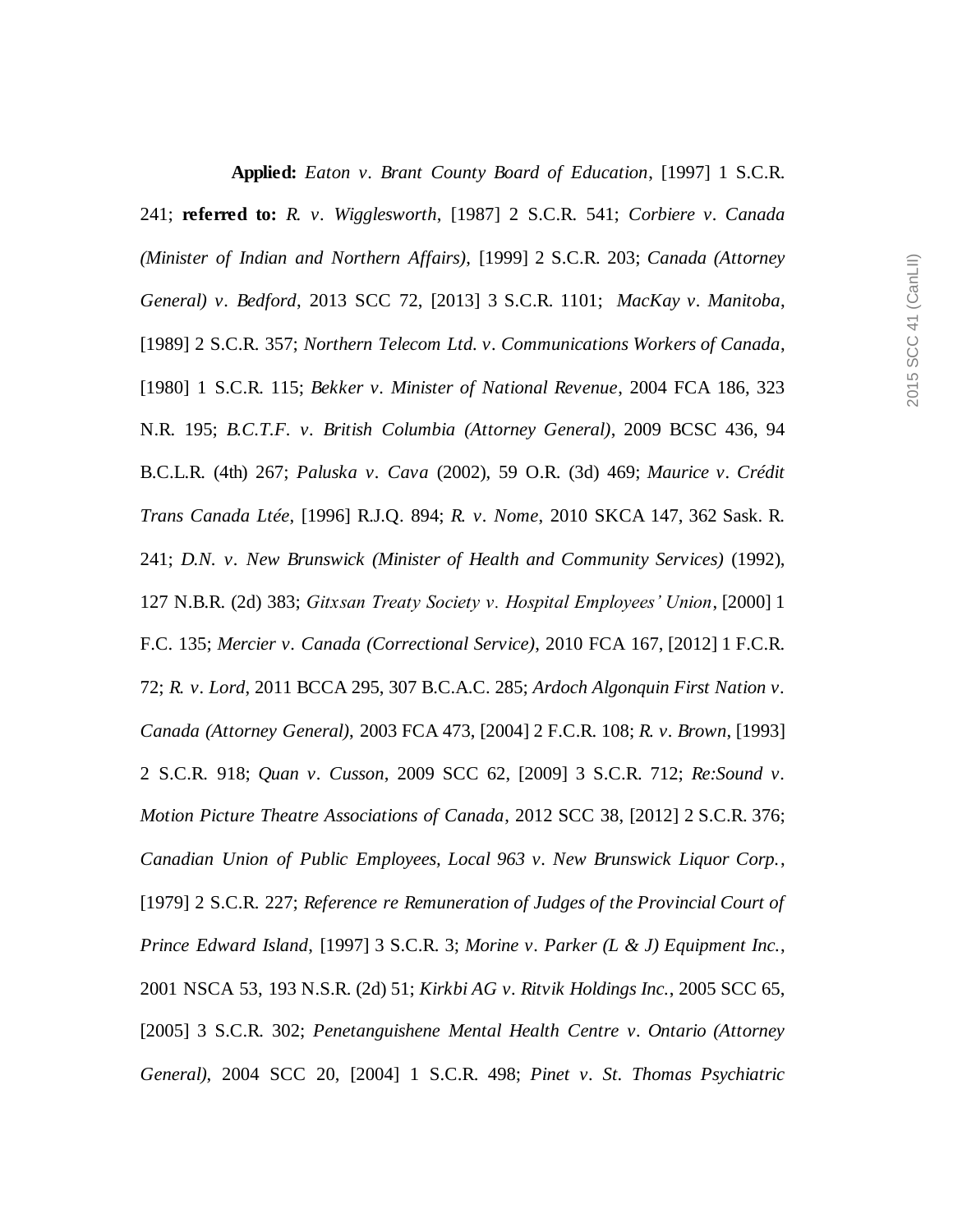*Hospital*, 2004 SCC 21, [2004] 1 S.C.R. 528; *Marine Services International Ltd. v. Ryan Estate*, 2013 SCC 44, [2013] 3 S.C.R. 53.

#### **Statutes and Regulations Cited**

*Banks and Banking Law Revision Act, 1980*, S.C. 1980-81-82-83, c. 40, s. 178(3).

*Canadian Charter of Rights and Freedoms*, ss. 1, 11, 15, 25.

*Code of Civil Procedure*, CQLR, c. C-25, art. 95.

*Competition Act*, R.S.C. 1985, c. C-34, s. 36, Part VI.

*Constitution Act, 1867*, s. 92(15).

*Constitutional Question Act*, R.S.B.C. 1996, c. 68, s. 8.

*Constitutional Questions Act, 2012*, S.S. 2012, c. C-29.01, s. 13.

*Constitutional Questions Act*, C.C.S.M., c. C180, s. 7(2).

*Constitutional Questions Act*, R.S.N.S. 1989, c. 89, s. 10(2).

*Constitutional Questions Act*, R.S.Y. 2002, c. 39, s. 2(1).

*Controlled Drugs and Substances Act*, S.C. 1996, c. 19.

*Courts of Justice Act*, R.S.O. 1990, c. C.43, s. 109.

*Criminal Code*, R.S.C. 1985, c. C-46.

*Federal Courts Act*, R.S.C. 1985, c. F-7, s. 57(1).

*Income Tax Act*, R.S.C. 1985, c. 1 (5th Supp.), Part I, Division I, ss. 163(2), 163.2, 165, 169, Part XV, ss. 220(3.1), 238, 239, 244.

*Interpretation Act*, R.S.C. 1985, c. I-21, s. 34(2).

*Investment Canada Act*, R.S.C. 1985, c. 28 (1st Supp.).

*Judicature Act*, R.S.A. 2000, c. J-2, s. 24(1).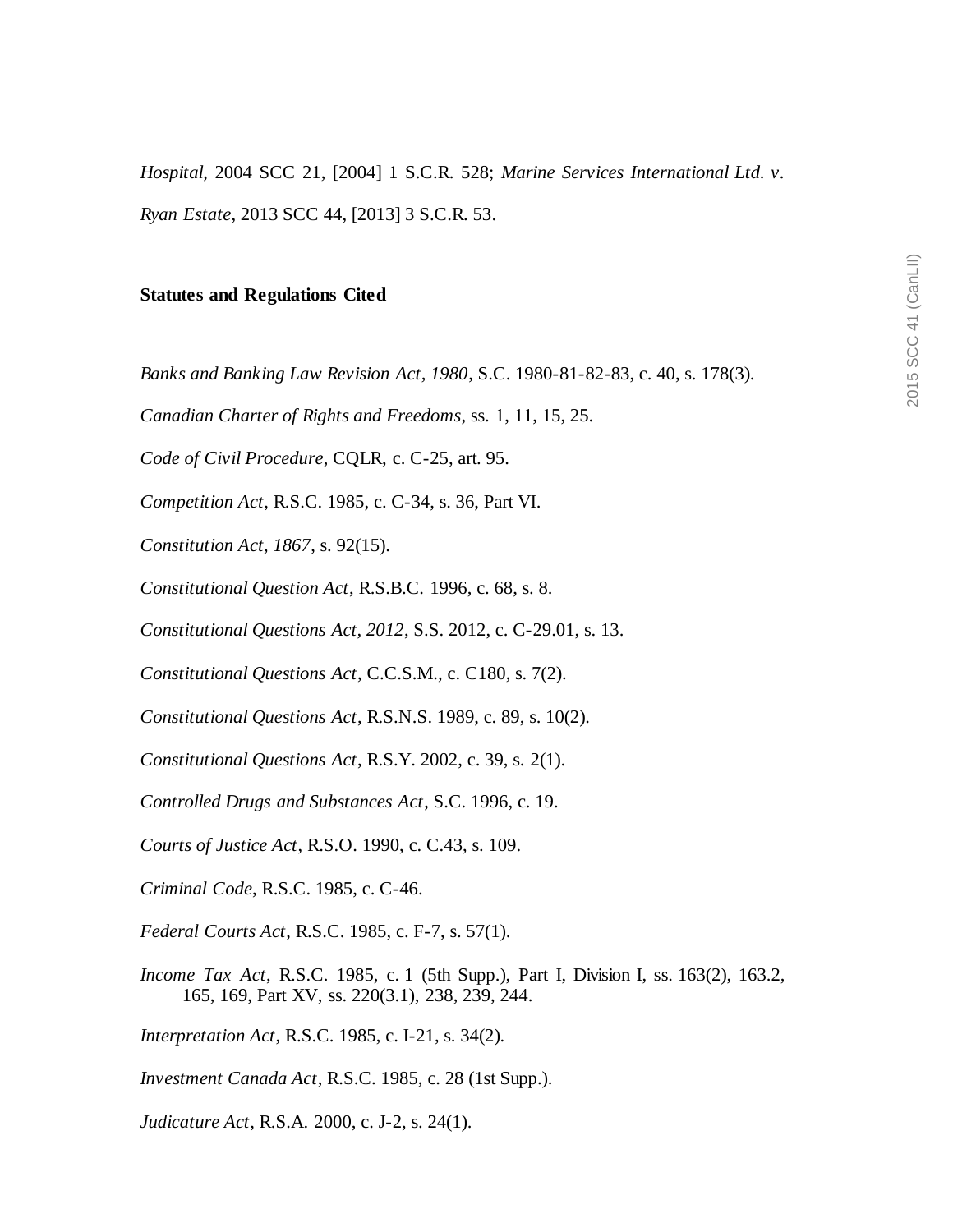*Judicature Act*, R.S.N.B. 1973, c. J-2, s. 22(3).

*Judicature Act*, R.S.N.L. 1990, c. J-4, s. 57.

*Judicature Act*, R.S.N.W.T. 1988, c. J-1, s. 59(2).

*Judicature Act*, S.N.W.T. (Nu.) 1998, c. 34, s. 58(1).

*Judicature Act*, S.P.E.I. 2008, c. J-2.1, s. 49(1).

*Limitation of Civil Rights Act*, R.S.S. 1978, c. L-16.

*Securities Act*, R.S.A. 2000, c. S-4.

*Securities Act*, R.S.O. 1990, c. S.5, ss. 122(1), 127(1)9, 134(4).

*Supreme Court Act*, R.S.C. 1985, c. S-26, s. 43(1.1).

*Tax Court of Canada Act*, R.S.C. 1985, c. T-2, s. 19.2.

*Workplace Health, Safety and Compensation Act*, R.S.N.L. 1990, c. W-11.

*Youth Criminal Justice Act*, S.C. 2002, c. 1.

#### **Authors Cited**

- Aylward, Stephen, and Luisa Ritacca. "In Defence of Administrative Law: Procedural Fairness for Administrative Monetary Penalties" (2015), 28 *C.J.A.L.P.* 35.
- Brown, Henry S. *Supreme Court of Canada Practice 2015*, 15th ed. Toronto: Thomson/Carswell, 2014.
- Canada. Canada Revenue Agency. "Third-Party Civil Penalties", IC 01-1, September 18, 2001 (online: http://www.cra-arc.gc.ca/E/pub/tp/ic01-1/ic01-1 e.pdf).
- McLeod, Doug. "Facing the Consequences: Should the *Charter* Apply to Administrative Proceedings Involving Monetary Penalties?" (2012), 30 *N.J.C.L.* 59.

Osborne, Philip H. *The Law of Torts*, 4th ed. Toronto: Irwin Law, 2011.

Roach, Kent. *Criminal Law*, 5th ed. Toronto: Irwin Law, 2012.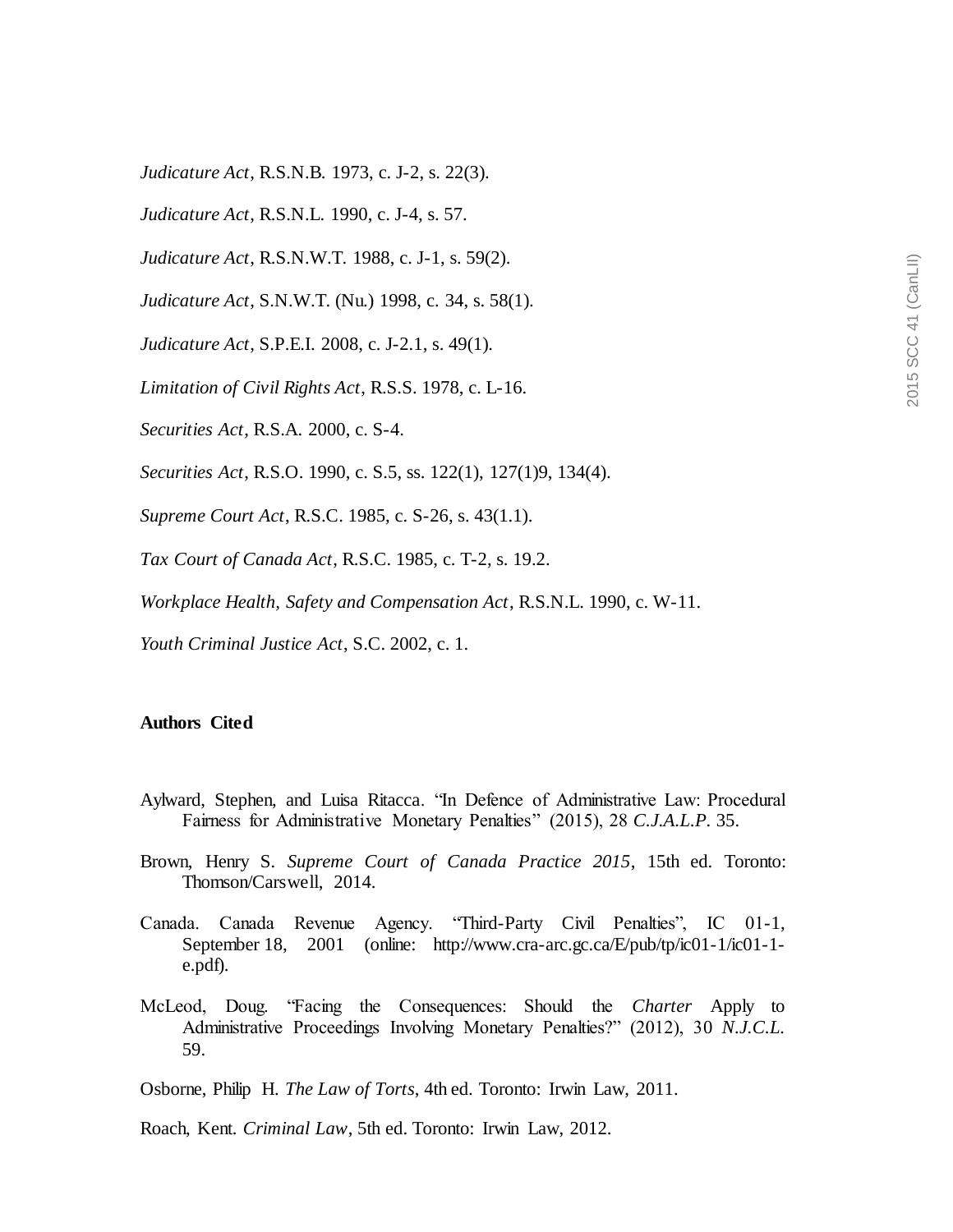APPEAL from a judgment of the Federal Court of Appeal (Noël, Gauthier and Stratas JJ.A.), 2013 FCA 153, 285 C.R.R. (2d) 220, 298 C.C.C. (3d) 304, [2013] 5 C.T.C. 1, 360 D.L.R. (4th) 515, 2013 DTC 5113, 446 N.R. 154, [2013] F.C.J. No. 673 (QL), 2013 CarswellNat 1832 (WL Can.), setting aside a decision of Bédard J. of the Tax Court of Canada, 2012 TCC 287, 2012 DTC 1283, [2013] 1 C.T.C. 2007, [2012] T.C.J. No. 272 (QL), 2012 CarswellNat 3708 (WL Can.). Appeal dismissed.

*Adam Aptowitzer*, *Alexandra Tzannidakis*, *Arthur B. C. Drache*, *Q.C.*, and *Kenneth Jull*, for the appellant.

*Gordon Bourgard* and *Eric Noble*, for the respondent.

*S. Zachary Green*, for the intervener the Attorney General of Ontario.

Written submissions only by *Abdou Thiaw*, for the intervener the Attorney General of Quebec.

*Dominic C. Belley* and *Vincent Dionne*, for the intervener Chartered Professional Accountants Canada.

Written submissions only by *Darryl Cruz*, *Brandon Kain* and *Kate Findlay*, for the intervener the Canadian Constitution Foundation.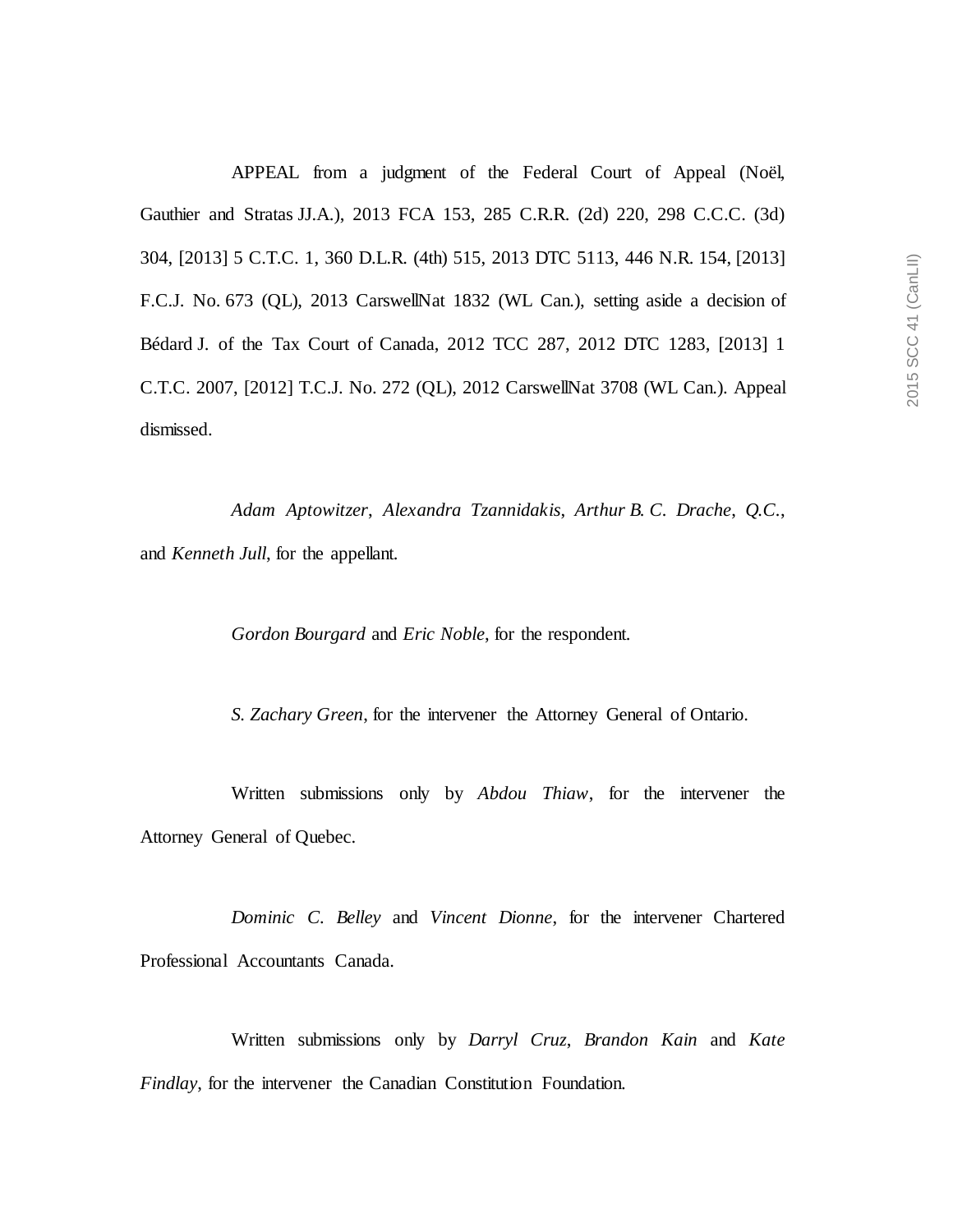The judgment of Rothstein, Cromwell, Moldaver and Gascon JJ.was delivered by

#### ROTHSTEIN AND CROMWELL JJ. —

### I. Introduction

[1] Income tax law is notoriously complex and many taxpayers rely on tax advisors to help them comply. Given the important role played by tax advisors and other individuals involved in transactions affected by income tax considerations, Parliament enacted s. 163.2 of the *Income Tax Act*, R.S.C. 1985, c. 1 (5th Supp.) (*ITA*), which imposes monetary penalties on every person who makes a false statement that could be used by another person for the purpose of the Act.

[2] Julie Guindon, the appellant, was assessed penalties under s. 163.2(4) totalling \$546,747 in respect of false statements made by her in donation receipts issued by her on behalf of a charity which, it is alleged, she knew or would reasonably be expected to have known could be used by taxpayers to claim an unwarranted tax credit.

[3] Ms. Guindon says that the penalty imposed under s. 163.2(4) is criminal and that she is therefore a person "charged with an offence" who is entitled to the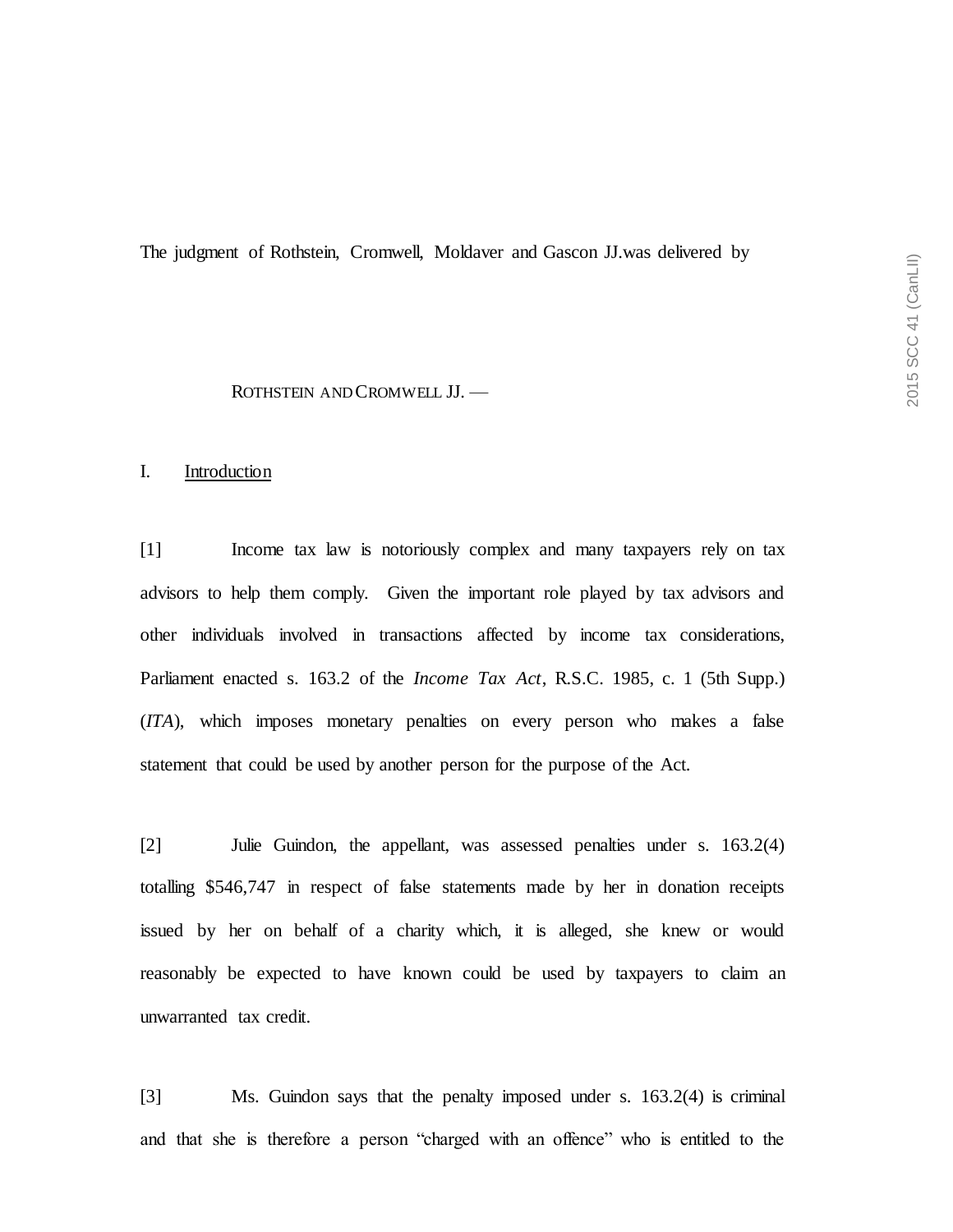procedural safeguards provided for in s. 11 of the *Canadian Charter of Rights and Freedoms.* Accordingly, she argues that the matter should not have proceeded in the Tax Court of Canada and that the penalty against her should be vacated.

[4] She was successful in the Tax Court of Canada but the Federal Court of Appeal set that decision aside. Her final appeal to this Court raises two issues, one procedural and one substantive. The procedural issue concerns the consequences of Ms. Guindon's failure in the courts below to give the required notice of constitutional questions in relation to her claims under s. 11 of the *Charter*. Proper notice has been given in this Court. The substantive issue is whether 163.2(4) creates a true criminal offence and therefore engages the protections provided for under s. 11.

[5] In our view, this Court has a well-established discretion, albeit one that is narrow and should be exercised sparingly, to address the merits of the constitutional issue when proper notice of constitutional questions has been given in this Court, even though the issue was not properly raised in the courts below. We would exercise that discretion in this case. However, we would decide the substantive issue in favour of the respondent. In our view, proceedings under s. 163.2 are of an administrative nature. Ms. Guindon therefore is not a person "charged with an offence" and accordingly the protections under s. 11 of the *Charter* do not apply. In the result, we would dismiss the appeal.

#### II. Facts and Judicial History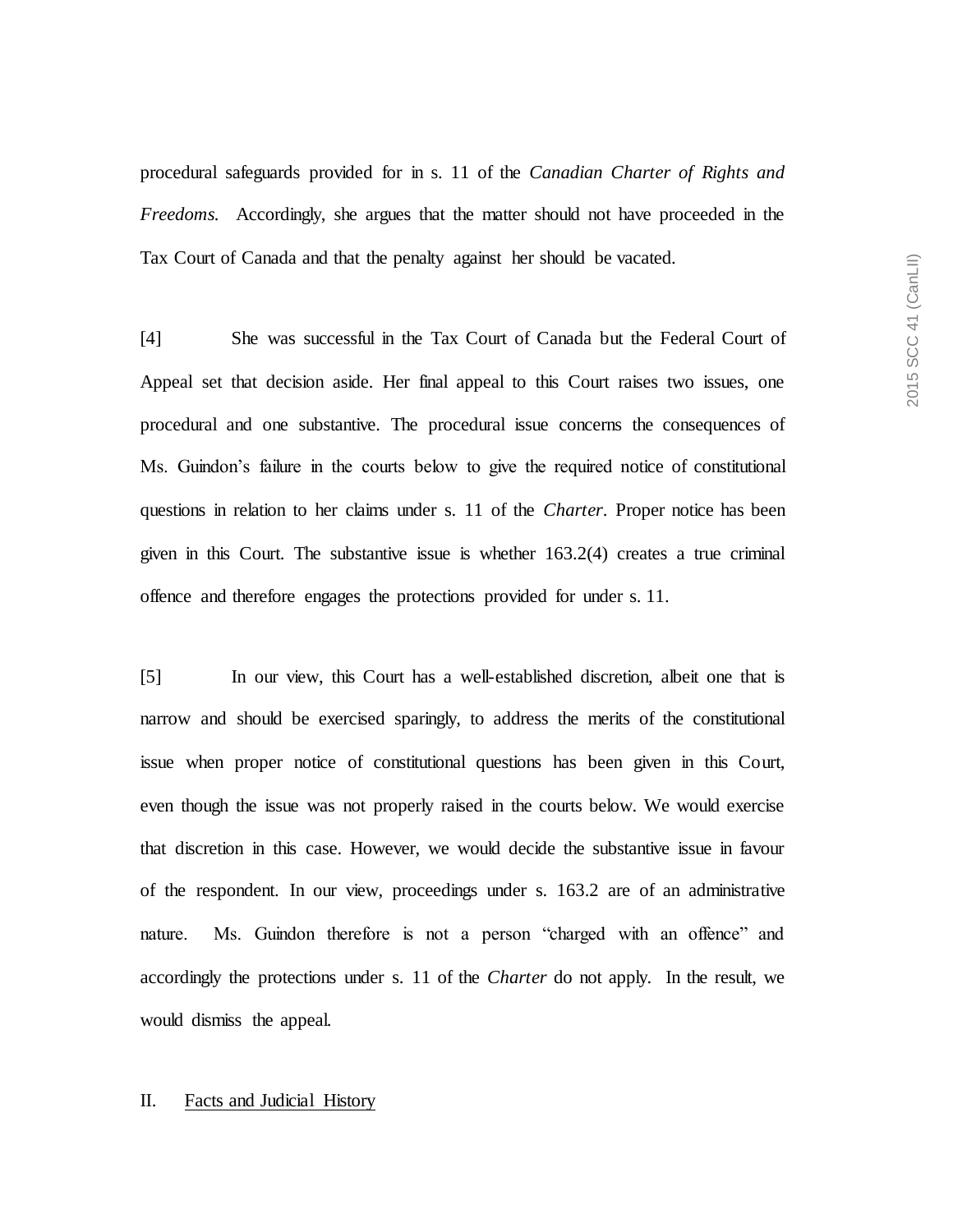[6] Julie Guindon is a lawyer, practising mainly in the area of family law and wills and estates; she has no expertise in income tax law. In May 2001, she was approached by promoters of a leveraged donation program. Each participant in the program would acquire timeshare units of a resort in the Turks and Caicos Islands. The participants would donate these units to a charity at a fair market value greater than their cash payment for the timeshares. Ms. Guindon agreed, for a fee of \$1,000, to provide an opinion letter on the tax consequences of this program on the basis of a precedent provided by the promoters. She recommended that the promoters have a tax lawyer and an accountant review her opinion to ensure its accuracy, as the opinion did not fall within her field of expertise, but nonetheless provided the letter knowing that it was intended to be part of the promotional package for the scheme. She wrote that the transactions would be implemented based on supporting documents that she had been provided with and had reviewed. She had not reviewed the supporting documents.

[7] Ms. Guindon was also the president and administrator of a registered charity, Les Guides Franco-Canadiennes District d'Ottawa. In November 2001, this charity agreed to become the recipient of the donated timeshares. The promoters would then sell the timeshares on behalf of the charity which would receive a minimum of \$500 per unit sold.

[8] The scheme was a sham: no timeshare units were created and no transfers from the donors to the charity occurred. The promoters prepared 135 tax receipts,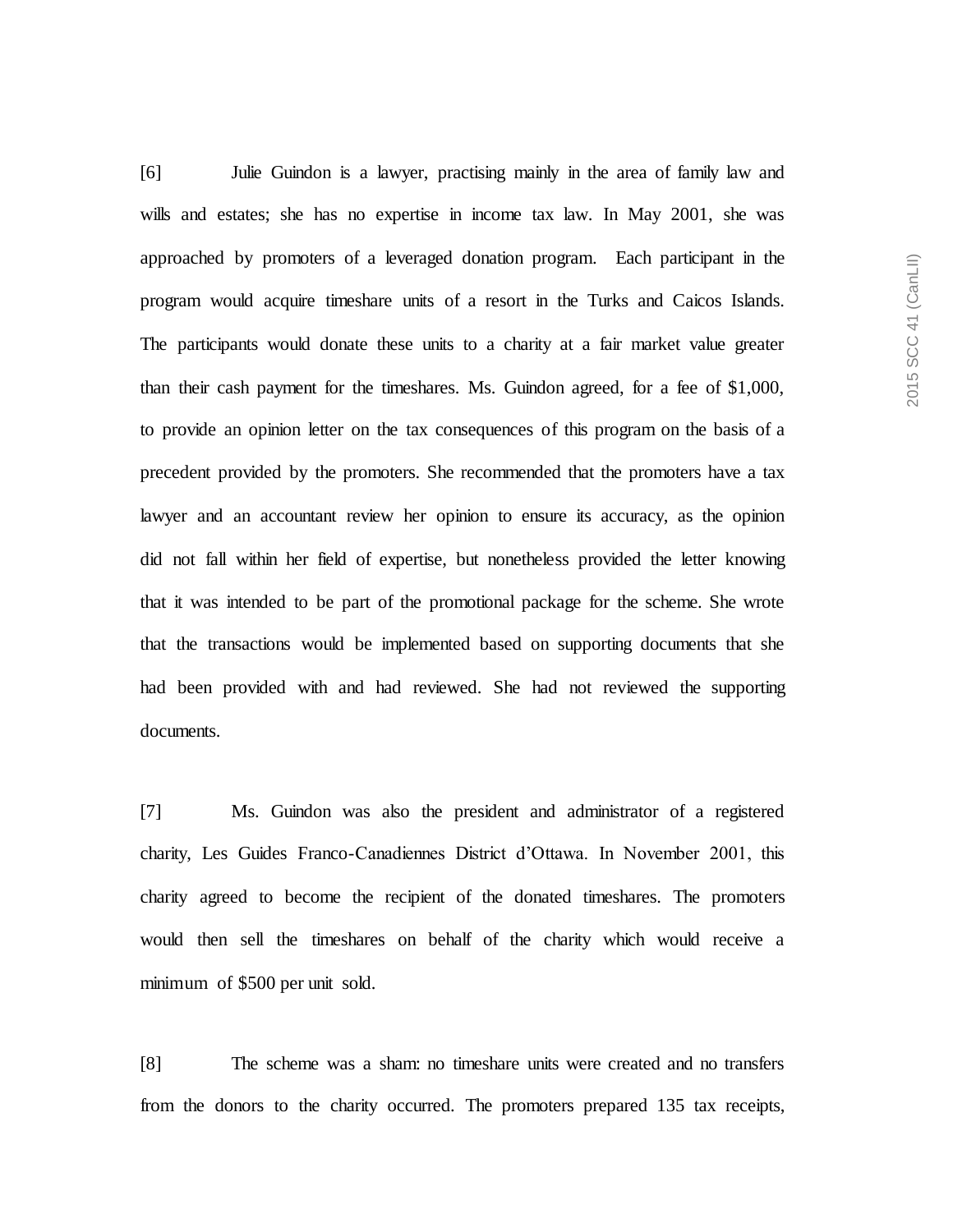which were issued by the charity and signed by Ms. Guindon and the treasurer of the charity. The total receipted amount was \$3,972,775. The Minister of National Revenue disallowed the charitable donation tax credits claimed by the donors. On August 1, 2008, the Minister assessed Ms. Guindon for penalties under s. 163.2 of the *ITA* for each of the tax receipts issued on the basis that she knew, or would have known but for wilful disregard of the *ITA*, that the tax receipts constituted false statements.

[9] Ms. Guindon appealed this assessment to the Tax Court of Canada. Her counsel, for the first time, relied on s. 11 of the *Charter* during his oral submissions. It was submitted that s. 163.2 created a criminal offence and that, as a result, Ms. Guindon was a person "charged with an offence" entitled to the protections of s. 11 of the *Charter*. Her notice of appeal to the Tax Court did not raise any *Charter* issue and she did not provide notice of a constitutional question to the Attorney General of Canada and the provincial attorneys general as required by s. 19.2 of the *Tax Court of Canada Act*, R.S.C. 1985, c. T-2. The respondent objected to the *Charter* point being raised, but was overruled.

[10] The Tax Court found that Ms. Guindon's conduct was culpable within the meaning of s. 163.2 of the *ITA*, but vacated the penalty assessment, ruling that the provision is both "by its very nature a criminal proceeding" and "involves a sanction that is a true penal consequence": 2012 TCC 287, 2012 DTC 1283, at para. 53.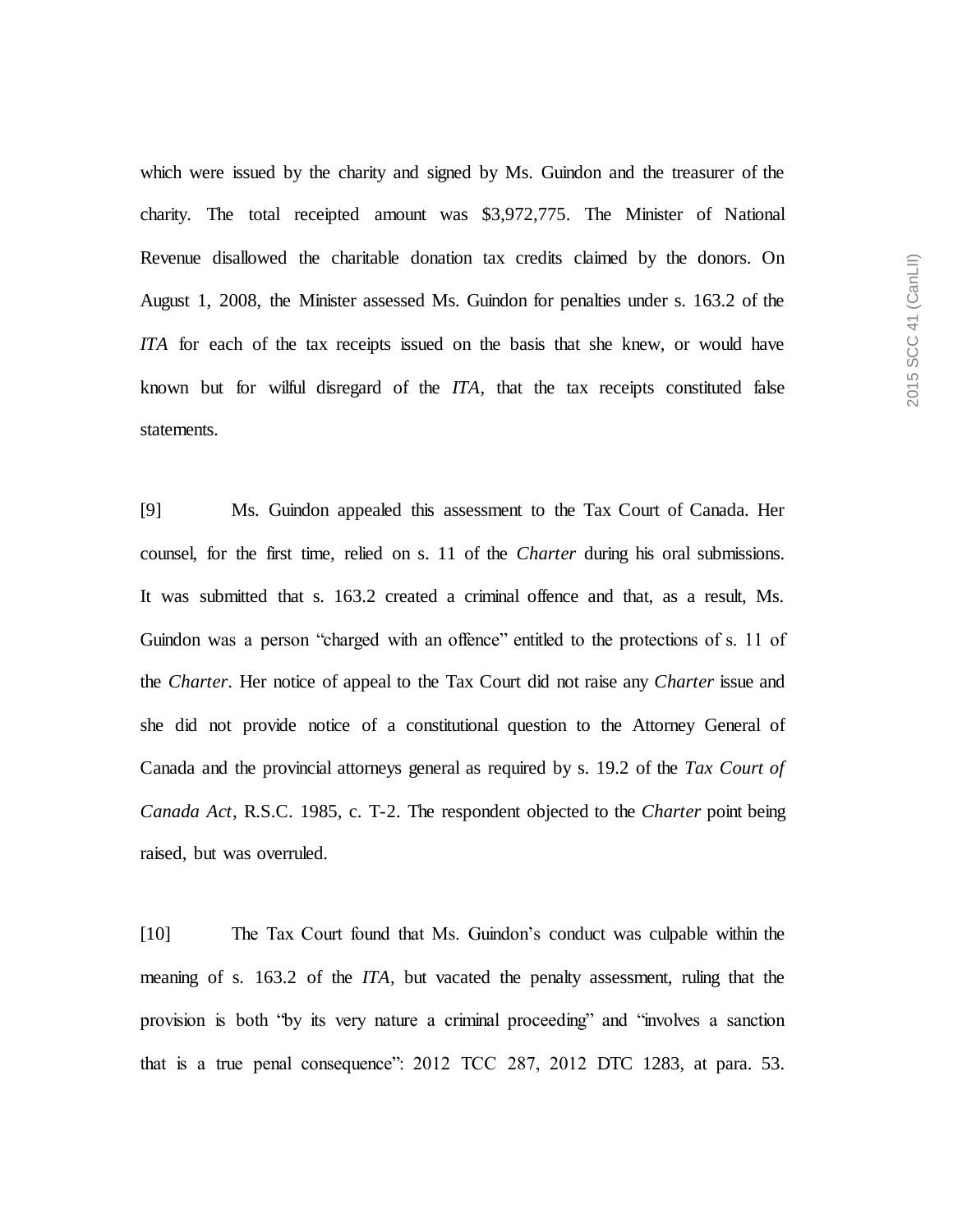However, the Tax Court also found that, if the penalty were a civil one, it would be applicable to Ms. Guindon, as she engaged in culpable conduct.

[11] Before the Federal Court of Appeal, Ms. Guindon failed to give notice of a constitutional question to the provincial and federal attorneys general. She argued that no notice of constitutional question was required as she was not questioning the "constitutional validity, applicability or operability" of s. 163.2 of the *ITA*: *Tax Court of Canada Act*, s. 19.2. Instead, she claimed that s. 34(2) of the *Interpretation Act*, R.S.C. 1985, c. I-21, operates such that s. 163.2 of the *ITA* can be interpreted in a constitutionally compliant manner. Section 34(2) reads:

> All the provisions of the *Criminal Code* [R.S.C. 1985, c. C-46] relating to indictable offences apply to indictable offences created by an enactment, and all the provisions of that Code relating to summary conviction offences apply to all other offences created by an enactment, except to the extent that the enactment otherwise provides.

By applying *Criminal Code* procedures to the penalty instead of the administrative procedures provided for in the *ITA*, the penalty in s. 163.2 can be preserved as a criminal offence.

[12] The Federal Court of Appeal allowed the appeal, set aside the judgment of the Tax Court, and restored the assessment against Ms. Guindon: 2013 FCA 153, 360 D.L.R. (4th) 515. Stratas J.A., writing for the court, found that Ms. Guindon's failure to serve notice of a constitutional question was fatal to the Tax Court's jurisdiction. He noted, however, that the Tax Court and the Federal Court of Appeal,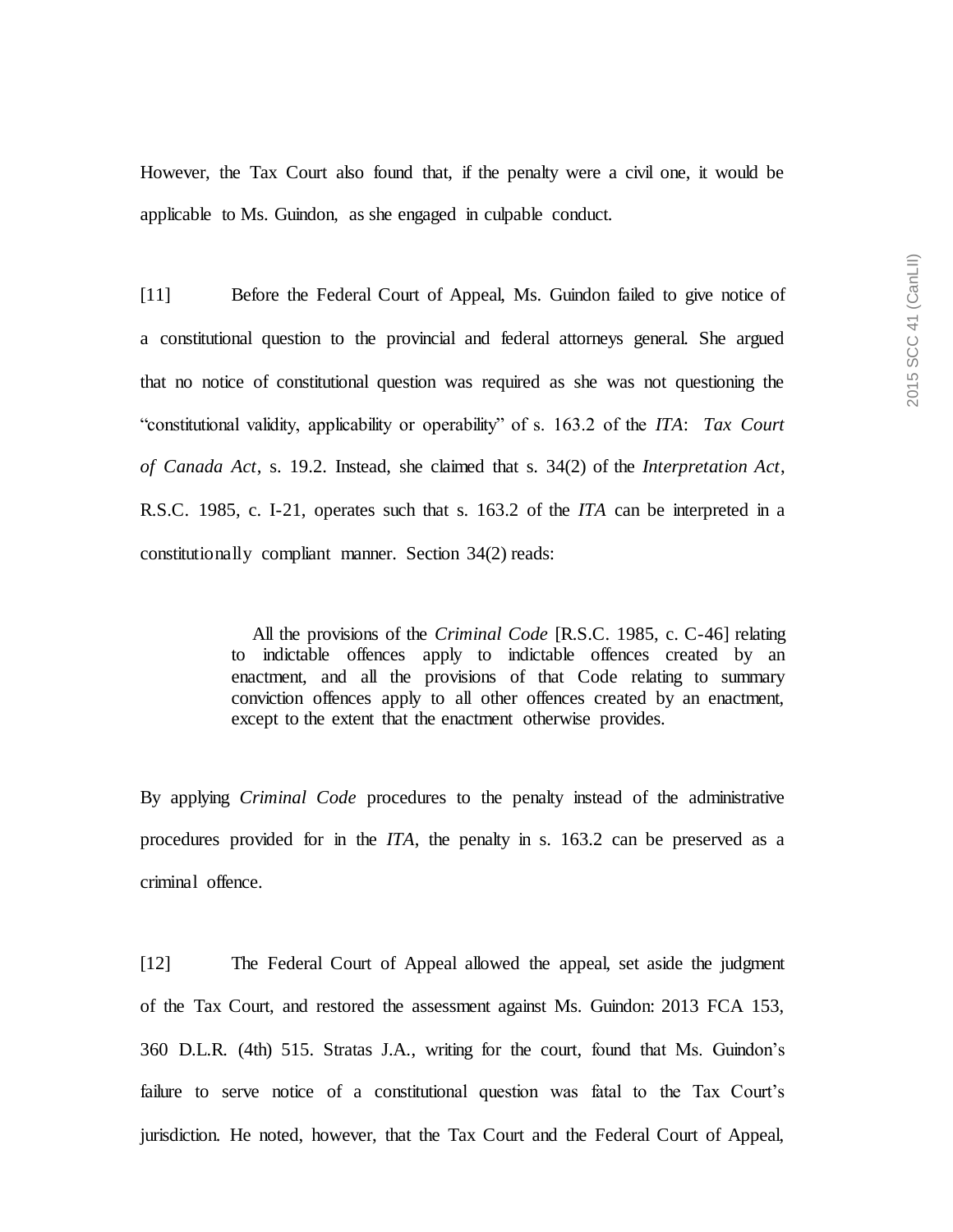if asked to do so, could have exercised their discretion to adjourn the appeal to allow a notice to be served to address that matter. Ms. Guindon did not make that request in either of the courts below. The Federal Court of Appeal nonetheless went on to address the substantive issue and concluded that s. 163.2 of the *ITA* is not a criminal offence and therefore does not engage s. 11 of the *Charter*.

- [13] The Chief Justice stated the following constitutional questions:
	- 1. Does s. 163.2 of the *Income Tax Act*, R.S.C. 1985, c. 1 (5th Supp.), infringe s. 11 of the *Canadian Charter of Rights and Freedoms*?
	- *2.* If so, is the infringement a reasonable limit prescribed by law as can be demonstrably justified in a free and democratic society under s. 1 of the *Canadian Charter of Rights and Freedoms*?

[14] The result is that the Attorney General of Canada and all provincial and territorial attorneys general have been given formal notice of the constitutional issue which the appellant seeks to raise in this Court.

III. Analysis

#### A. *Notice*

[15] The first issue concerns the impact on this appeal of Ms. Guindon's failure to give notice, in the courts below, of the constitutional issue that she raised. We agree with the Court of Appeal and our colleagues, Abella and Wagner JJ., that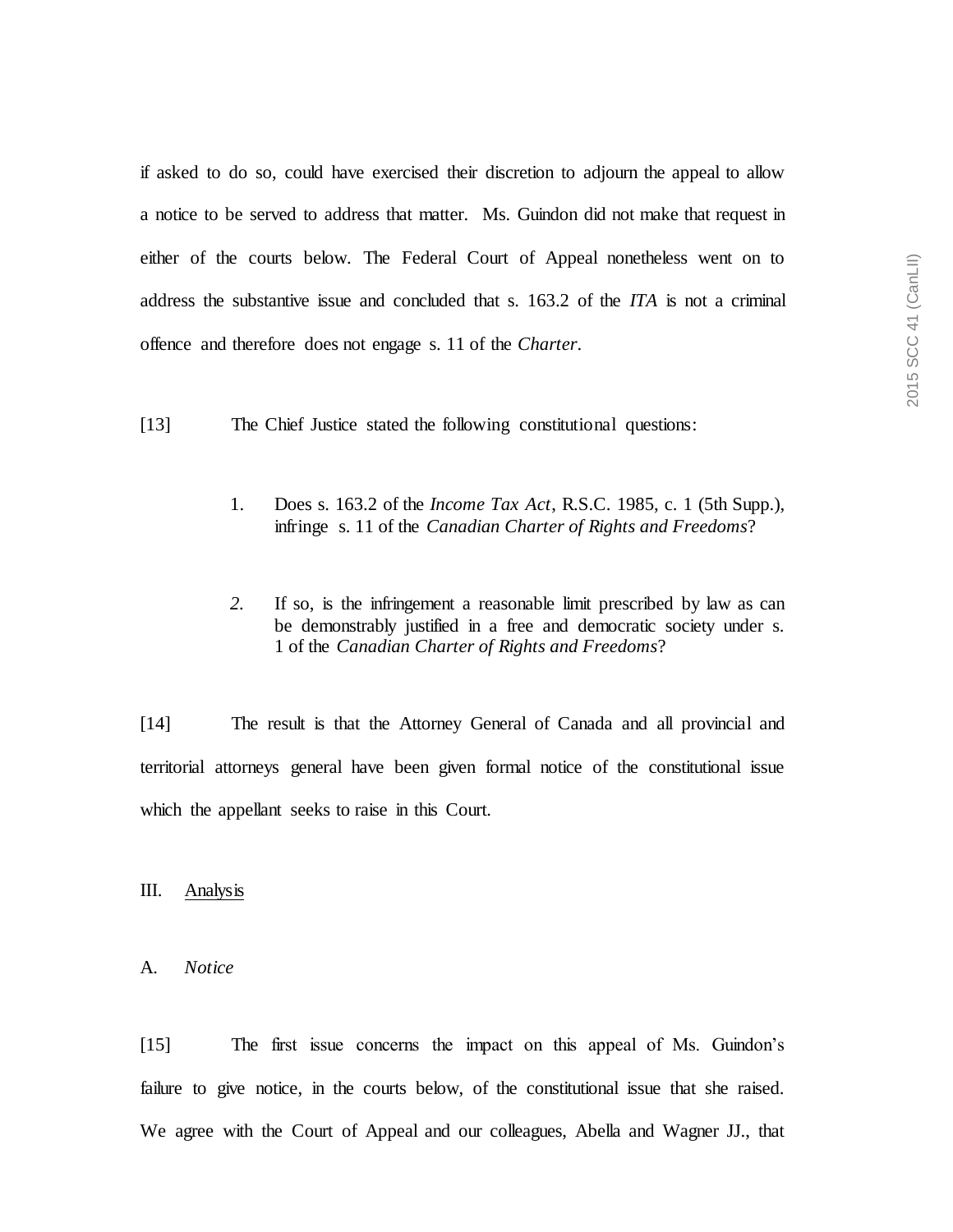notice was required in this case. We also agree with our colleagues that, proper notice having now been given in this Court, we have a discretion to consider and decide the constitutional issue. We part company with our colleagues, however, on the question of whether we should exercise that discretion in this case. In our view, this is a compelling case to do so in light of an analysis and weighing of the relevant considerations that we will discuss in detail.

[16] To begin, we read *Eaton v. Brant County Board of Education*, [1997] 1 S.C.R. 241, differently than do our colleagues. *Eaton* was a case in which no notice or any equivalent had been given and the respondents had specifically disavowed the intention to raise the constitutionality of any provision. The Attorney General of Ontario relied on this position and made no submissions on the constitutionality of the statute in question and had no opportunity to adduce evidence or make submissions on this point. The Court of Appeal addressed the question *ex proprio motu*. In short, *Eaton* was a case of actual prejudice to the Attorney General and was expressly decided on that basis.

[17] The main legal debate in *Eaton* concerned conflicting authority about whether the absence of notice makes the decision invalid, as one strand of authority held, or whether the absence of notice makes the decision voidable upon a showing of prejudice, as held by the other strand. Sopinka J., writing for the Court on this point, expressly declined to decide between these two competing strands of authority. In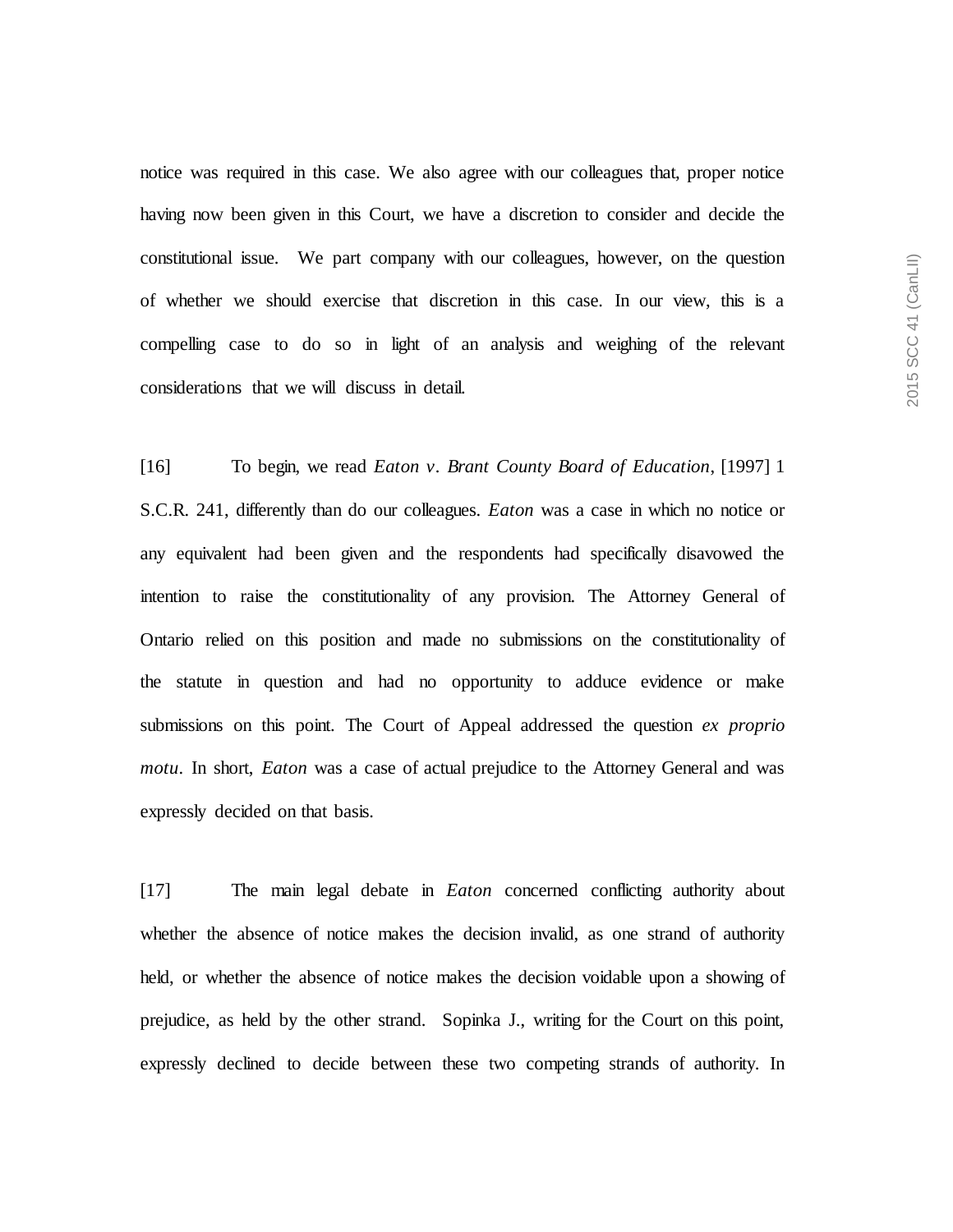other words, he did not foreclose the possibility that the constitutional issue could be decided even in the absence of notice. He wrote:

> It is not, however, necessary to express a final opinion on these questions in that I am satisfied that under either strand of authority the decision of the Court of Appeal is invalid. No notice or any equivalent was given in this case and in fact the Attorney General and the courts had no reason to believe that the Act was under attack. Clearly [the notice requirement] was not complied with and the Attorney General was seriously prejudiced by the absence of notice. [Emphasis added; para. 54.]

[18] Justices Abella and Wagner do not explain how a notice provision like the one in issue here can be mandatory, as they say that it is, and yet also be subject to exceptions that have no basis in the statutory language. In our respectful view, *Eaton*  does not support our colleague's approach.

[19] Before turning to the other points, we should be clear what the issue is and what it is not. The issue is not whether this Court (or for that matter the courts below) can proceed to adjudicate a constitutional question without notice ever having been given to the attorneys general. Notice requirements serve a vital purpose in ensuring that courts have a full evidentiary record before invalidating legislation and that governments are given the fullest opportunity to support the validity of legislation: see *Eaton*, at para. 48. Notice has now been given in this case. The question is one of whether this Court should address the matter now that notice has been given, not whether this or any other Court can proceed in the absence of notice: see, e.g., *Morine v. Parker (L & J) Equipment Inc.*, 2001 NSCA 53, 193 N.S.R. (2d)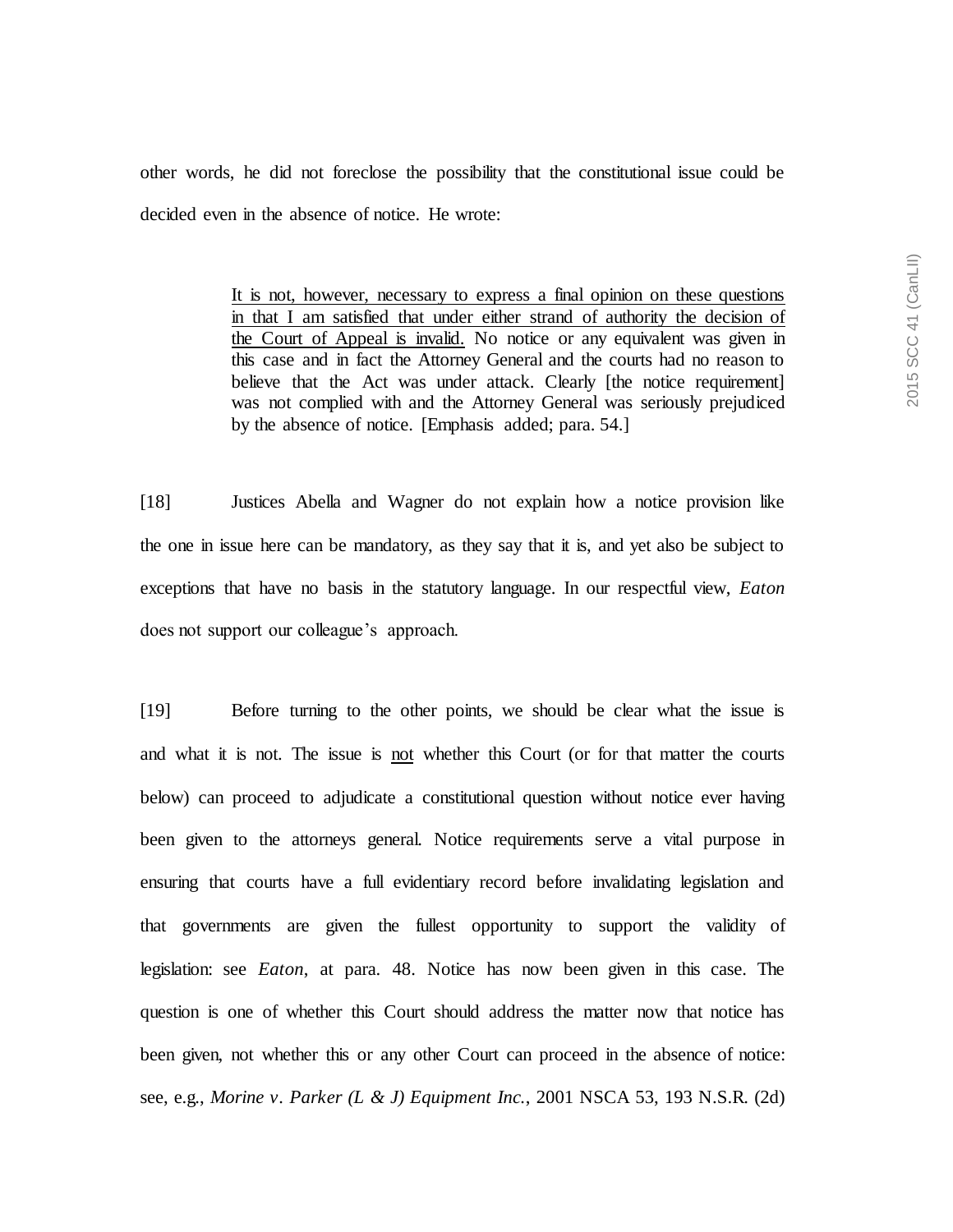[20] The principles that must be applied here are essentially those that govern whether this is a suitable case to hear a constitutional issue that is properly before the court for the first time on appeal. The issue is "new" in the sense that the constitutional issue, by virtue of the absence of notice, was not properly raised before either of the courts below. Whether to hear and decide a constitutional issue when it has not been properly raised in the courts below is a matter for the Court's discretion, taking into account all of the circumstances including the state of the record, fairness to all parties, the importance of having the issue resolved by this Court, its suitability for decision and the broader interests of the administration of justice.

[21] The Court has many times affirmed that it may, in appropriate circumstances, allow parties to raise on appeal an argument, even a new constitutional argument, that was not raised, or was not properly raised in the courts below: see, e.g., *R. v. Brown*, [1993] 2 S.C.R. 918; *Corporation professionnelle des médecins du Québec v. Thibault*, [1988] 1 S.C.R. 1033; *Performance Industries Ltd. v. Sylvan Lake Golf & Tennis Club Ltd.*, 2002 SCC 19, [2002] 1 S.C.R. 678. The Court has even done so of its own motion, as we shall see.

[22] The test for whether new issues should be considered is a stringent one. As Binnie J. put it in *Sylvan Lake*, "The Court is free to consider a new issue of law on the appeal where it is able to do so without procedural prejudice to the opposing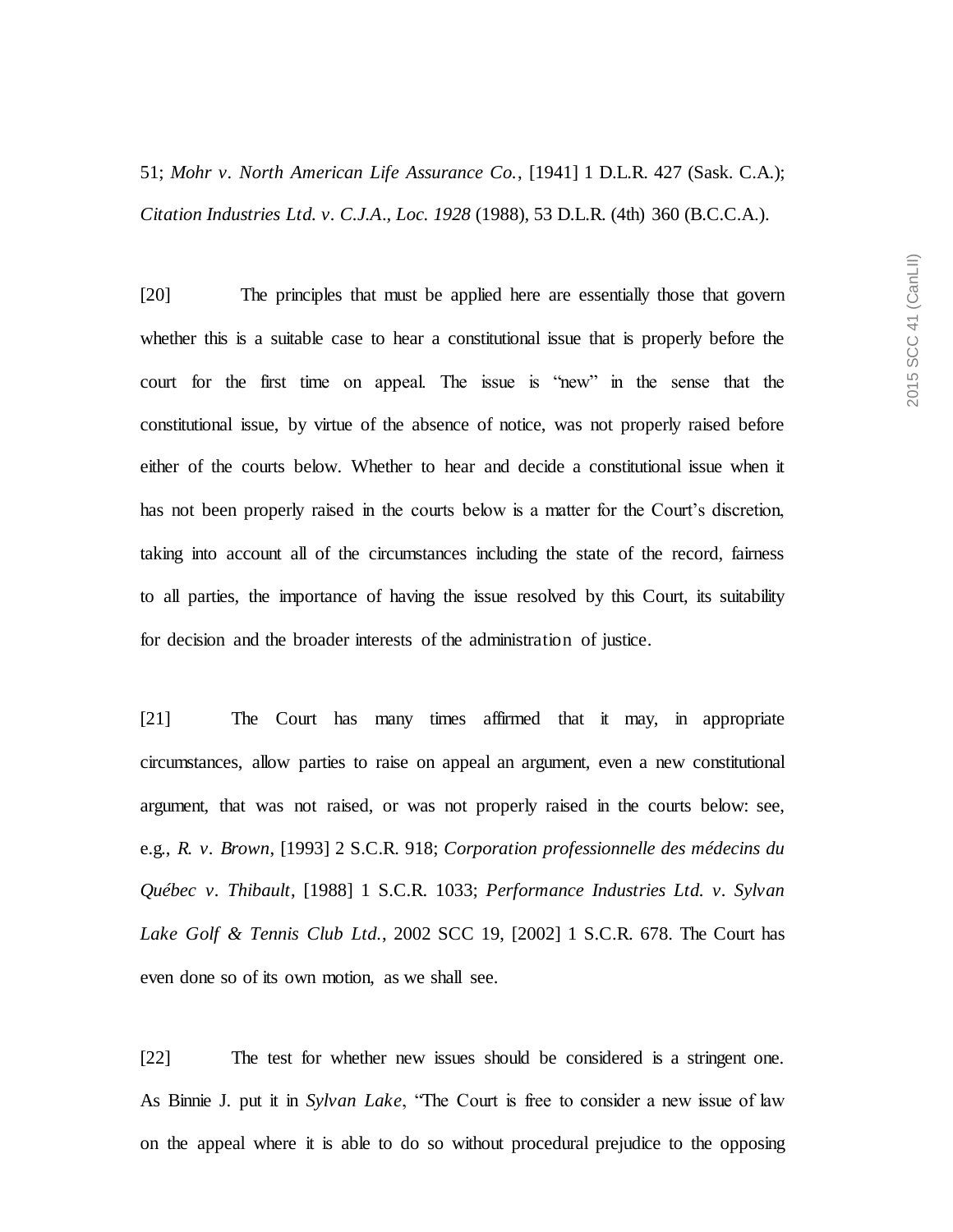party and where the refusal to do so would risk an injustice": para. 33. While this Court can hear and decide new issues, this discretion is not exercised routinely or lightly.

[23] New constitutional issues engage additional concerns beyond those that are considered in relation to new issues generally. In the case of a constitutional issue properly raised in this Court for the first time, the special role of the attorneys general in constitutional litigation — reflected in the notice provisions — and the unique role of this Court as the final court of appeal for Canada must also be carefully considered. The Court must be sure that no attorney general has been denied the opportunity to address the constitutional question and that it is appropriate for decision by this Court. The burden is on the appellant to persuade the Court, that in light of all of the circumstances, it should exercise its discretion to hear and decide the issue. There is no assumption of an absence of prejudice. The Court's discretion to hear and decide new issues should only be exercised exceptionally and never unless the challenger shows that doing so causes no prejudice to the parties.

[24] There are many examples of the Court's practice reflecting this approach both before and after *Eaton*.

[25] The Court has adjudicated a constitutional issue despite notice not having been served at the court of first instance. For example, in *Bank of Montreal v. Hall* (1985), 46 Sask. R. 182, the Saskatchewan Court of Queen's Bench found that: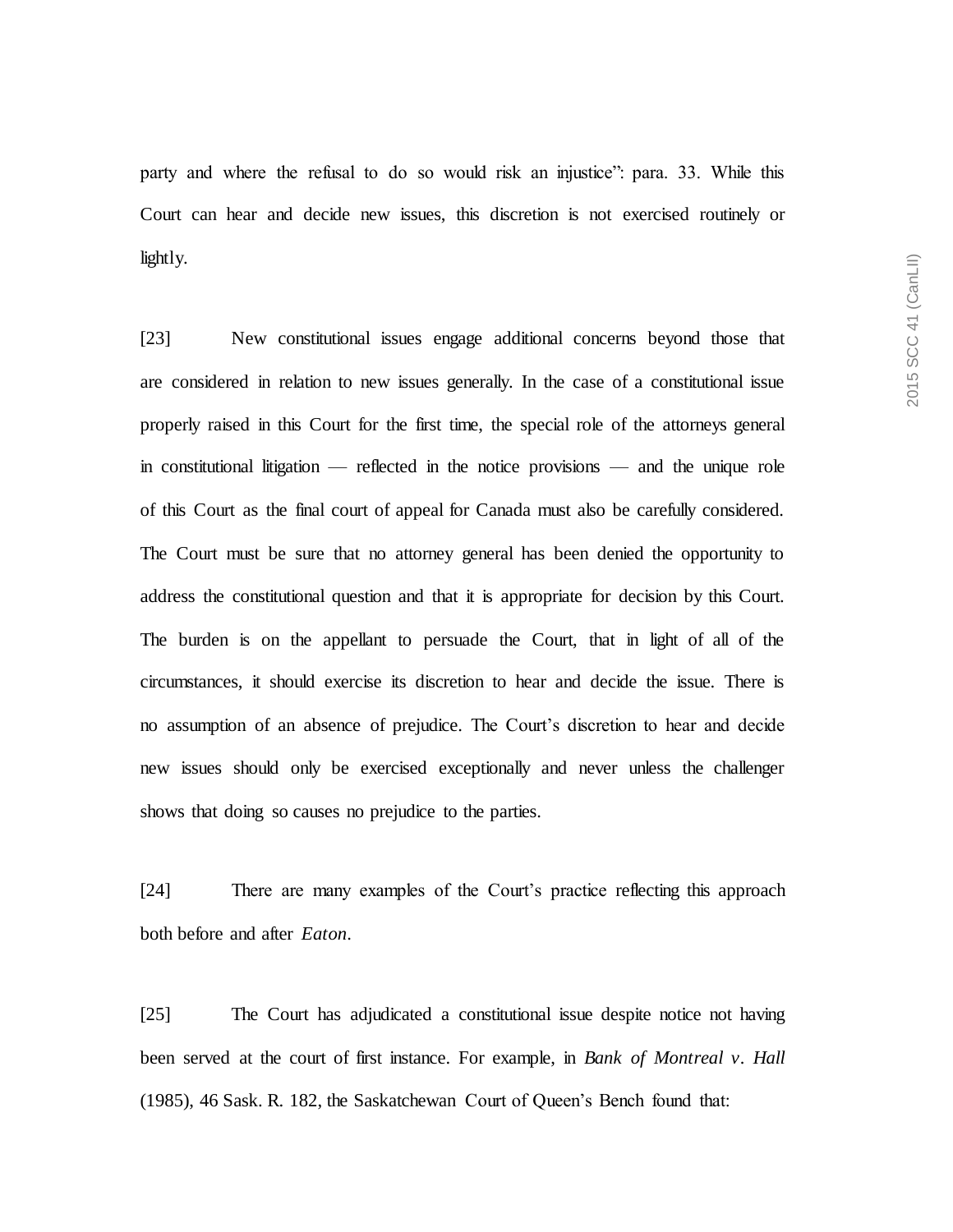. . . the question as to the constitutional validity of s. 178(3) of the [*Banks and Banking Law Revision Act, 1980*, S.C. 1980-81-82-83, c. 40] and the question as to whether the relevant provisions of [*The Limitation of Civil Rights Act*, R.S.S. 1978, c. L-16] are *ultra vires* insofar as they might purport to affect chartered banks, are not questions which have been properly brought into issue in this case.

On appeal to this Court, despite the lack of notice of this constitutional question before the Court of Queen's Bench, this Court stated constitutional questions and decided the constitutionality of s. 178(3) of the *Banks and Banking Law Revision Act, 1980* and the related provisions of *The Limitation of Civil Rights Act*, [1990] 1 S.C.R. 121, at pp.152-53.

[26] In *Artell Developments Ltd. v. 677950 Ontario Ltd.*, [1993] 2 S.C.R. 443,

Lamer C.J. stated a constitutional question and this Court went on to answer that question, despite the fact that the Ontario Court of Appeal had not considered any constitutional issues in its decision: (1992), 93 D.L.R. (4th) 334.

[27] In *Tseshaht v. British Columbia*, S.C.C., No. 23234, May 2, 1994 (S.C.C. Bulletin, 1994, at p. 756), the Court stated a constitutional question with respect to an issue not raised in the courts below and granted both parties *proprio motu* leave to adduce new evidence. $\frac{1}{1}$ 

[28] In the companion cases of *Penetanguishene Mental Health Centre v. Ontario (Attorney General)*, 2004 SCC 20, [2004] 1 S.C.R. 498, and *Pinet v. St.* 

 $\overline{a}$ 

<sup>&</sup>lt;sup>1</sup> The appeal was discontinued on March 21, 1995, and thus no judgment rendered: [1995] 1 S.C.R. xi.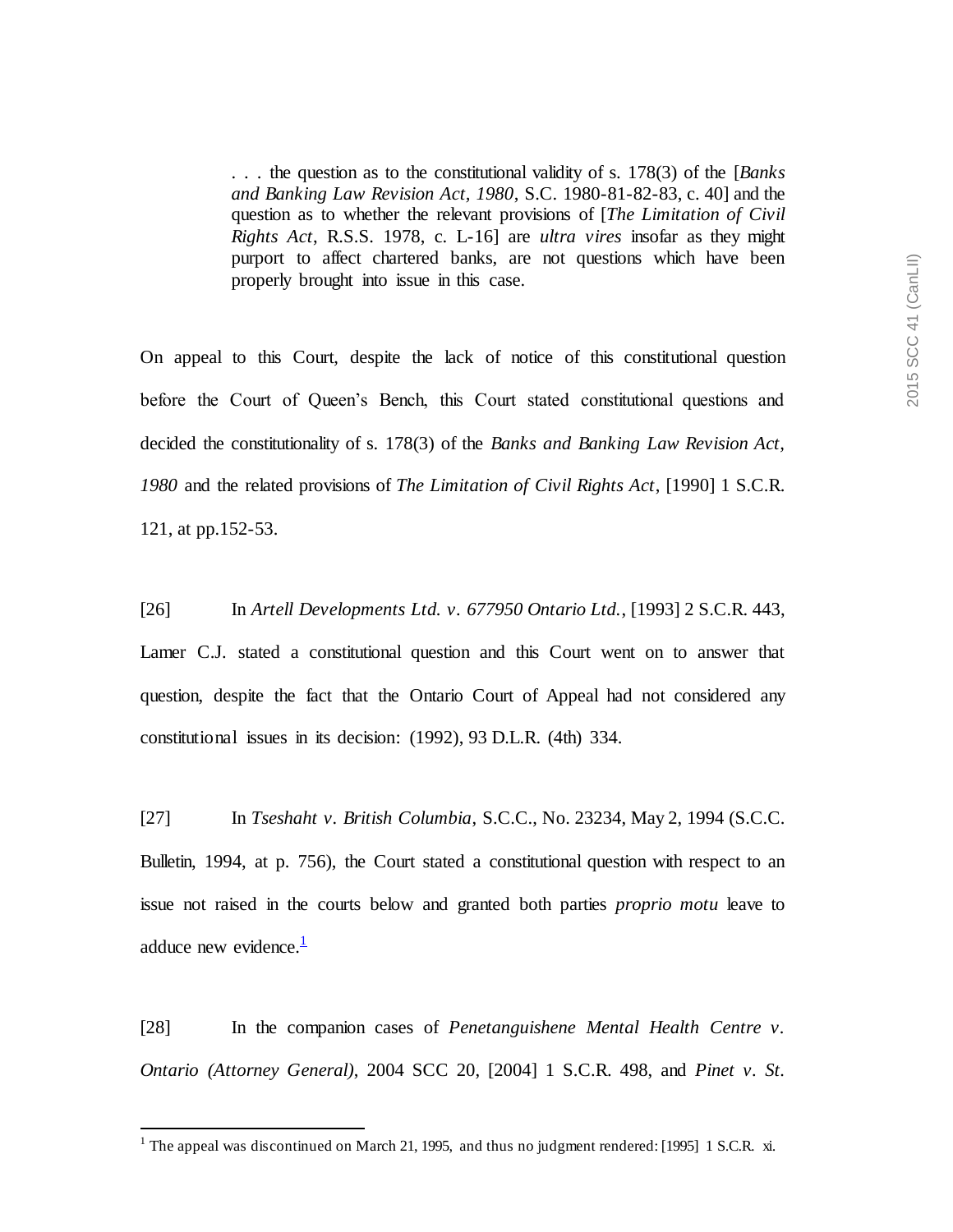*Thomas Psychiatric Hospital*, 2004 SCC 21, [2004] 1 S.C.R. 528, the Chief Justice stated constitutional questions and gave the parties leave to file supplementary evidence on legislative facts relevant to those questions even though the Ontario Court of Appeal's decisions in these matters had not dealt with constitutional issues: see (2001), 158 C.C.C. (3d) 325, and 2002 CanLII 16257.

[29] In *Kirkbi AG v. Ritvik Holdings Inc.*, 2005 SCC 65, [2005] 3 S.C.R. 302, as the respondent had not raised the constitutional question before the Federal Court of Appeal, the parties were informed that they may apply to adduce additional evidence in this Court: August 12, 2004, Doc. 29956.

[30] Recently, in *Marine Services International Ltd. v. Ryan Estate*, 2013 SCC 44, [2013] 3 S.C.R. 53, this Court considered the constitutional applicability and operability of Newfoundland and Labrador's *Workplace Health, Safety and Compensation Act*, R.S.N.L. 1990, c. W-11. Notice of the constitutional issue had not been given to the Attorney General of Newfoundland and Labrador either at the hearing before the Workplace Health, Safety and Compensation Commission or in the trial court. Section 57 of the *Judicature Act*, R.S.N.L. 1990, c. J-4, provides that a constitutional challenge "shall not be heard until notice has been given to the Attorney General for Canada and to the Attorney General for the province". The Court of Appeal for Newfoundland and Labrador determined that notice of the constitutional question should have been provided under s. 57, but that "failure to give the requisite notice in this case does not result in the court having to declare all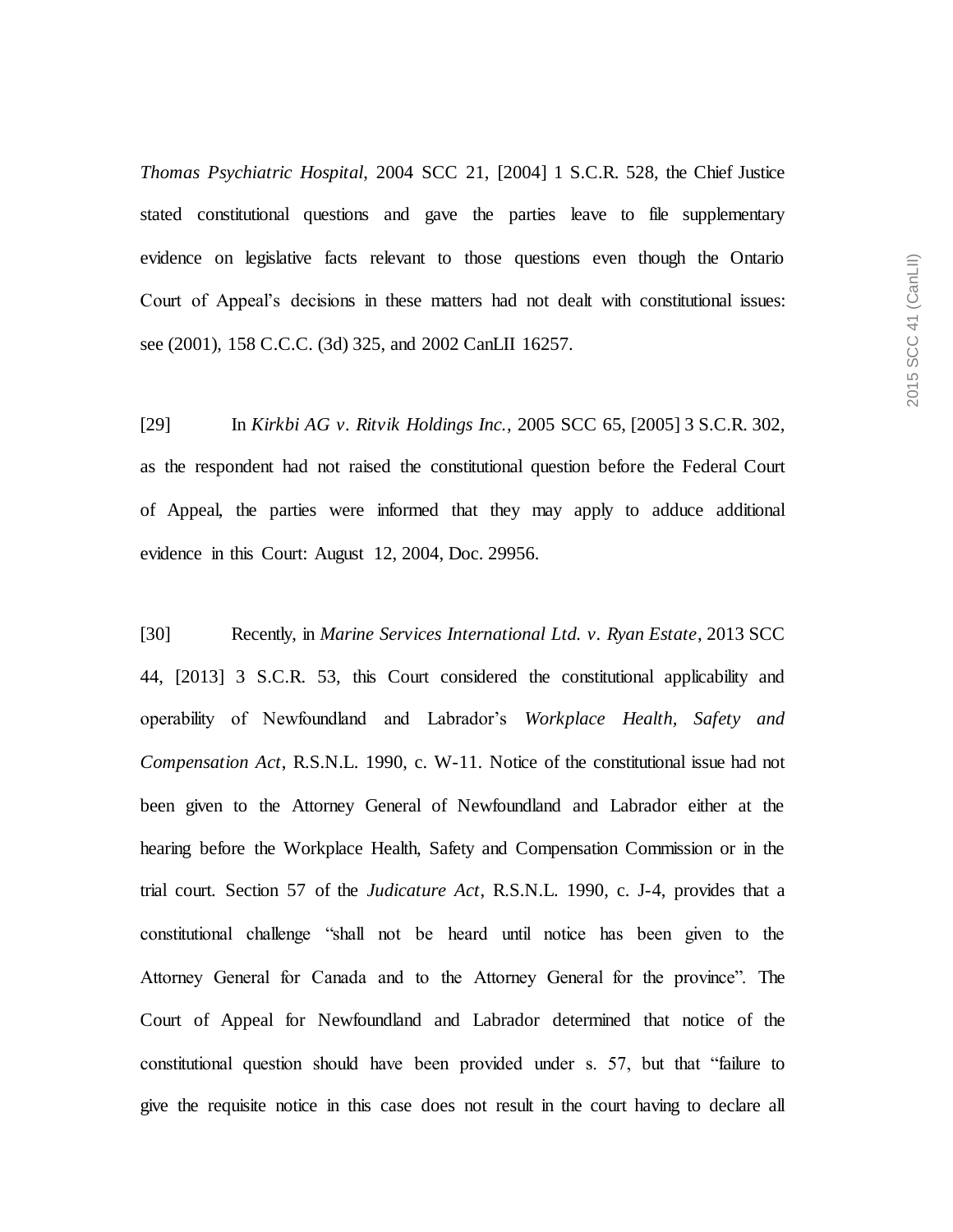previous proceedings a nullity because there is no prejudice to the Crown in proceeding to hear the appeal": 2011 NLCA 42, 308 Nfld. & P.E.I.R. 1, at para. 23. We also note that, in that case, the Court of Appeal expressed the view that this Court's decision in *Eaton* did not definitively decide the issue of the legal effect of failure to give notice: para. 45. In the end, the fact that there was no notice at first instance did not prevent this Court from stating constitutional questions and deciding them on the merits.

[31] Justices Abella and Wagner are of the view that *Penetanguishene*, *Pinet*, *Kirkbi*, and *Ryan Estate* are not authoritative on the issue of notice given that these cases are silent on why *Eaton* was not "followed". In our view, the absence of any reference to *Eaton* in these cases is explained by the fact that *Eaton*, as we have explained, does not stand for the proposition that this Court cannot consider a constitutional issue unless it was properly raised in courts below. There was no need to consider, distinguish, or reverse *Eaton* in these cases.

[32] Further, the approach adopted by Abella and Wagner JJ. risks putting appellants at a disadvantage vis-à-vis respondents, given that the Court has previously held that respondents can raise and the Court can address on appeal new constitutional issues requiring notice. In *Bell ExpressVu Limited Partnership v. Rex*, 2002 SCC 42, [2002] 2 S.C.R. 559, the respondents proposed a constitutional question that was not adjudicated in the courts below. Iacobucci J. found that wide latitude in formulating constitutional questions "is especially appropriate in a case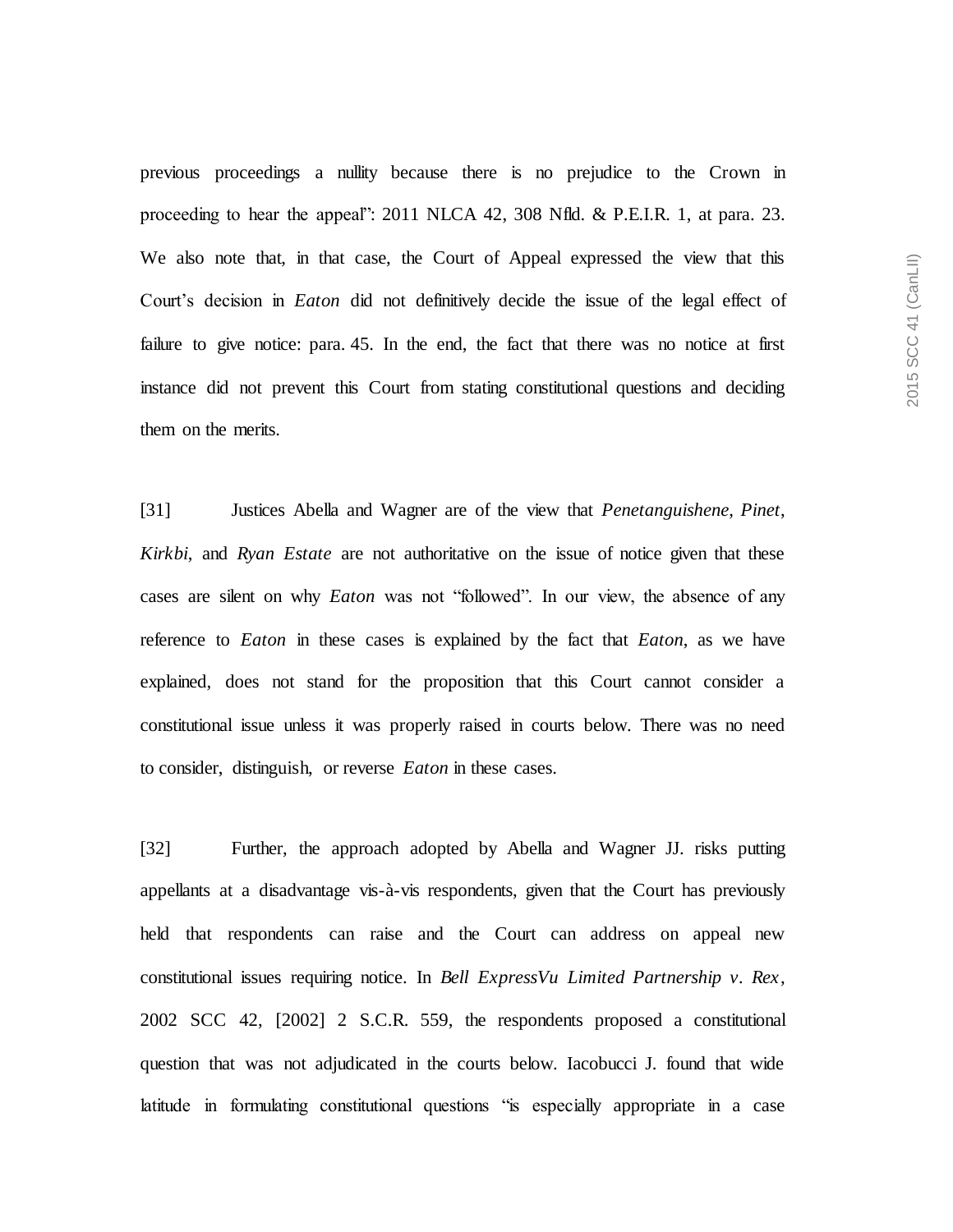like the present, where the motion to state constitutional questions was brought by the respondents: generally, a respondent may advance any argument on appeal that would support the judgment below" (para. 58 (citations omitted)). However, Iacobucci J. noted that this general rule is subject to the same limitation that applies to all new issues on appeal: "A respondent, like any other party, cannot rely upon an entirely new argument that would have required additional evidence to be adduced at trial" (*ibid.* (citations omitted)). Thus, this Court may answer a constitutional question that was not even considered in the courts below. However, Abella and Wagner JJ. would prevent this Court from considering constitutional issues even where these issues *were* considered and extensively discussed by the courts below, as they were in this case.

[33] Beyond new constitutional questions proposed by parties, this Court has occasionally asked parties, prior to hearing an appeal, to address new constitutional issues. *R. v. Kapp*, 2008 SCC 41, [2008] 2 S.C.R. 483, is an example. In the lower courts, the case had been argued on the basis of ss. 15(1) and 25 of the *Charter*; the prosecution did not attempt to defend the law on the basis of s. 15(2). After leave was granted but before factums were filed, the Supreme Court asked that ss. 15(1), 15(2), and 25 be "fully canvassed" in written and oral submissions: December 15, 2006, Doc. 31603. The Court ultimately found that s. 15(2) of the *Charter* protected the impugned communal fishing license program: see H. S. Brown, *Supreme Court of Canada Practice 2015* (15th ed. 2014), at pp. 374-75. While here s. 15(2) could presumably only be used to support the validity of legislation, this case demonstrates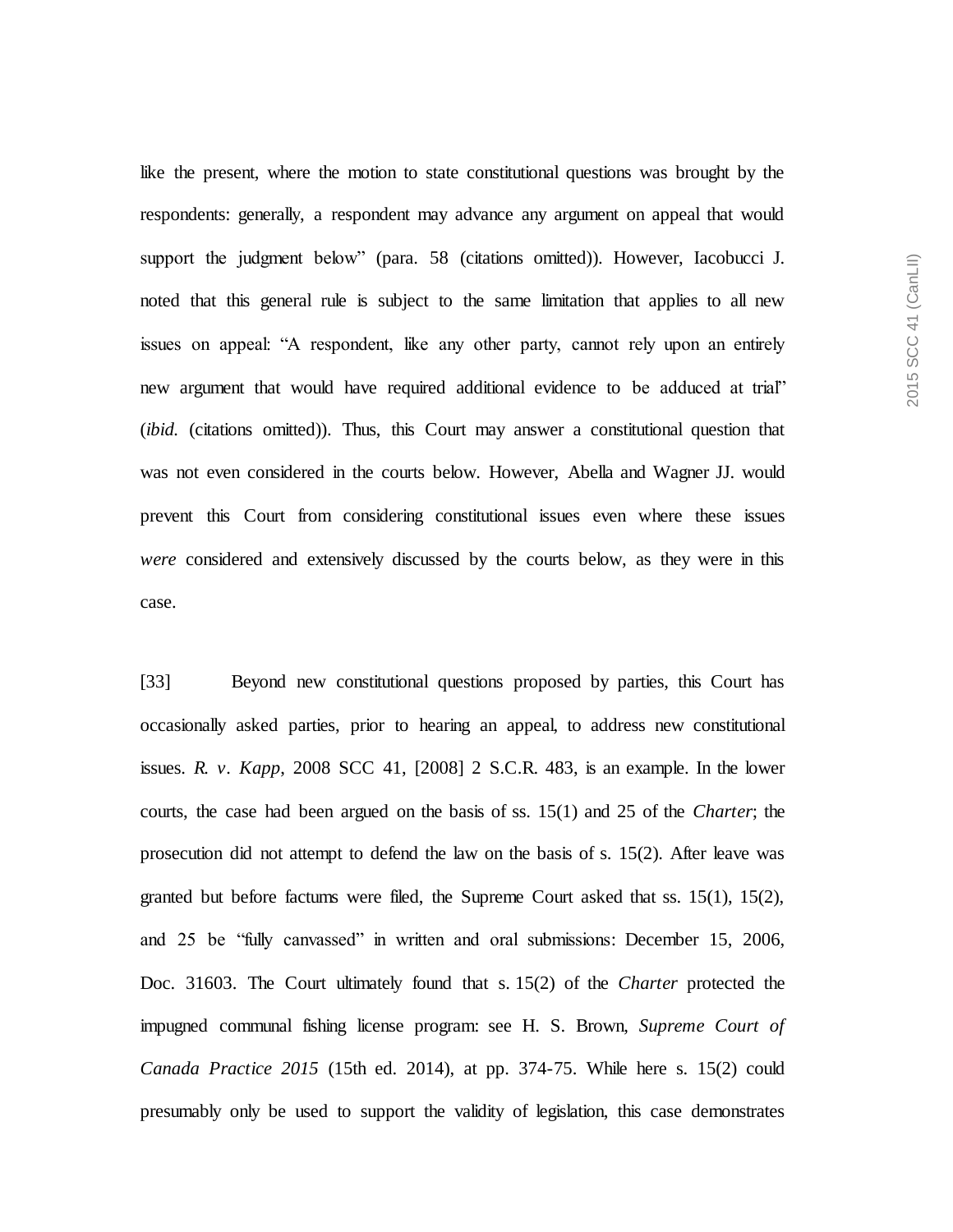that this Court has taken the opportunity to raise constitutional issues notwithstanding that they were not raised in the courts below.

[34] In our view, this is a case in which our discretion to hear and decide the constitutional issue ought to be exercised in light of an analysis and weighing of a number of considerations.

[35] The issue raised on appeal is important to the administration of the *ITA* and it is in the public interest to decide it. There is no indication that any attorney general has suffered prejudice by having the question of the constitutionality of s. 163.2 of the *ITA* decided. The Attorney General of Canada does not assert that it would have adduced different evidence before the Tax Court had it received notice of the constitutional question in that court. In this Court, counsel for the respondent invoked Sopinka J.'s *obiter* remarks in *Eaton* that the absence of notice is inherently prejudicial in order to submit that, in the current case, there is prejudice to the public interest. As we have explained, the proper approach to the exercise of this Court's discretion is that if the challenger can demonstrate the absence of prejudice, it may, in appropriate circumstances, consider the new constitutional issue. On this point, counsel for the respondent candidly conceded that he could point to no actual prejudice in this case resulting from the absence of notice: transcript, at p. 48. All attorneys general were given notice of constitutional question in this Court. Two intervened, the attorneys general of Ontario and Quebec. Only the Attorney General of Quebec addressed the notice requirement, stating that the Tax Court of Canada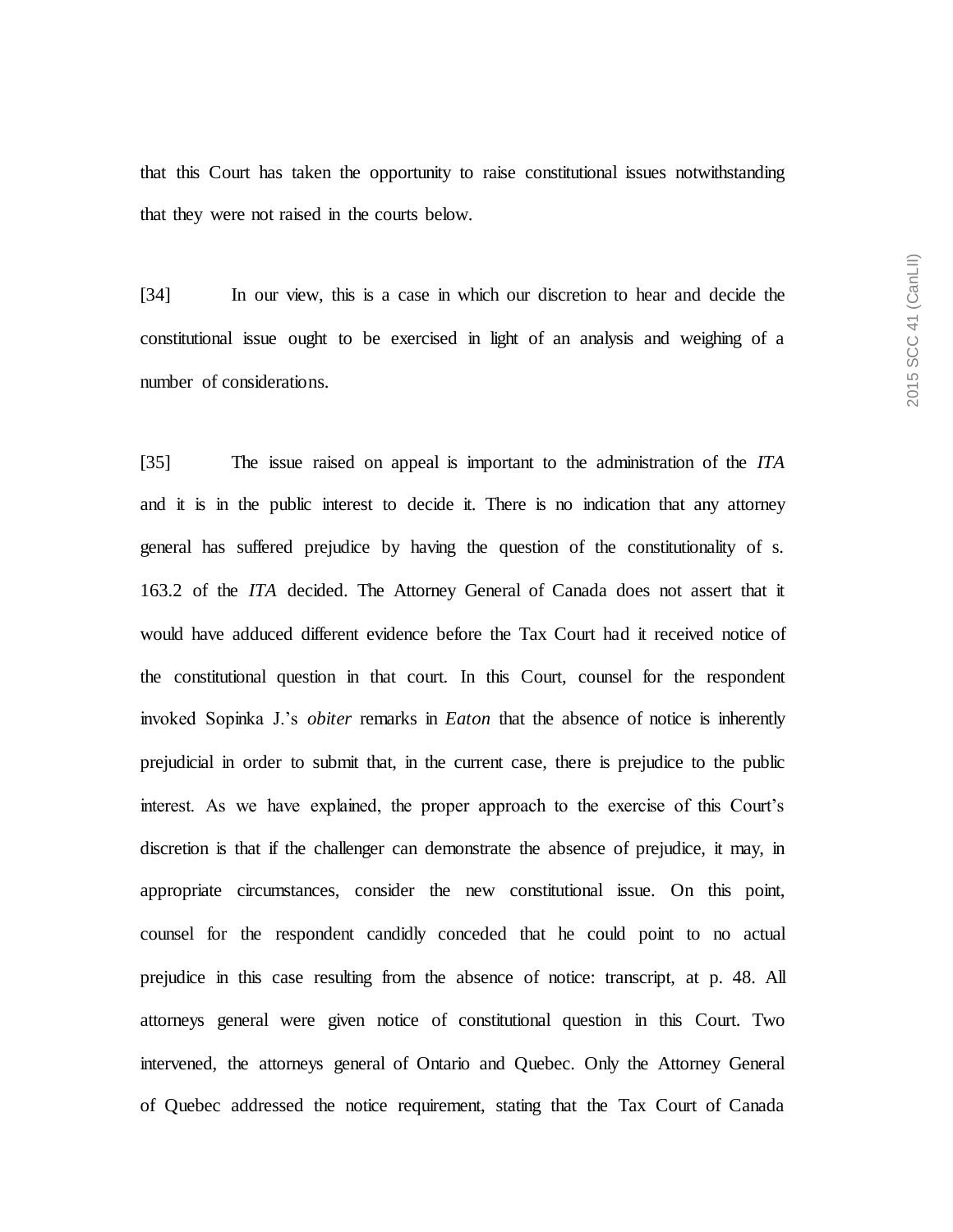should not have pronounced on the constitutional question, without commenting on this Court's jurisdiction to hear the matter: see I.F., at para. 10. No provincial or territorial attorney general suggested that he or she was deprived of the opportunity to adduce evidence or was prejudiced in any other way. No one has suggested that any additional evidence is required let alone requested permission to supplement the record. The attorneys general of Ontario and of Quebec addressed the merits of the constitutional argument. We also have the benefit of fully developed reasons for judgment on the constitutional point in both of the courts below. Finally, there was no deliberate flouting of the notice requirement: the appellant advanced an arguable, although not ultimately successful, position that notice was not required in the circumstances of this case.

[36] We are struck by the enormous waste of judicial resources that would result from this Court declining to hear and decide the merits. As the Court pointed out in *Hryniak v. Mauldin*, 2014 SCC 7, [2014] 1 S.C.R. 87, at para. 24, "undue process . . . with unnecessary expense and delay, can *prevent* the fair and just resolution of disputes". Insisting on the notice provision in the lower courts where, as here, it would serve no purpose to do so constitutes "undue process" and refusing to address the merits leaves the main issue unresolved after the expense and time devoted to it through three levels of court.

[37] We must respectfully indicate our disagreement with two specific contentions of Abella and Wagner JJ. They assert that since all constitutional issues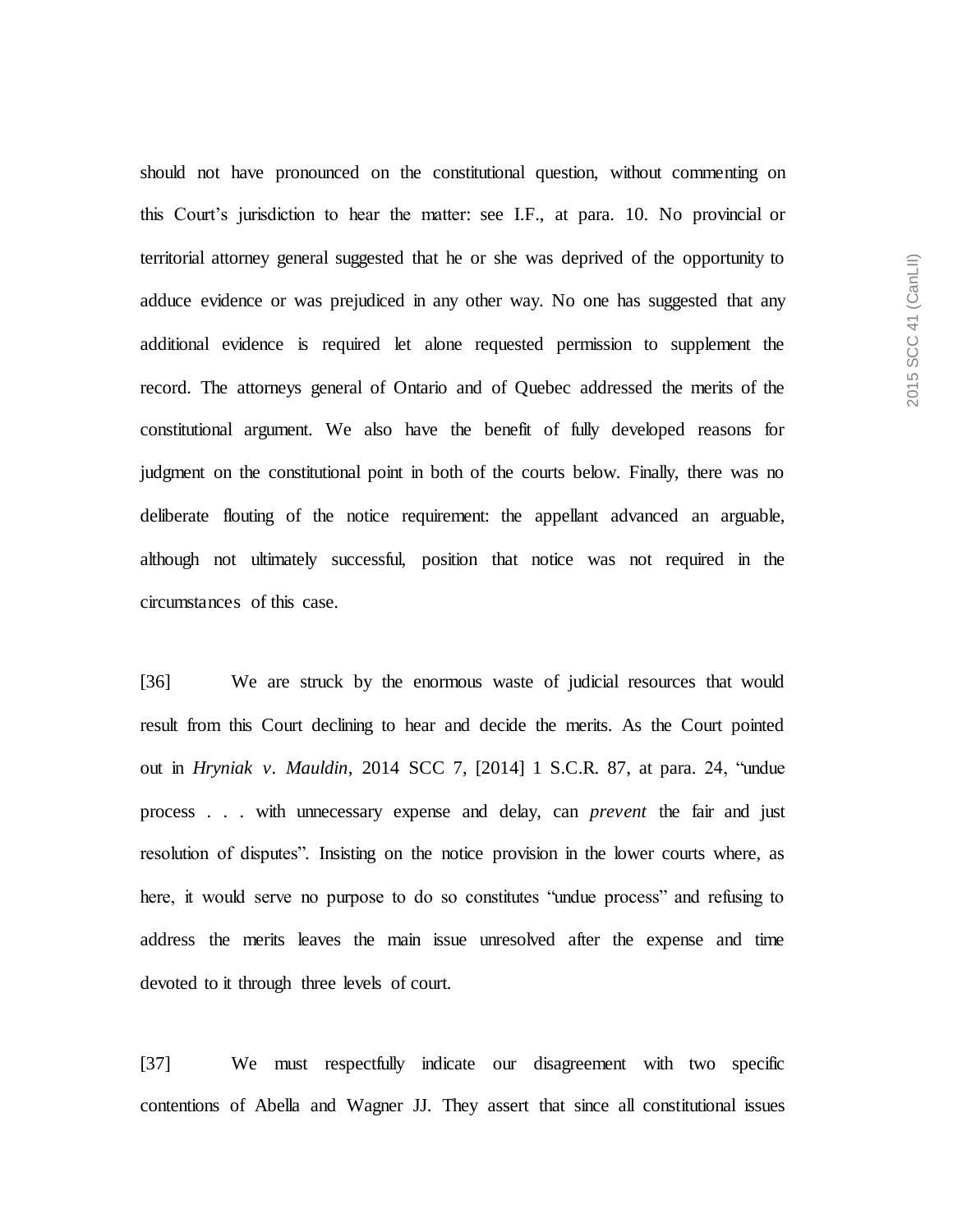are important, our approach would lead "essentially to entertaining all constitutional arguments raised in this Court for the first time": para. 137. This is not the case: it ignores the other considerations relevant to the exercise of this Court's discretion. History shows that this Court has only agreed to consider new constitutional issues in rare cases. While we agree that urgency may be a factor in deciding to hear a constitutional issue in this Court where no notice was served below, it is not the only consideration. The point is that all relevant considerations should be taken into account.

[38] Our colleagues also maintain, without any factual basis in the record and without any submission of this nature having been made, that Ms. Guindon failed to file notice "without explanation", and sought to "evade" "the statutory obligation ... by advancing the excuse" of her notice argument by employing "linguistic tactics at the expense of the public interest": paras. 94, 96, 97 and 136.

[39] Ms. Guindon did not fail to explain why she did not give notice. She advanced the argument that notice was not required and the Tax Court judge decided that issue. Bédard J. did not require notice of constitutional question to be served because he did not issue a declaration of invalidity following his conclusion that s. 163.2 constituted a criminal offence. Instead, he allowed the appeal and vacated the assessment. The learned Tax Court judge did not dismiss Ms. Guindon's argument on the basis of "semantics". The Federal Court of Appeal did not accept Ms. Guindon's position on this point. But it devoted several paragraphs of its judgment to the issue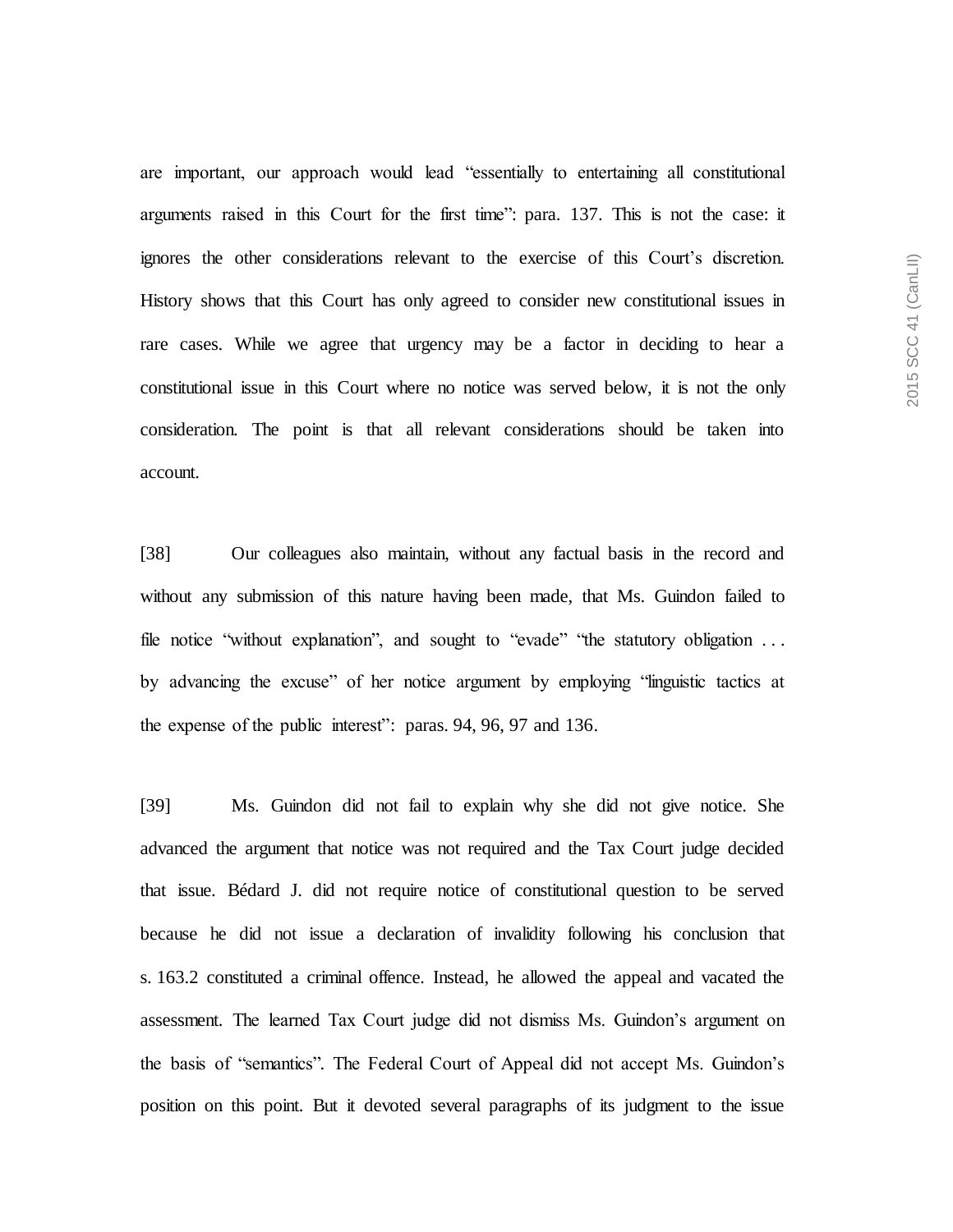and did not characterize Ms. Guindon's position as merely "linguistic" or as an attempt to "evade" the notice requirement. No party or intervener at any point has advanced the interpretation of Ms. Guindon's conduct on which our colleagues rely and there is no support for it — none — in the record.

[40] We will now proceed to address the constitutional issue.

B. *Merits*

#### (1) Overview

[41] The substantive issue in this appeal is whether Ms. Guindon, by virtue of having been assessed a penalty under s. 163.2 of the *ITA*, is a "person charged with an offence" within the meaning of s. 11 of the *Charter*. If she is, then either she is entitled to the numerous protections accorded by that section or, if s. 163.2 cannot be read as providing for those protections, it would be constitutionally invalid. The basic question is whether, as Ms. Guindon submits, s. 163.2 creates "an offence" for the purposes of s. 11 and the answer depends, as we shall explain, on whether s. 163.2 is criminal in nature or provides for true penal consequences. In our view, neither is the case and s. 11 does not apply to these proceedings.

[42] We will first set out a brief overview of the legal principles, consider and reject some criticisms of this framework and then apply the principles to s. 163.2.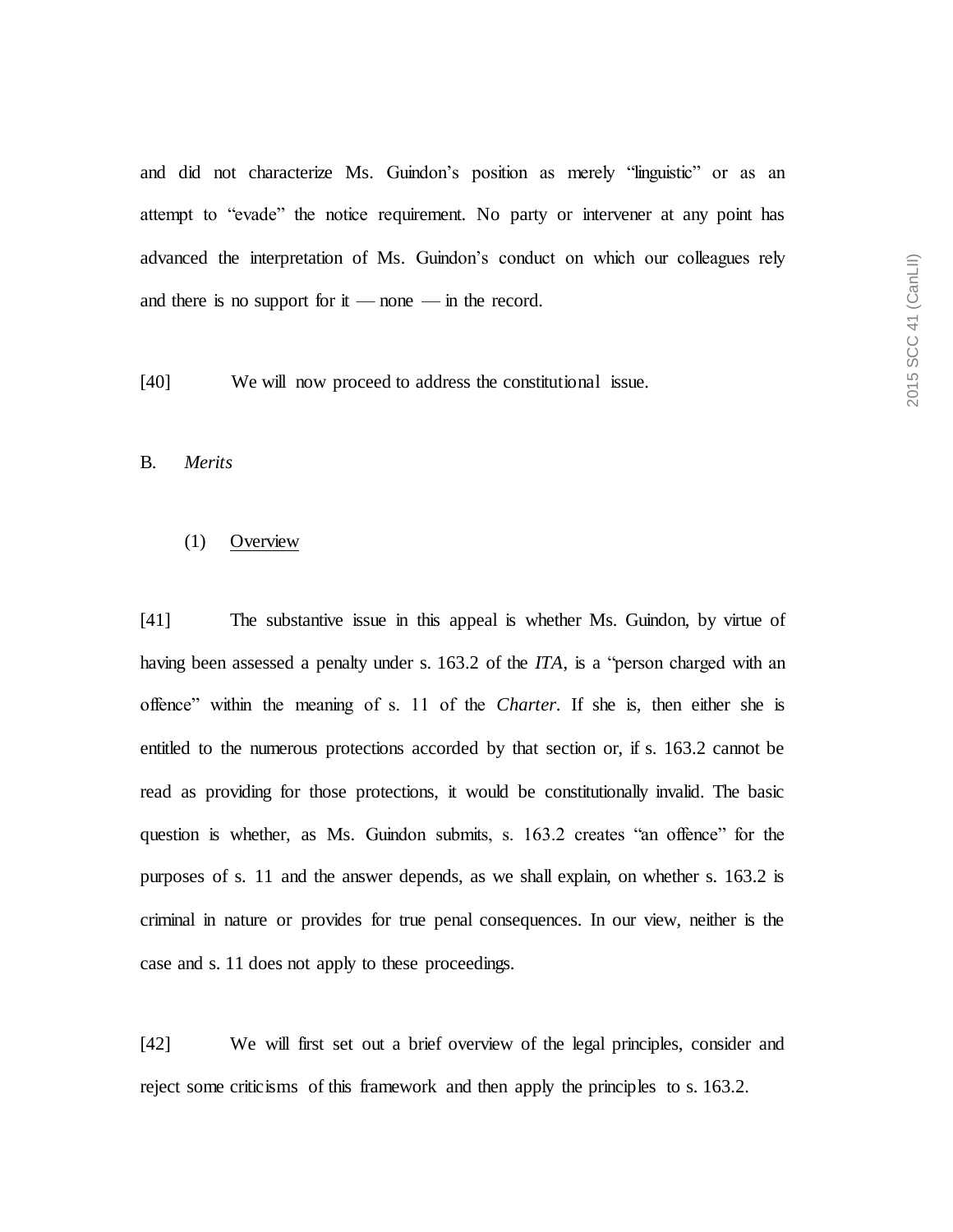# (2) *Wigglesworth* and *Martineau* Set Out the Tests to Determine Whether Section 11 of the *Charter* Is Engaged

- [43] Section 11 of the *Charter* provides:
	- **11.** Any person charged with an offence has the right

(*a*) to be informed without unreasonable delay of the specific offence;

(*b*) to be tried within a reasonable time;

(*c*) not to be compelled to be a witness in proceedings against that person in respect of the offence;

(*d*) to be presumed innocent until proven guilty according to law in a fair and public hearing by an independent and impartial tribunal;

(*e*) not to be denied reasonable bail without just cause;

(*f*) except in the case of an offence under military law tried before a military tribunal, to the benefit of trial by jury where the maximum punishment for the offence is imprisonment for five years or a more severe punishment;

(*g*) not to be found guilty on account of any act or omission unless, at the time of the act or omission, it constituted an offence under Canadian or international law or was criminal according to the general principles of law recognized by the community of nations;

(*h*) if finally acquitted of the offence, not to be tried for it again and, if finally found guilty and punished for the offence, not to be tried or punished for it again; and

(*i*) if found guilty of the offence and if the punishment for the offence has been varied between the time of commission and the time of sentencing, to the benefit of the lesser punishment.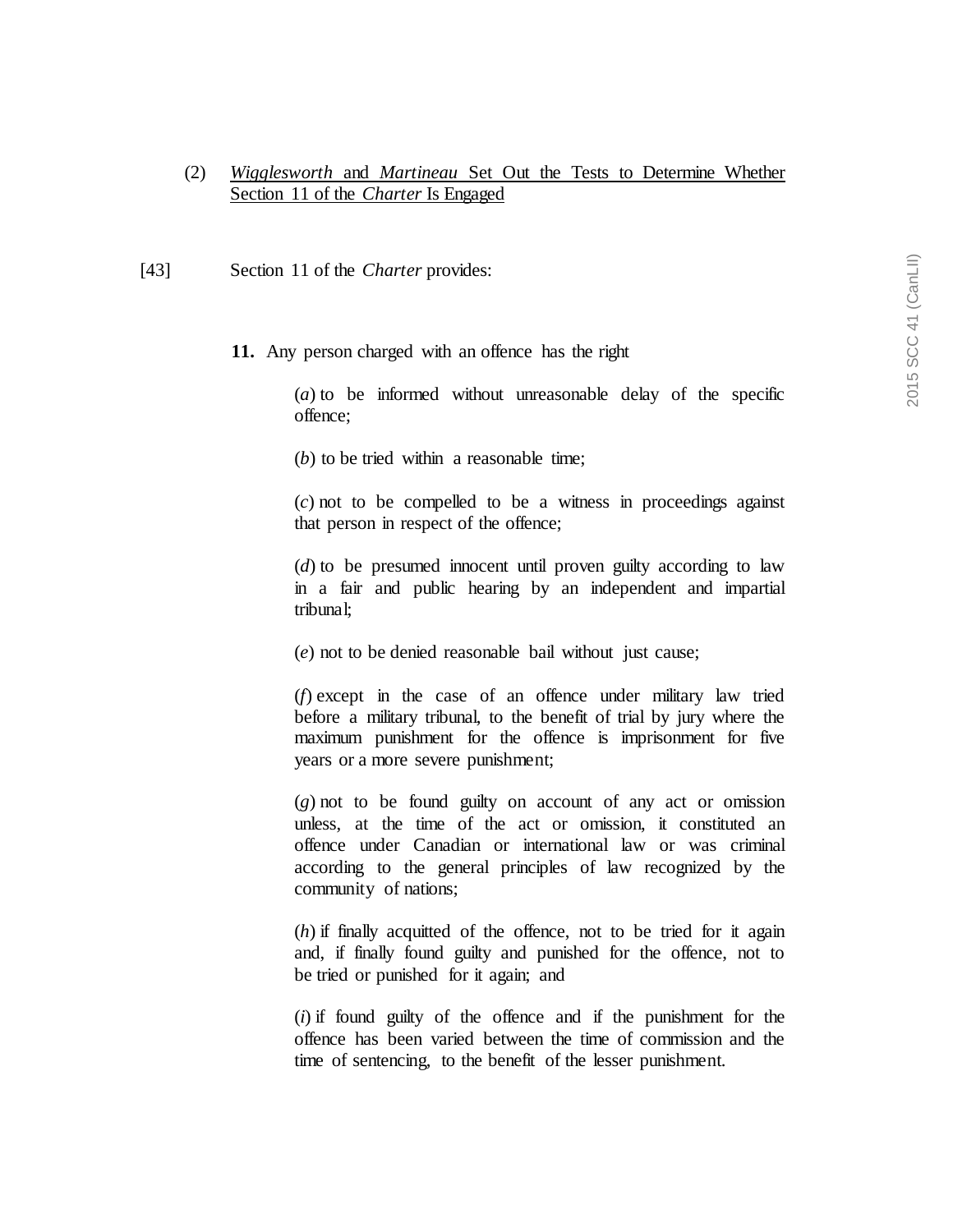[44] This Court has deliberately adopted a "somewhat narrow definition of the opening words of s. 11" in order to avoid having to craft differing levels of protection under s. 11 for different sorts of proceedings: *R. v. Wigglesworth*, [1987] 2 S.C.R. 541, at p. 558. The Court has also acknowledged the difficulty in formulating a precise test to identify particular proceedings which give rise to s. 11 protections: see p. 559. Section 11 protections are available to those charged with criminal offences, not those subject to administrative sanctions: see *Wigglesworth*, at p. 554; *Martineau v. M.N.R.*, 2004 SCC 81, [2004] 3 S.C.R. 737, at para. 19. The two parts test for determining which statutory infractions are criminal offences and which are administrative penalties was set out in *Wigglesworth*, at pp. 559-62. Additional analytical criteria were subsequently elaborated in *Martineau*, at paras. 19-24 and 57. As will be explained, an individual is entitled to the procedural protections of s. 11 of the *Charter* where the proceeding is, by its very nature, criminal, or where a "true penal consequence" flows from the sanction.

[45] A proceeding is criminal by its very nature when it is aimed at promoting public order and welfare within a public sphere of activity. Proceedings of an administrative nature, on the other hand, are primarily intended to maintain compliance or to regulate conduct within a limited sphere of activity: see *Martineau*, at paras. 21-22; *Wigglesworth*, at p. 560. The focus of the inquiry is not on the nature of the act which is the subject of the proceedings, but on the nature of the proceedings themselves, taking into account their purpose as well as their procedure: *Martineau*, at paras. 24 and 28-32; *R. v. Shubley*, [1990] 1 S.C.R. 3, at pp. 18-19. Proceedings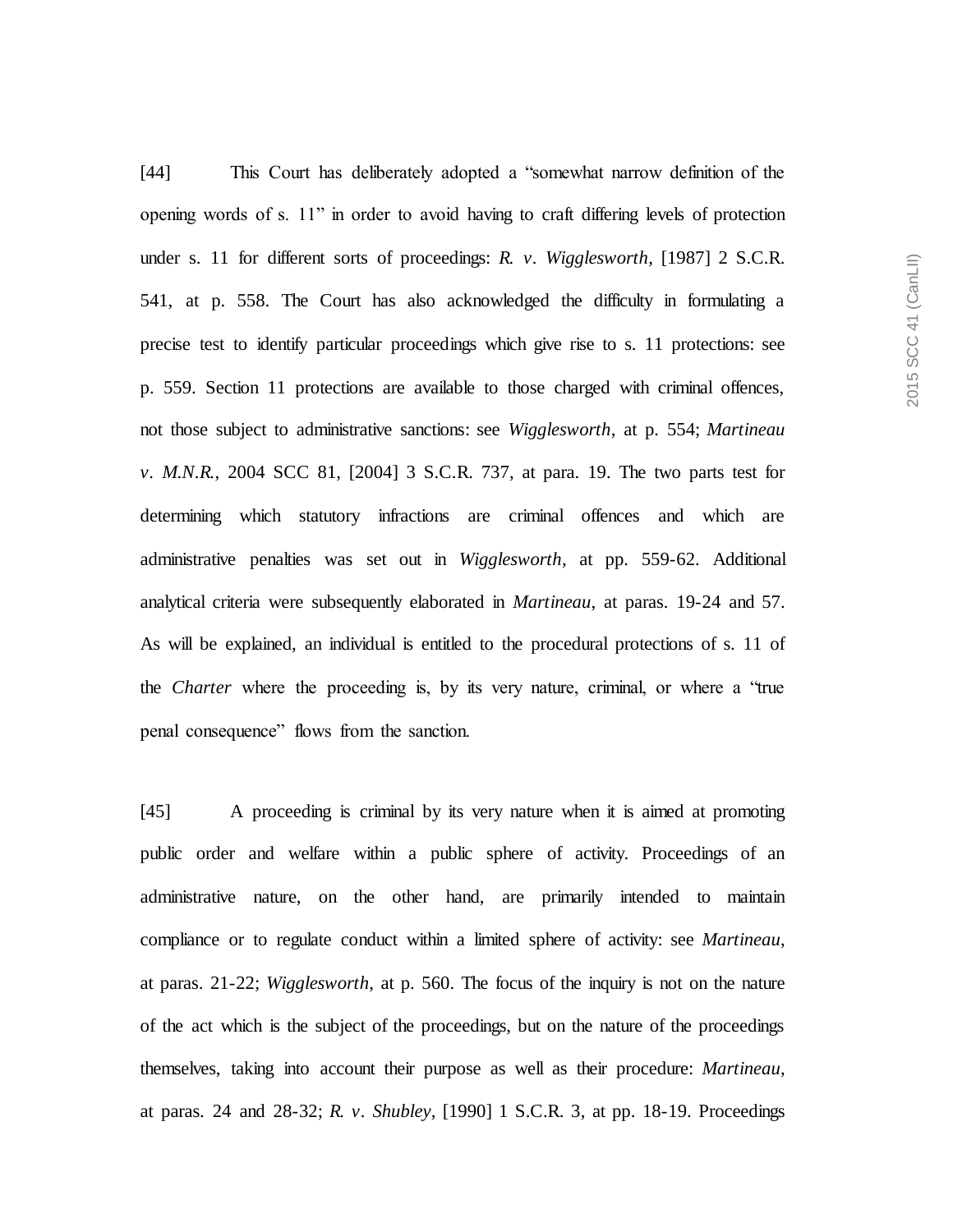have a criminal purpose when they seek to bring the subject of the proceedings "to account to society" for conduct "violating the public interest": *Shubley*, at p. 20.

[46] A "true penal consequence" is "imprisonment or a fine which by its magnitude would appear to be imposed for the purpose of redressing the wrong done to society at large rather than to the maintenance of internal discipline within [a] limited sphere of activity": *Wigglesworth*, at p. 561; see also *Martineau*, at para. 57. There is inevitably some overlap between the analysis of the purpose of the scheme and the purpose of the sanction, but the jurisprudence has looked at both separately to the extent that is possible, recognizing that the proceeding will be an offence for s. 11 purposes if it meets either branch of the test, and that situations in which a proceeding meets one but not both branches will be rare: *ibid*.

[47] We will elaborate these principles further as we apply them to the provision in issue here. But first we turn to consider some of the criticisms of this approach to the analysis.

## (3) Criticisms of the *Wigglesworth/Martineau* Tests

[48] The *Wigglesworth*/*Martineau* tests have been subject to criticism. It has been said that the distinction between the criminal in nature and true penal consequence tests is unclear, the reasoning is circular, or the tests cannot properly account for the particular context of modern administrative monetary penalties. (See, e.g., D. McLeod, "Facing the Consequences: Should the *Charter* Apply to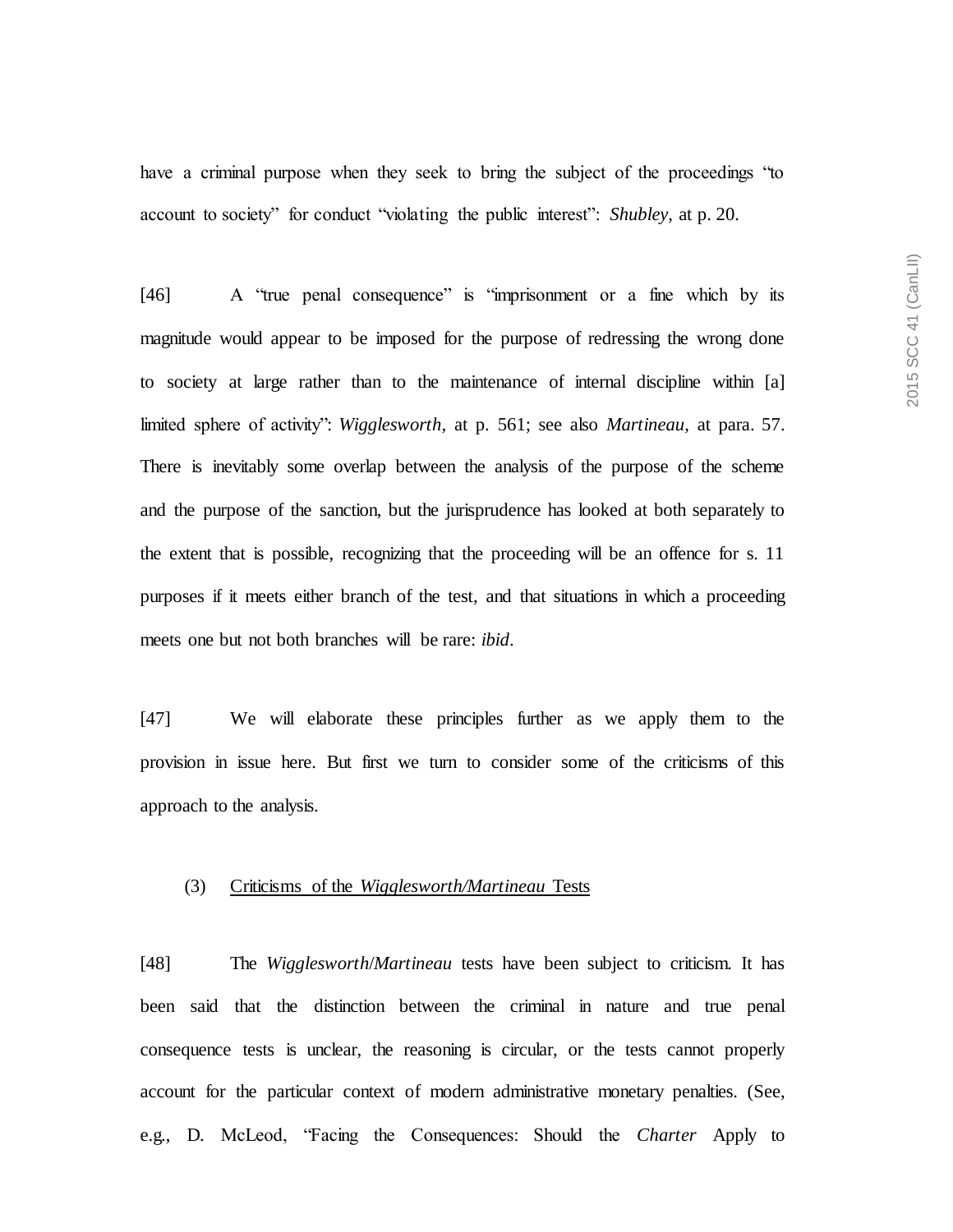Administrative Proceedings Involving Monetary Penalties?" (2012), 30 N.J.C.L. 59; factum of the intervener the Canadian Constitution Foundation; S. Aylward and L. Ritacca, "In Defence of Administrative Law: Procedural Fairness for Administrative Monetary Penalties" (2015), 28 *C.J.A.L.P.* 35.)

[49] When the criminal in nature test is understood as considering only the nature of the proceedings, the independent value of each test becomes clear. The criminal in nature test identifies provisions that are criminal because Parliament or the legislature has provided for proceedings whose attributes and purpose show that the penalty is to be imposed via criminal proceedings. The true penal consequence test, on the other hand, looks at whether an ostensibly administrative or regulatory provision nonetheless engages s. 11 of the *Charter* because it may result in punitive consequences. While there is inevitably some overlap in the analysis, the important thing is to consider all relevant factors, acknowledging that only rarely, as in *Wigglesworth*, will the two branches of the test lead to different conclusions.

[50] Moreover, the analysis is not circular: both tests ask distinct questions that evaluate the two different ways in which a provision could be a criminal offence for the purpose of s. 11. The criminal in nature test focuses on the process while the penal consequences test focuses on its potential impact on the person subject to the proceeding.

### (4) Is the Proceeding Under Section 163.2 "Criminal in Nature"?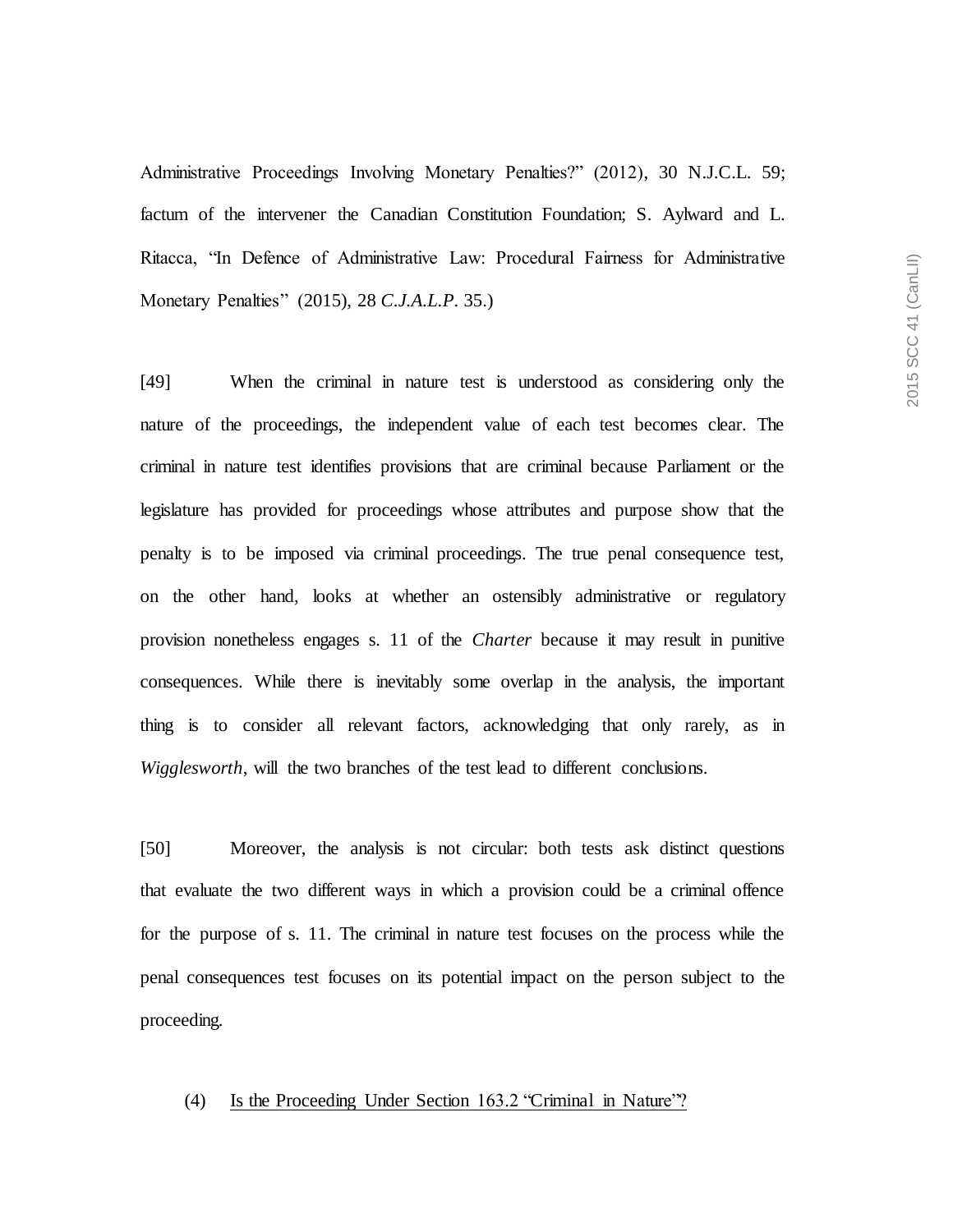### (a) *Principles*

[51] The criminal in nature test asks whether the proceedings by which a penalty is imposed are criminal. The test is not concerned with the nature of the underlying act. As Wilson J. stated in *Wigglesworth*, the test is whether a matter "fall[s] within s. 11  $\ldots$  because by its very nature it is a criminal proceeding": p. 559 (emphasis added). This was confirmed in *Shubley*, at pp. 18-19, where McLachlin J. (as she then was) stated explicitly: "The question of whether proceedings are criminal in nature is concerned not with the nature of the act which gave rise to the proceedings, but the nature of the proceedings themselves" (emphasis added). Fish J., writing for the Court in *Martineau*, reaffirmed the conclusion in *Shubley* that the criminal in nature test is concerned solely with the proceedings themselves: see paras. 18-19. The text of s. 11 supports this conclusion. As Wilson J. noted in *Wigglesworth*,

> Section 11 contains terms which are classically associated with criminal proceedings: "tried", "presumed innocent until proven guilty", "reasonable bail", "punishment for the offence", "acquitted of the offence" and "found guilty of the offence". Indeed, some of the rights guaranteed in s. 11 would seem to have no meaning outside the criminal or quasi-criminal context. [p. 555]

[52] Various indicia are useful in determining whether the proceedings are criminal in nature. Fish J., in finding that the civil forfeiture provision at issue in *Martineau* was not criminal in nature, observed that three criteria may be helpful in reviewing the case law in relation to the nature of the proceeding: the objectives of the legislation, the objectives of the sanction and the process leading to the imposition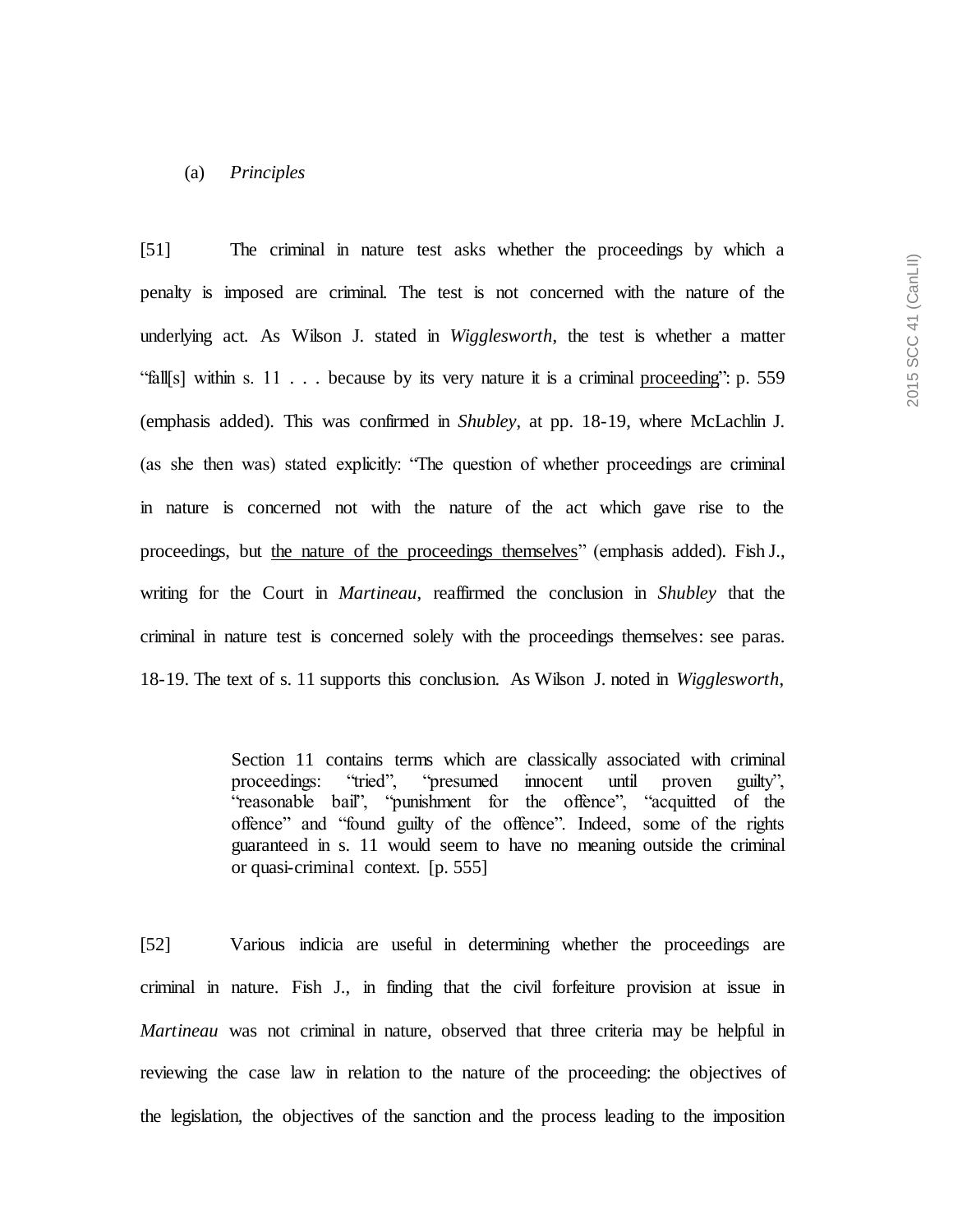of the sanction (para. 24). This case deals with an administrative monetary penalty, not a civil collection mechanism as was the case in *Martineau* and the analysis of the objectives of the sanction must be undertaken as part of considering whether the sanction is a true penal consequence. In order to avoid unnecessary repetition, we find it convenient to consider the first and last of these criteria here but leave consideration of the objectives of the sanction until we address the question of whether the sanction is a true penal consequence. We will look at how these criteria relate to the proceeding under s. 163.2 in turn.

### (b) *Application*

### (i) The Legislative Scheme and the Provision in Issue

[53] The question is whether the objectives of the proceedings, examined in their full legislative context, have a regulatory or a penal purpose. As Wilson J. put it in *Wigglesworth*, "if a particular matter is of a public nature, intended to promote public order and welfare within a public sphere of activity, then that matter is the kind of matter which falls within s. 11": p. 560. She noted, by way of example, that proceedings of an "administrative nature instituted for the protection of the public in accordance with the policy of a statute" or which impose disqualifications "as part of a scheme for regulating an activity in order to protect the public" are generally not the sort of proceedings that engage s. 11: *ibid*.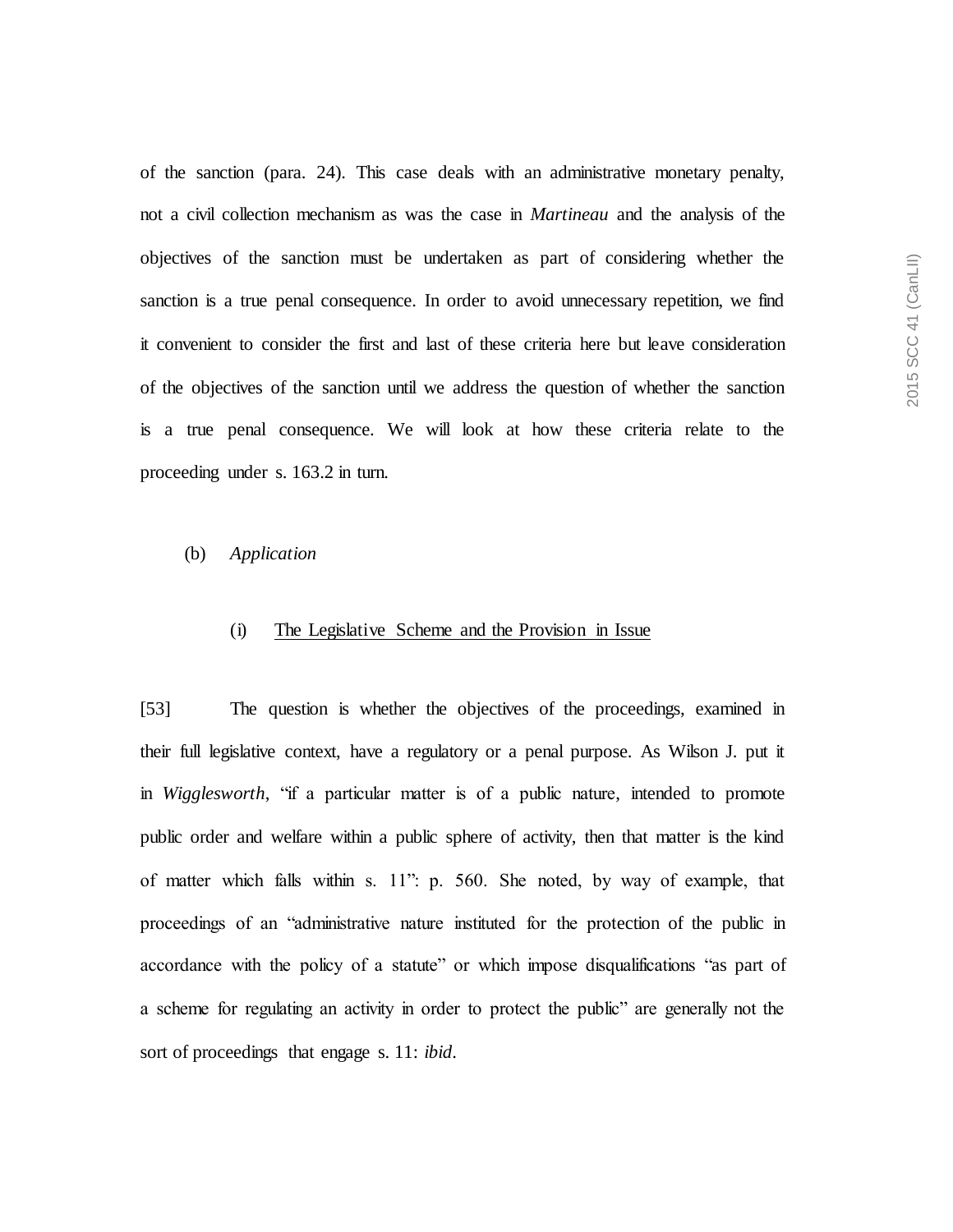[54] The *ITA* is "a self-reporting and self-assessing [scheme] which depends upon the honesty and integrity of the taxpayers for its success" in order to carry out its ultimate purpose, the raising of government revenues: *R. v. McKinlay Transport*  Ltd., [1990] 1 S.C.R. 627, at p. 636. Nonetheless, it contains a number of enforcement measures, including both civil and criminal penalties. Civil penalties are found in Part I, Division I, of the *ITA*, "Returns, Assessments, Payment and Appeals" and are assessed by the Canada Revenue Agency (CRA). Criminal offences, on the other hand, are found in Part XV of the *ITA*, "Administration and Enforcement" and are prosecuted before a court of criminal jurisdiction.

[55] This appeal focuses on s. 163.2 of the *ITA*. Enacted in 2000, it contains two administrative penalties: the "planner penalty" in subsection (2) and the "preparer penalty" in subsection (4). The planner penalty is not at issue in this appeal. The preparer penalty reads:

> (4) Every person who makes, or participates in, assents to or acquiesces in the making of, a statement to, or by or on behalf of, another person (in this subsection, subsections  $(5)$  and  $(6)$ , paragraph  $(12)(c)$  and subsection (15) referred to as the "other person") that the person knows, or would reasonably be expected to know but for circumstances amounting to culpable conduct, is a false statement that could be used by or on behalf of the other person for a purpose of this Act is liable to a penalty in respect of the false statement.

[56] The CRA explains that the preparer penalty is intended to apply when an individual has made, participated in, assented to, or acquiesced in the making of a false statement. A specific person who could use the false statement must be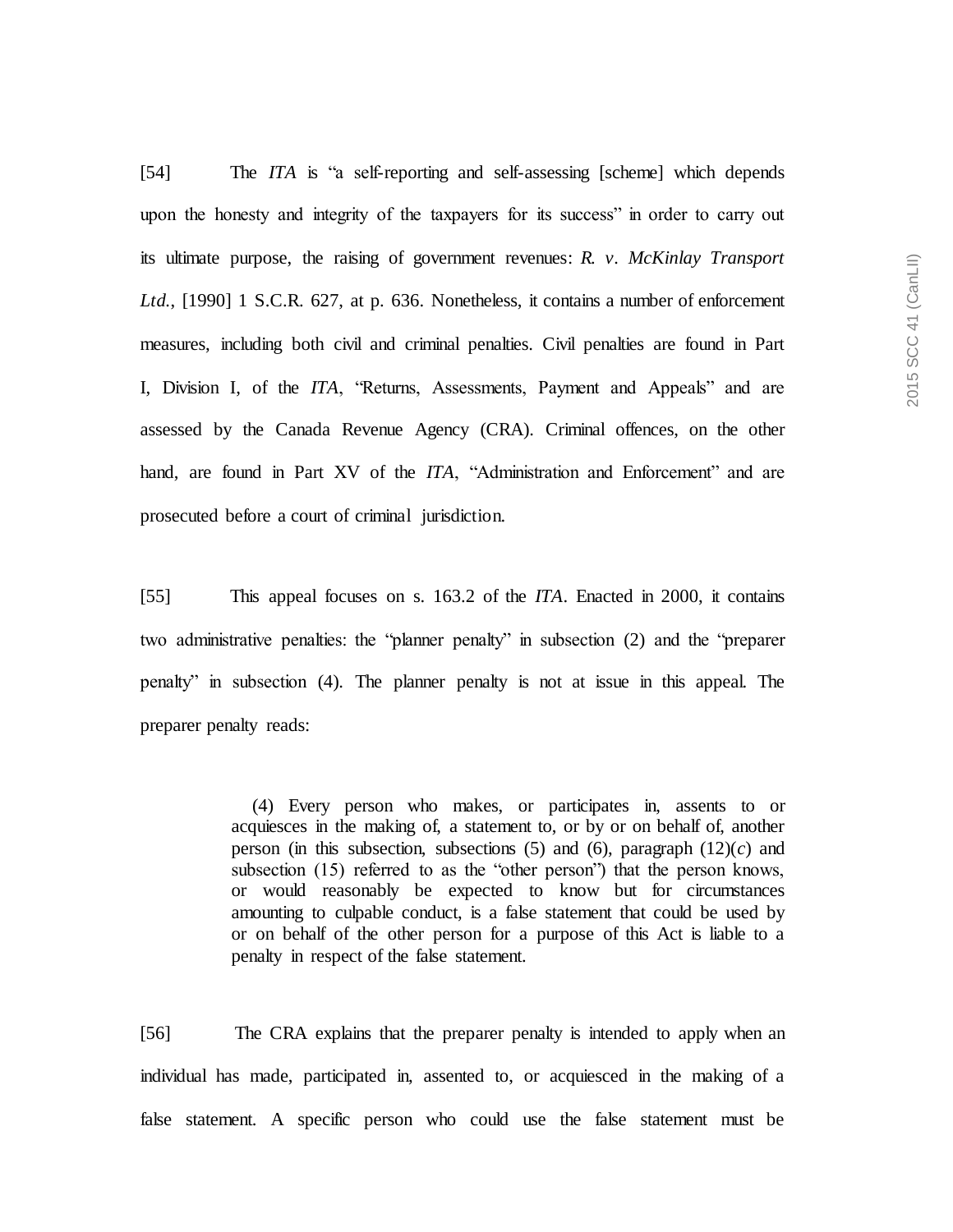identified (the provision uses the term "the other person"). According to the CRA, the penalty could apply, for example, to an individual preparing a fraudulent tax return for or providing deceptive tax advice to a specific taxpayer. (See CRA's information circular IC 01-1, "Third-Party Civil Penalties" (September 18, 2001 (online)), at paras. 6, 7 and 9.)

[57] The preparer penalty is narrow: the false statement must be made knowingly or in circumstances amounting to culpable conduct. Culpable conduct is defined in s.  $163.2(1)$  as

conduct, whether an act or a failure to act, that

(*a*) is tantamount to intentional conduct;

(*b*) shows an indifference as to whether this Act is complied with; or

(*c*) shows a wilful, reckless or wanton disregard of the law.

[58] This is clearly a high standard. "[W]ilful, reckless or wanton disregard of the law" refers to concepts well-known to the law, commonly encountered as degrees of *mens rea* in criminal law: see, e.g., K. Roach, *Criminal Law* (5th ed. 2012), at pp. 180-84 and 191-92. The use of such terms evinces a clear intention that "culpable conduct" be a more exacting standard than simple negligence.

[59] The expressions "shows an indifference as to whether this Act is complied with" and "tantamount to intentional conduct" originated in the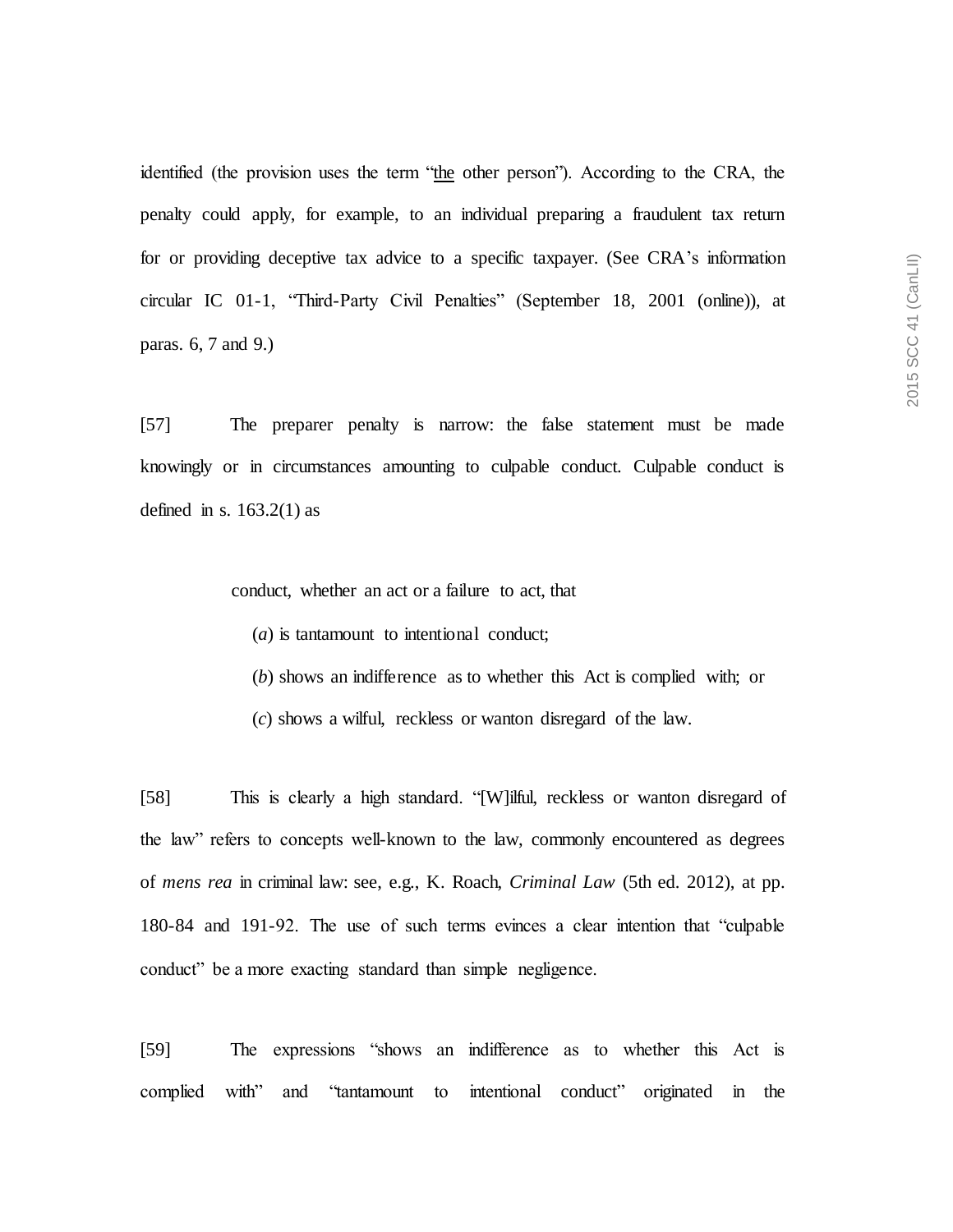jurisprudence on the gross negligence penalty applicable directly to taxpayers in s. 163(2) of the *ITA*, which states:

> (2) Every person who, knowingly, or under circumstances amounting to gross negligence, has made or has participated in, assented to or acquiesced in the making of, a false statement or omission in a return, form, certificate, statement or answer (in this section referred to as a "return") filed or made in respect of a taxation year for the purposes of this Act, is liable to a penalty of . . . . [Penalty calculations omitted.]

[60] The Minister states in her factum that "culpable conduct" in s. 163.2 of the *ITA* "was not intended to be different from the gross negligence standard in s. 163(2)": para. 79. The Federal Court in *Venne v. The Queen*, [1984] C.T.C. 223 (T.D.), in the context of a s. 163(2) penalty, explained that "an indifference as to whether the law is complied with" is more than simple carelessness or negligence; it involves "a high degree of negligence tantamount to intentional acting": p. 234. It is akin to burying one's head in the sand: *Sirois (L.C.) v. Canada*, 1995 CarswellNat 555 (WL Can.) (T.C.C.), at para. 13; *Keller v. Canada*, 1995 CarswellNat 569 (WL Can.) (T.C.C.). The Tax Court in *Sidhu v. R.*, 2004 TCC 174, [2004] 2 C.T.C. 3167, explaining the decision in *Venne*, elaborated on expressions "tantamount to intentional conduct" and "shows an indifference as to whether this Act is complied with"

> Actions "tantamount" to intentional actions are actions from which an imputed intention can be found such as actions demonstrating "an indifference as to whether the law is complied with or not". . . . The burden here is not to prove, beyond a reasonable doubt, *mens rea* to evade taxes. The burden is to prove on a balance of probability such an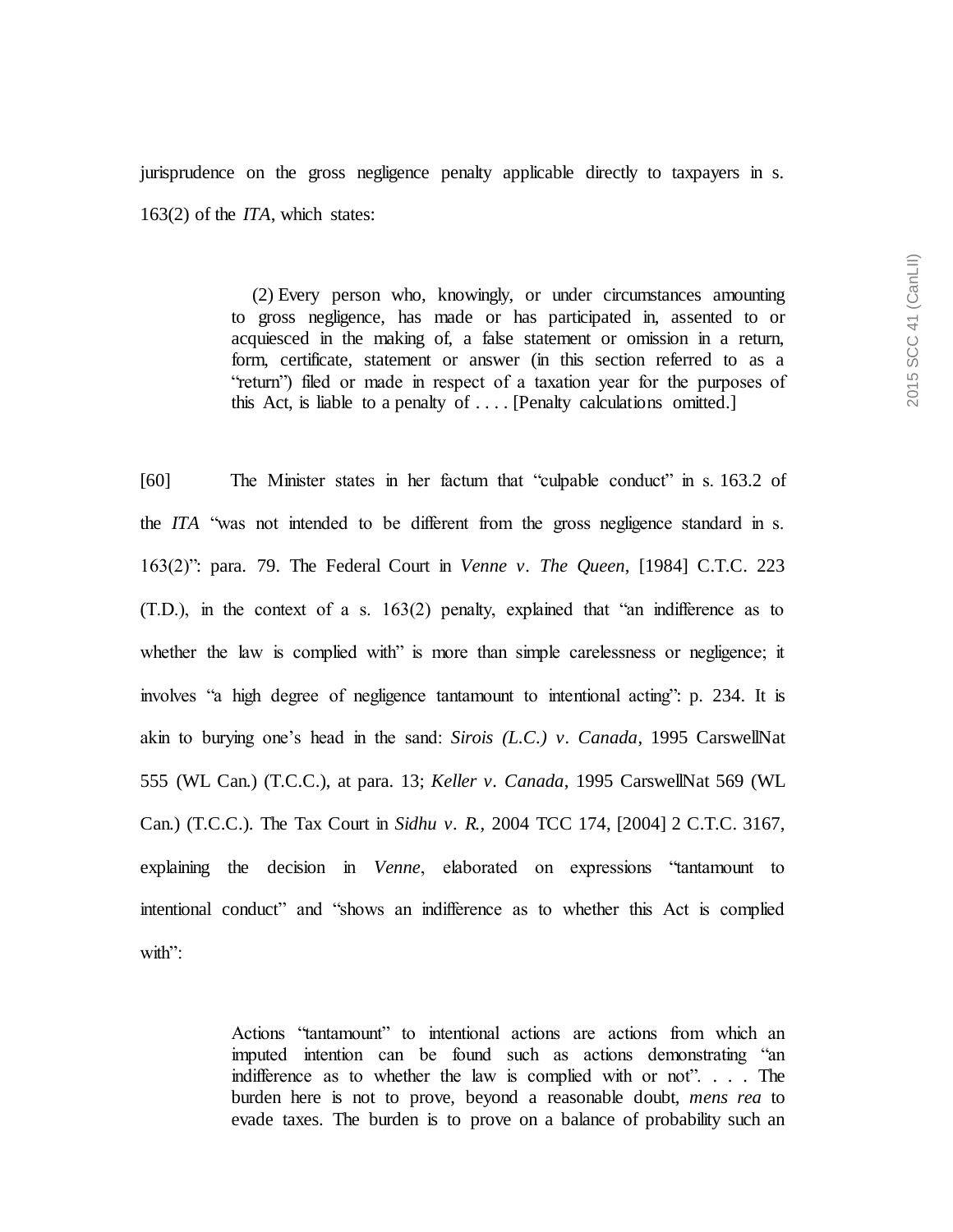indifference to appropriate and reasonable diligence in a self-assessing system as belies or offends common sense. [para. 23]

[61] Therefore, while there has been debate as to the scope of "culpable conduct" (as argued before the Tax Court in this matter), the standard must be at least as high as gross negligence under s. 163(2) of the *ITA*. The third party penalties are meant to capture serious conduct, not ordinary negligence or simple mistakes on the part of a tax preparer or planner.

[62] We can conclude that the purpose of this proceeding is to promote honesty and deter gross negligence, or worse, on the part of preparers, qualities that are essential to the self-reporting system of income taxation assessment.

## (ii) The Process

[63] With respect to the process, the heart of the analysis is concerned with the extent to which it bears the traditional hallmarks of a criminal proceeding. Fish J. referred to some of the relevant considerations in *Martineau*, including whether the process involved the laying of a charge, an arrest, a summons to appear before a court of criminal jurisdiction, and whether a finding of responsibility leads to a criminal record: para. 45. The use of words traditionally associated with the criminal process, such as "guilt", "acquittal", "indictment", "summary conviction", "prosecution", and "accused", can be a helpful indication as to whether a provision refers to criminal proceedings.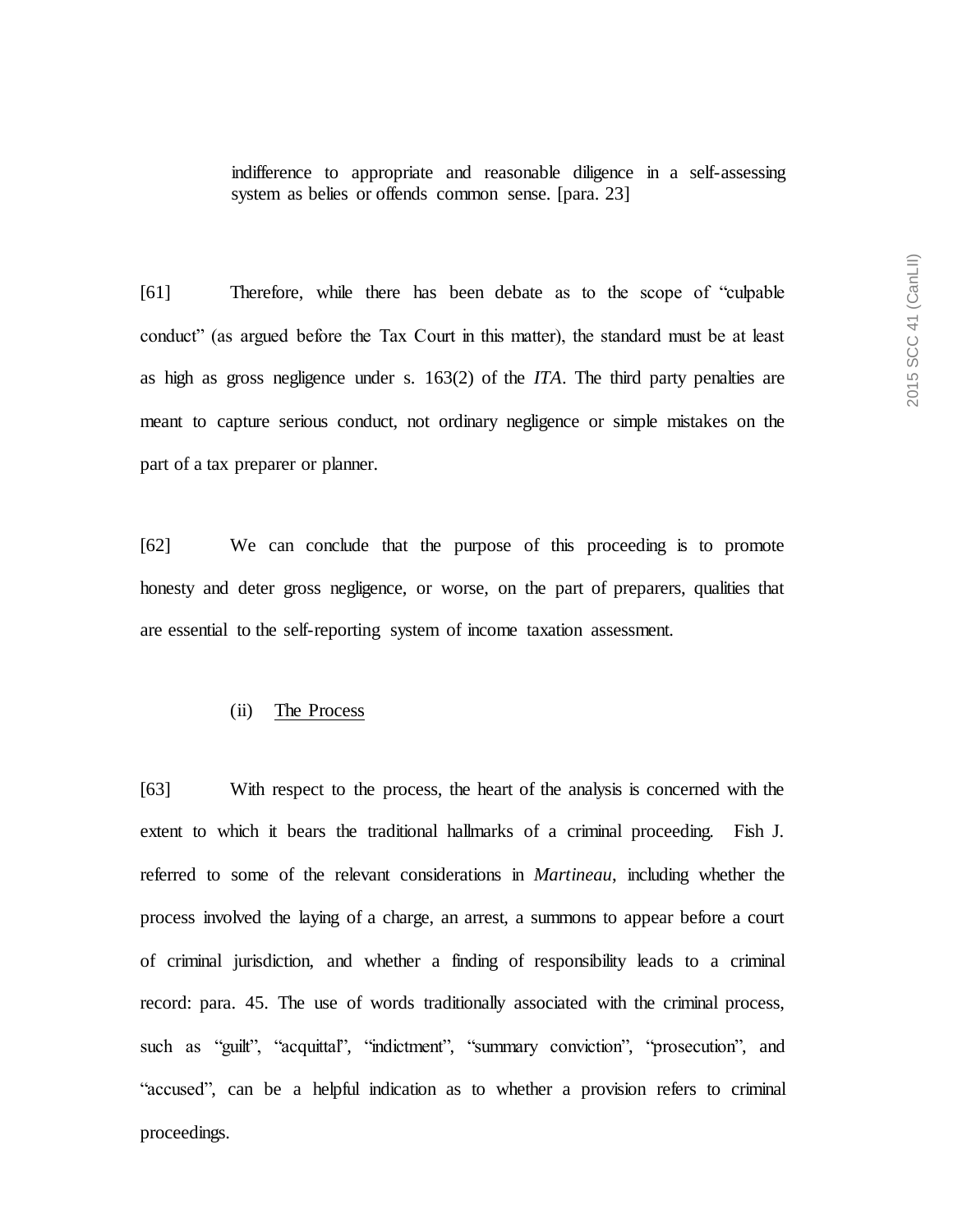[64] The fact that the penalty is imposed by a judge in a criminal court is, of course, another sign that the offence is criminal in nature. But whether a proceeding is criminal by nature does not depend on the actual penalty imposed. For example, parking tickets can involve relatively small fines, but where they are imposed in conformity with the general criminal process (e.g. pleading guilty or contesting the fine before a judge, prosecution by a Crown attorney), s. 11 rights apply: *Wigglesworth*, at para. 559. Offences in the *Criminal Code*, the *Youth Criminal Justice Act*, S.C. 2002, c. 1, the *Controlled Drugs and Substances Act*, S.C. 1996, c. 19, and quasi-criminal offences under provincial legislation are the type of proceedings which are criminal in nature: see the *Constitution Act, 1867*, s. 92(15); *Wigglesworth*, at p. 560; *Martineau*, at para. 21.

[65] If, considering all of these factors, the process is criminal in nature, it engages s. 11 of the *Charter*.

[66] The process leading to the imposition of the penalty is described in the CRA's IC 01-1, at paras. 79-89. CRA auditors conduct a penalty audit, advise the preparer or planner in writing of the audit, and consider any representation that the individual chooses to make before making a recommendation to the Third-Party Penalty Review Committee. If this Committee agrees with the recommendation to impose the penalty, it will give the planner or preparer another opportunity to make representations before making its decision.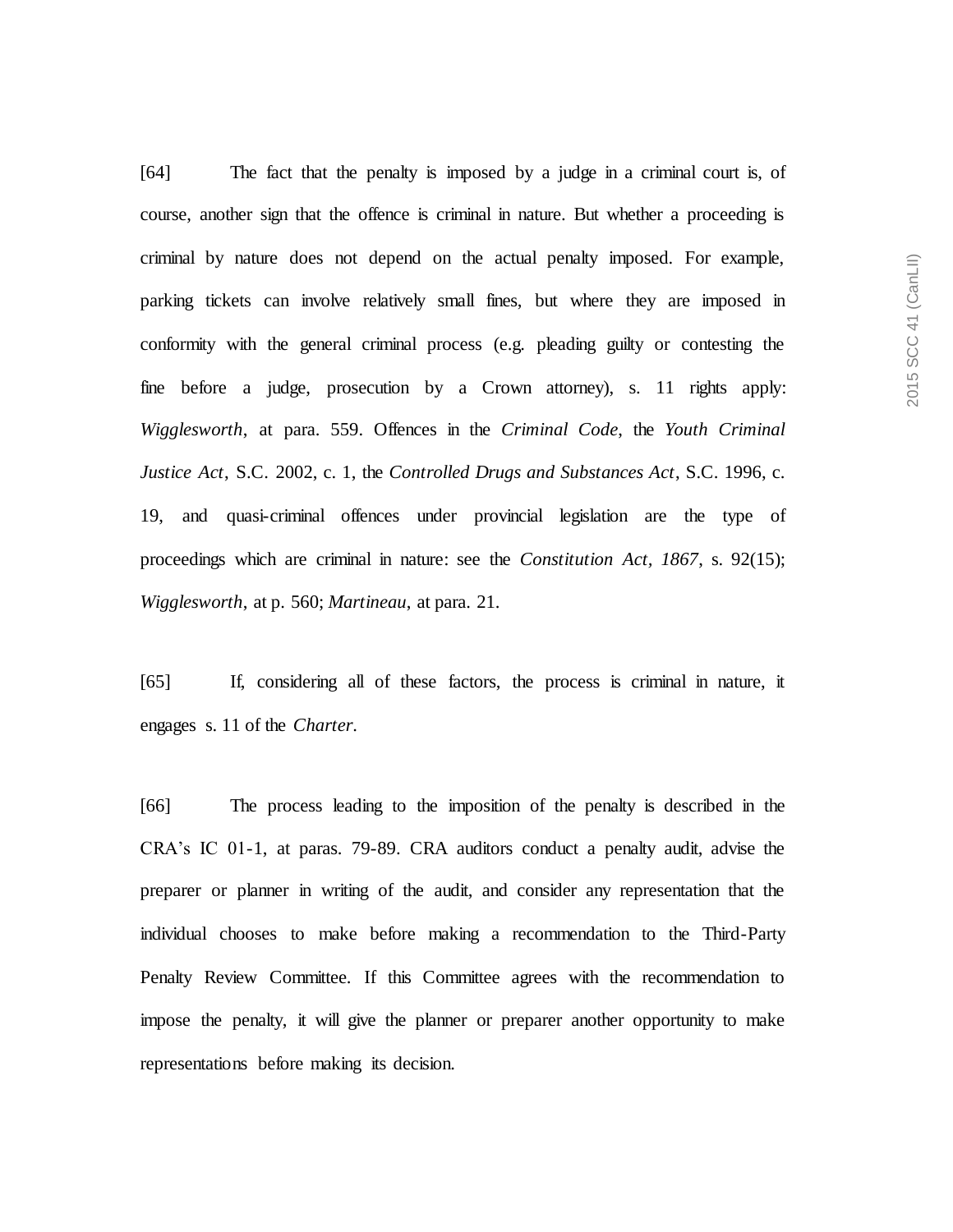2015 SCC 41 (CanLII) 2015 SCC 41 (CanLII)

[67] This administrative process can be contrasted with the process which applies to criminal offences in the *ITA*: ss. 238 and 239. Unlike the administrative penalties in s. 163.2, the criminal sanctions are imposed by a court of criminal jurisdiction after the laying of an information or complaint: see s. 244. For ease of reference, we repeat the criteria from *Martineau*. Just as in that case, in the context of s. 163.2:

> No one is charged . . . . No information is laid against anyone. No one is arrested. No one is summoned to appear before a court of criminal jurisdiction. No criminal record will result from the proceedings. At worst, once the administrative proceeding is complete and all appeals are exhausted, if the [penalty] is upheld and the person liable to pay still refuses to do so, he or she risks being forced to pay by way of a civil action. [para. 45]

Similarly, under s. 163.2(4), if the assessment is upheld and payment is not made, the Minister may only invoke civil collection procedures under the *ITA*.

[68] Ms. Guindon submits that where the same conduct can lead to either an administrative monetary penalty or a criminal sanction, the proceedings will be criminal in nature. Here, conduct which may form the basis of an administrative penalty under s. 163.2 could also be the basis for criminal prosecution under s. 239 of the *ITA*: see the Tax Court's reasons, at paras. 44-50. However, the same act could have more than one aspect. It follows that the fact that the same conduct which could form the basis of an administrative penalty could also lead to a criminal conviction is irrelevant to the characterization of the administrative penalty. As explained earlier, the test is that set out in *Wigglesworth* and *Martineau*.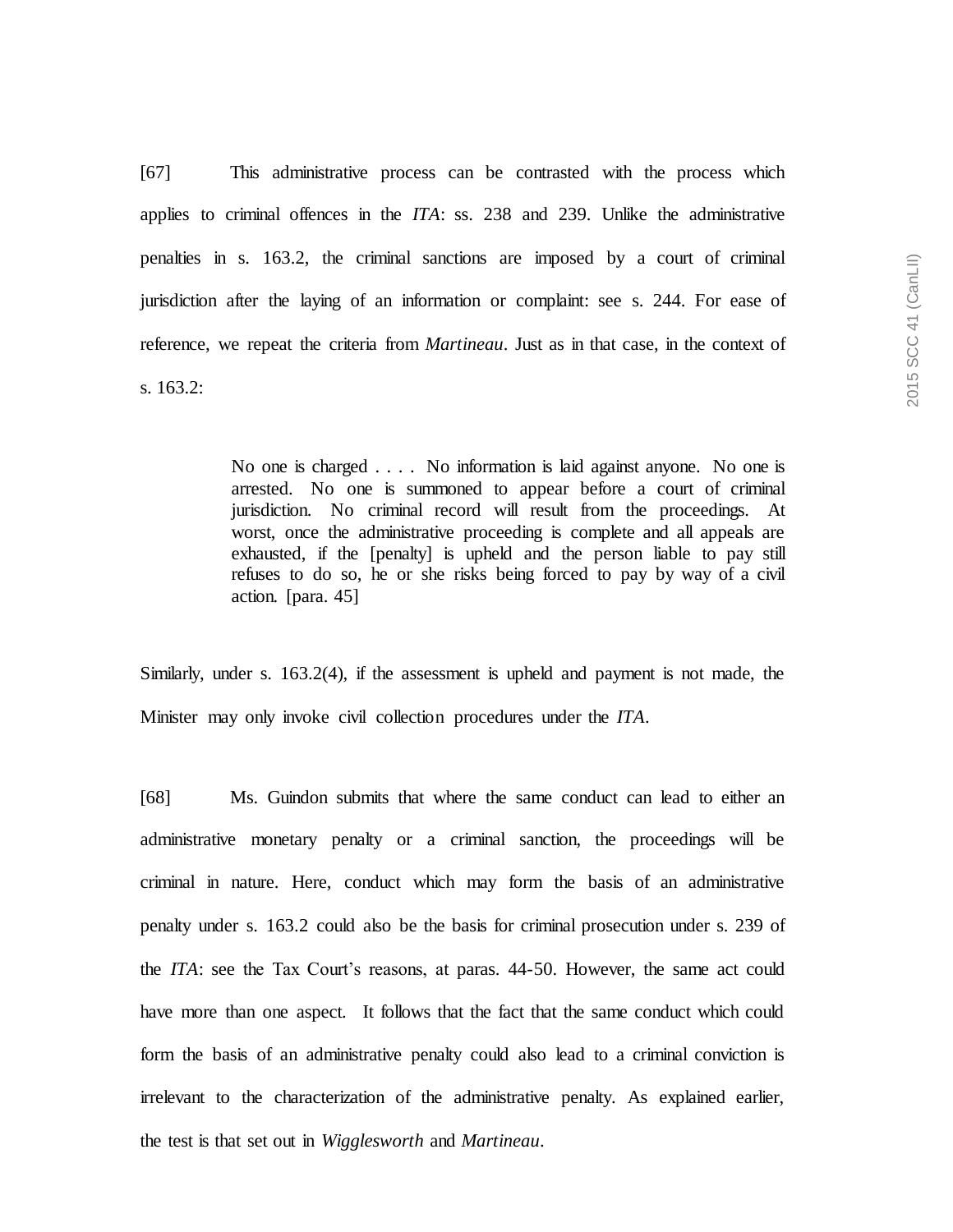[69] Should an individual be assessed an administrative monetary penalty and subsequently face criminal prosecution for the same conduct (or vice versa), that individual may argue that bringing the second proceedings in the particular circumstances is an abuse of process.  $\frac{2}{3}$  As nothing in the record before this Court indicates that Ms. Guindon is facing criminal prosecution, that issue is not before us.

[70] Ms. Guindon argues that s. 163.2(4) is not an administrative offence because it is not restricted to the regulated class in the *ITA* (taxpayers) and departs from the general purpose of the Act: the collection of tax. While the individuals targeted by s. 163.2(4) of the *ITA* are not the taxpayers themselves, this does not detract from the provision's administrative nature. The *ITA* regulatory scheme encompasses more than those who pay taxes: employers, banks, brokers, charities, and other entities are required to file information returns and to produce information in order to verify taxpayer compliance. Provisions, such as administrative monetary penalties, that encourage compliance by these non-taxpayers are integral to the *ITA*'s regulatory regime and are not criminal in nature simply because the target is not the taxpayer.

[71] Ms. Guindon also submits that the use of the term "culpable conduct" in s. 163.2(4) indicates a *mens rea* requirement, which is classically criminal in nature. This is irrelevant to the analysis because, as discussed, the criminal in nature analysis is concerned with the process, not the conduct. The simple fact that there is a mental

l

<sup>2</sup> It should be noted that in the *ITA*, ss. 238(3) and 239(3) prevent an individual from being liable for any penalty assessed under the administrative monetary penalty provisions after the individual is convicted of an offence under the Act for the same conduct.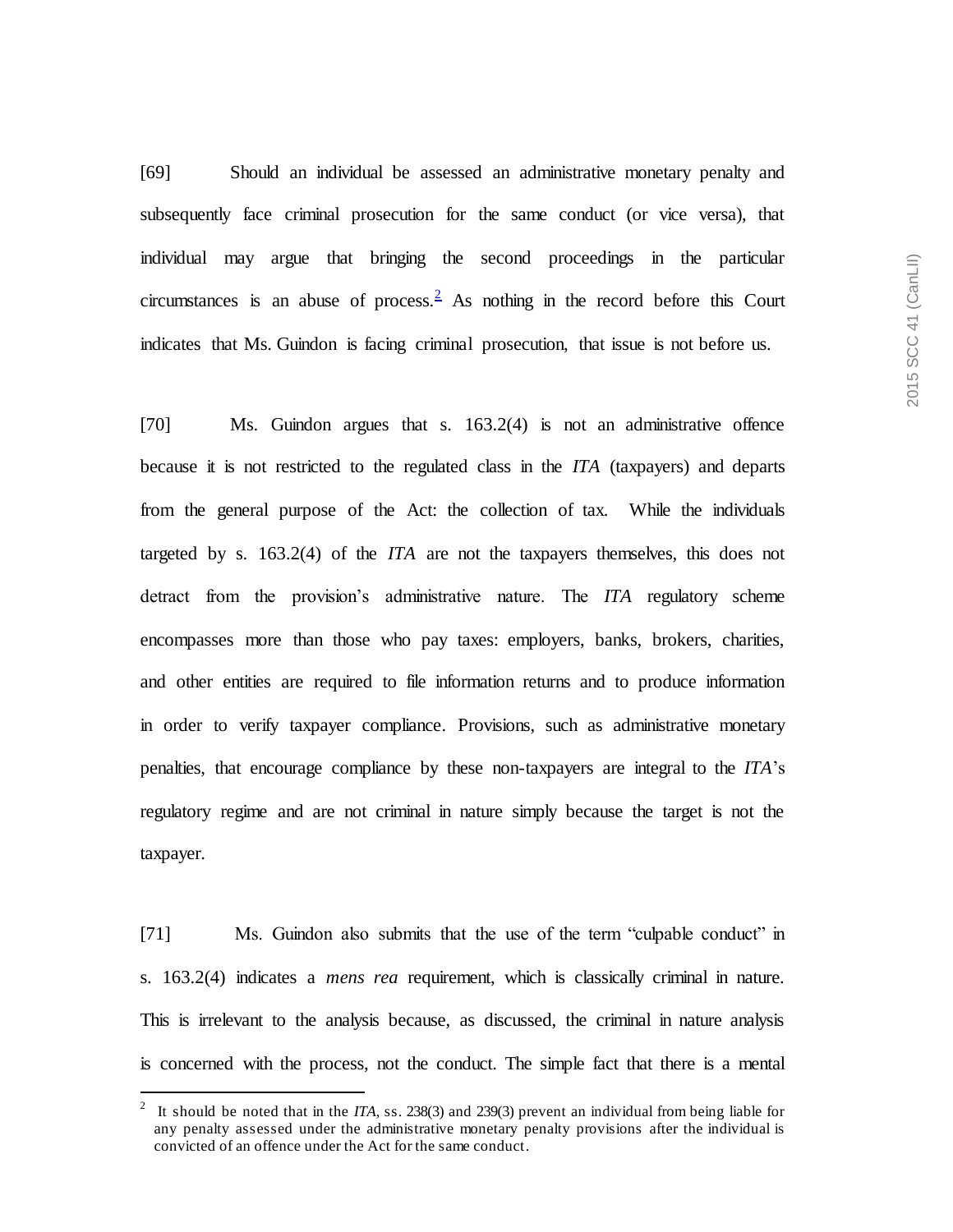element that must be present in order for the penalty to be imposed does not render the provision criminal. For example, intentional torts require proof of intention, commonly understood as a subjective desire to cause the consequence of one's action: see P. H. Osborne, *The Law of Torts* (4th ed. 2011), at p. 251. In addition, some noncriminal statutory causes of action include mental elements such as recklessness or knowledge. For example, the statutory cause of action in s. 134(4) of Ontario's *Securities Act*, R.S.O. 1990, c. S.5, includes a knowledge requirement. Also, s. 36 of the *Competition Act*, R.S.C. 1985, c. C-34, creates a cause of action for those who have suffered loss or damage as a result of conduct contrary to Part VI, which contains the Act's criminal offences. Given that these are criminal offences, all contain a *mens rea* element, but that does not render s. 36 proceedings criminal.

[72] While some regulatory penalties are imposed without consideration of the person's state of mind, in other cases it is rational that the state would only wish to impose a penalty on those who engage in misconduct knowingly, recklessly, or with a particular intention. Providing a due diligence defence or including a mental element as a component of the penalty does not detract from the administrative nature of the penalty. (See the Federal Court of Appeal's reasons, at para. 48.)

### (c) *Conclusion on the "Criminal in Nature" Test*

[73] We conclude that the s. 163.2 process is not criminal in nature.

#### (5) The True Penal Consequence Test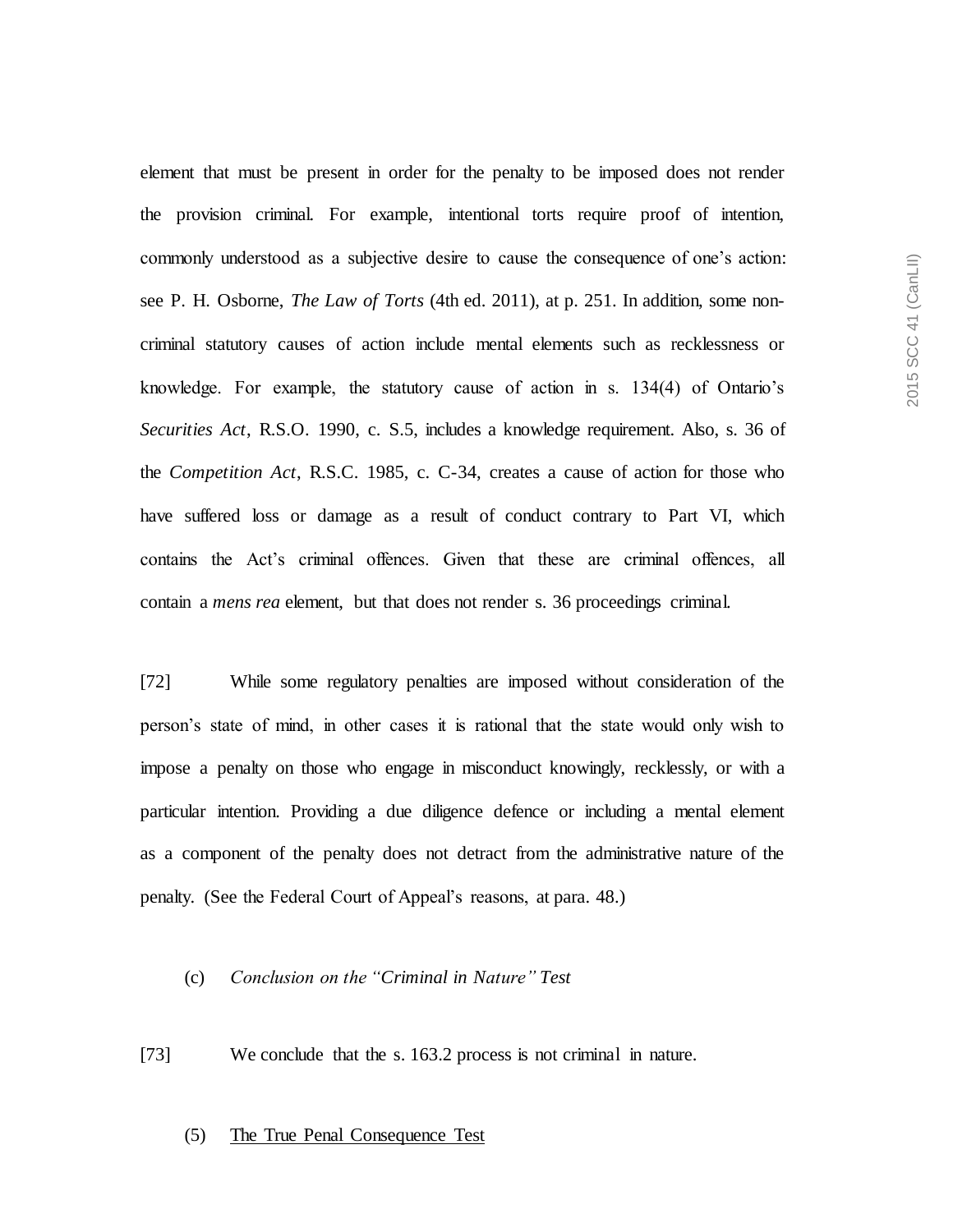#### (a) *Introduction*

[74] As we have explained, the preparer penalty is designed to apply when an individual engages in conduct such as preparing a fraudulent tax return, conduct which undermines the self-reporting and self-assessing scheme which depends on honesty and diligence of taxpayers and those whom they engage to assist them. For the reasons that follow, we conclude that the penalty is not a true penal consequence.

## (b) *Principles*

[75] Administrative monetary penalties are designed as sanctions to be imposed through an administrative process. They are not imposed in a criminal proceeding. Thus, the issue of whether a person who is the subject of an ostensibly administrative regime is in reality "charged with an offence" is addressed by the second *Wigglesworth*/*Martineau* test: does the sanction impose a true penal consequence? *Wigglesworth* teaches that a true penal consequence is imprisonment or a fine which, having regard to its magnitude and other relevant factors, is imposed to redress the wrong done to society at large rather than simply to secure compliance: see p. 561.

[76] Imprisonment is always a true penal consequence. A provision that includes the possibility of imprisonment will be criminal no matter the actual sanction imposed: see *Wigglesworth*, at p. 562. A monetary penalty may or may not be a true penal consequence. It will be so when it is, in purpose or effect, punitive. Whether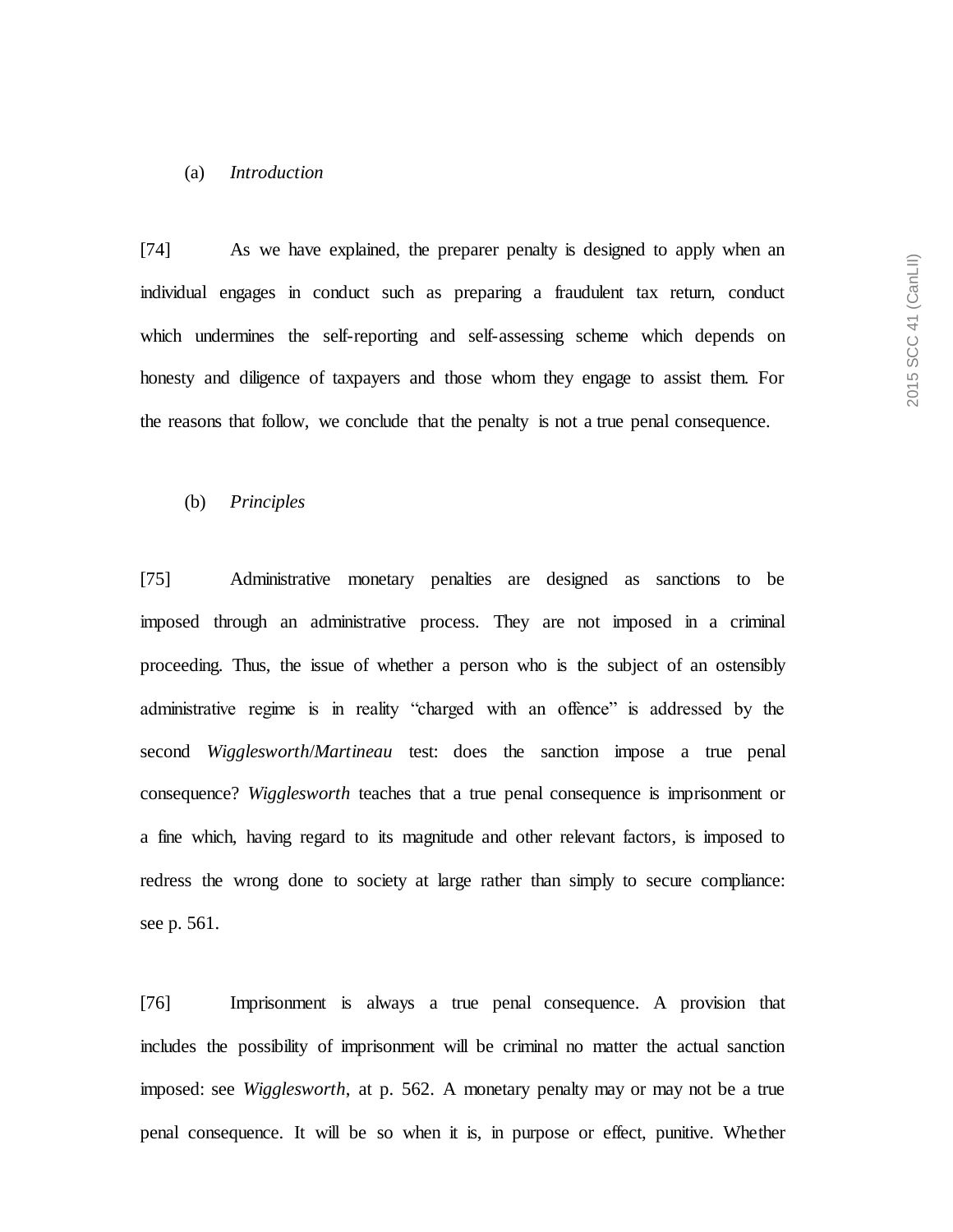this is the case is assessed by looking at considerations such as the magnitude of the fine, to whom it is paid, whether its magnitude is determined by regulatory considerations rather than principles of criminal sentencing, and whether stigma is associated with the penalty: see, e.g., *Canada (Attorney General) v. United States Steel Corp.*, 2011 FCA 176, 333 D.L.R. (4th) 1, at paras. 76-77.

[77] The magnitude of the sanction on its own is not determinative. However, if the amount at issue is out of proportion to the amount required to achieve regulatory purposes, this consideration suggests that it will constitute a true penal consequence and that the provision will attract the protection of s. 11 of the *Charter*. This is not to say that very large penalties cannot be imposed under administrative monetary penalty regimes. Sometimes significant penalties are necessary in order to deter non-compliance with an administrative scheme: see *Rowan v. Ontario Securities Commission*, 2012 ONCA 208, 110 O.R. (3d) 492, at para. 49. The amount of the penalty should reflect the objective of deterring non-compliance with the administrative or regulatory scheme.

### (c) *An Upper Limit on Administrative Penalties?*

[78] Ms. Guindon and the intervener the Canadian Constitution Foundation suggest that there should be an upper limit on the amount of an administrative monetary penalty. Citing the Ontario Court of Appeal decision in *Rowan*, at para. 54, which considered the imposition of an administrative penalty under the Ontario *Securities Act*, Ms. Guindon submits that the maximum amount that can be imposed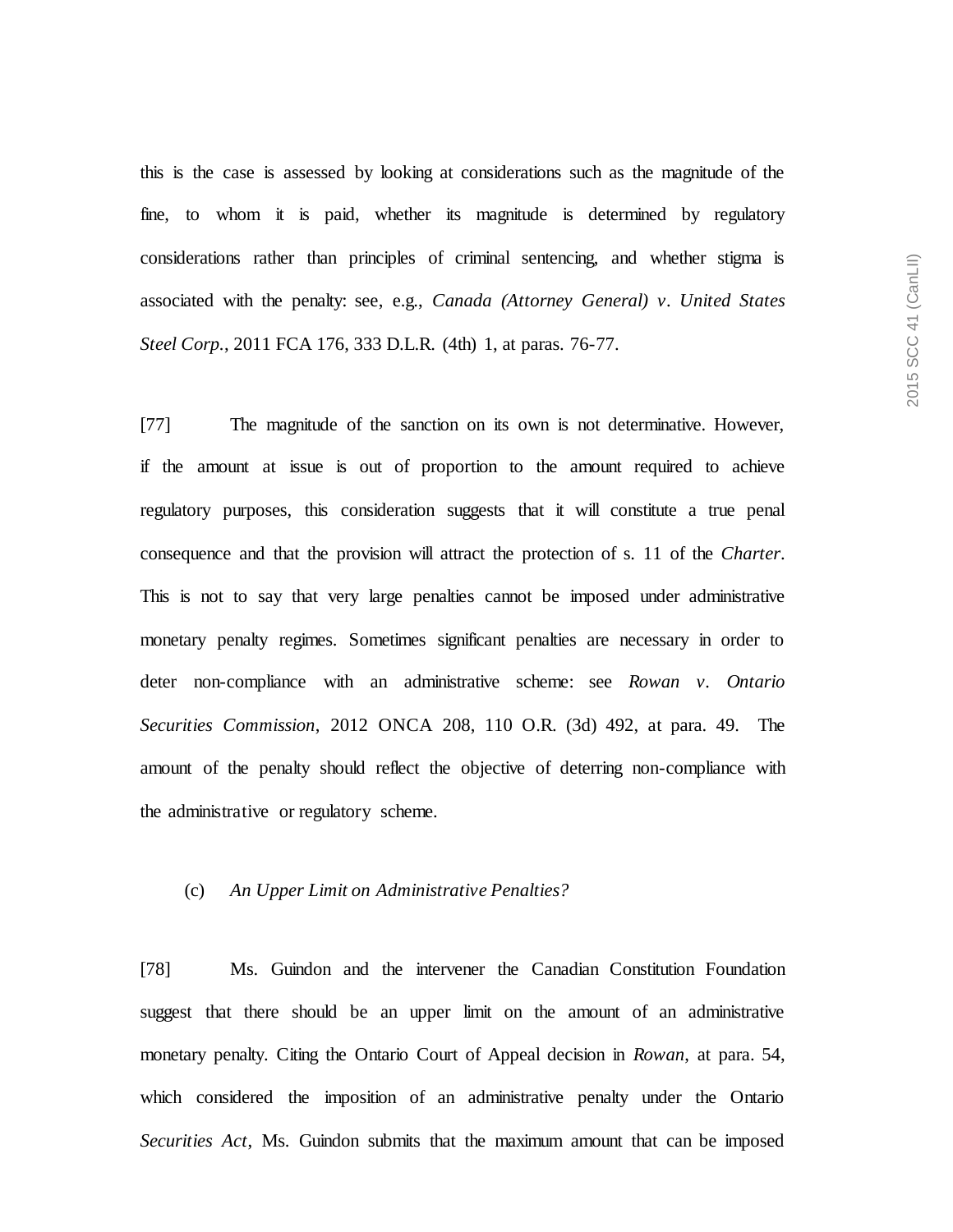under an administrative monetary penalty should be one fifth of the penalty which can be imposed by criminal prosecution. The CCF submits that there should be a monetary threshold beyond which administrative penalties are presumed to be criminal, suggesting \$10,000 for an individual and \$100,000 for a corporation: I.F., at para. 32.

[79] We cannot agree with these approaches. First, the one-to-five ratio suggested by Ms. Guindon is not a general standard. She derives the proposed rule from the Ontario Court of Appeal's decision in *Rowan*, yet in that decision, the court merely recognized the ratio between a particular administrative monetary penalty in the Ontario *Securities Act* and the maximum criminal penalty that could apply for the same misconduct: see *Securities Act*, ss. 122(1), 127(1)9; *Rowan*, at para. 54. The Court of Appeal did not find that this was a general rule applicable to all administrative monetary penalties or that this was the only relevant consideration. Second, and most fundamentally, an arbitrary upper limit on administrative monetary penalties could undermine their goal: to deter actions which do not comply with the administrative regime. The analysis must ask whether the amount of the penalty, considered with the other relevant factors, is in keeping with the nature of the misconduct and the penalty necessary to serve regulatory purposes, such as promoting compliance and deterring non-compliance, not focus on an arbitrary threshold which may bear no relation to the particular administrative regime and policy goals: see *United States Steel Corp.*, at para. 74.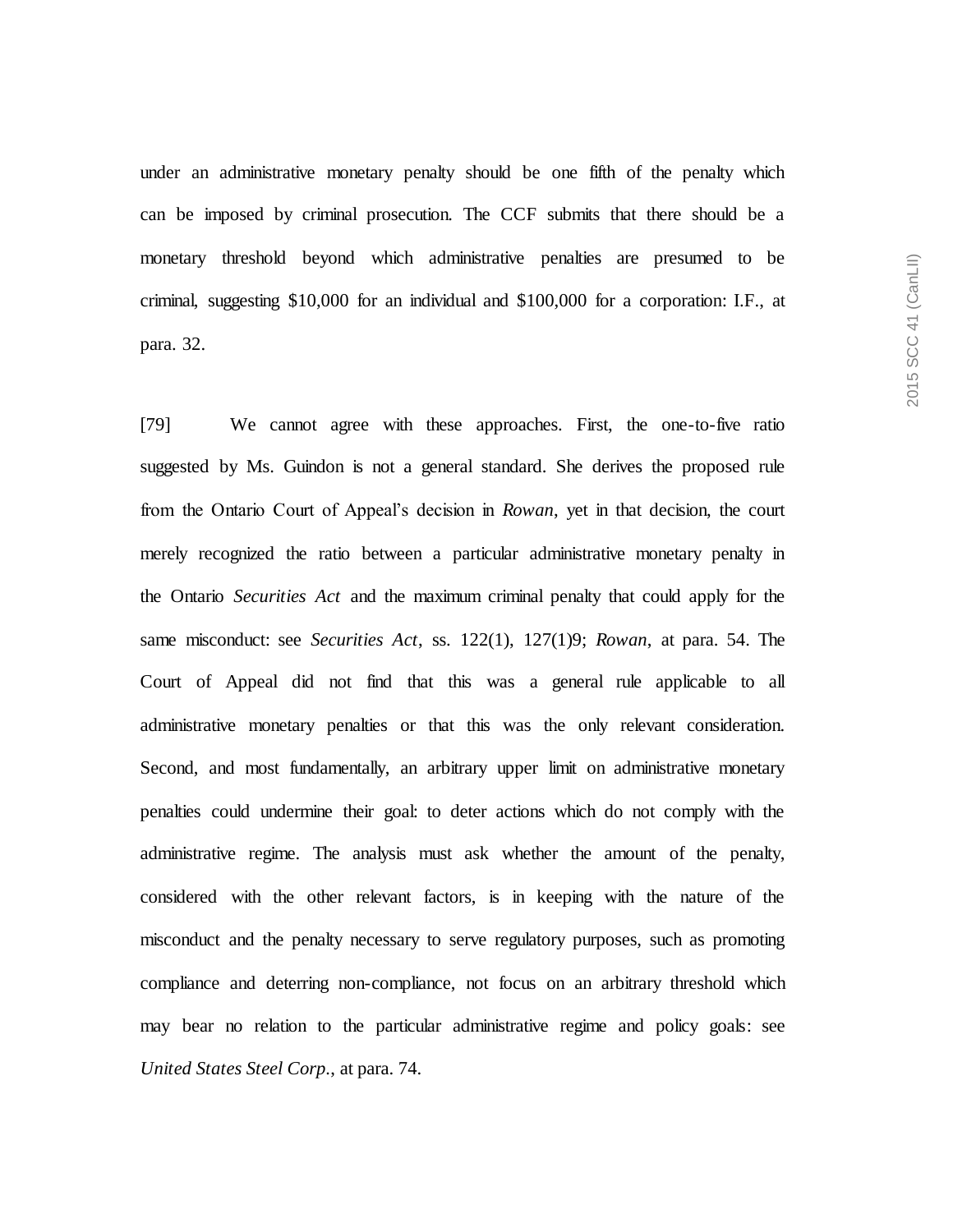[80] Some statutes prescribe very high administrative monetary penalties, at times over a million dollars, and these have been upheld where it is demonstrated that the penalty serves regulatory purposes. In some cases, sizable penalties are necessary so the penalty is not simply considered a cost of doing business: see the Federal Court of Appeal's reasons, at para. 47. For example, an administrative penalty of \$1 million per infraction in the Alberta *Securities Act*, R.S.A. 2000, c. S-4, was upheld in *Lavallee v. Alberta Securities Commission*, 2010 ABCA 48, 474 A.R. 295. The Federal Court of Appeal upheld a provision of the *Investment Canada Act*, R.S.C. 1985, c. 28 (1st Supp.), which allowed for penalties of up to \$10,000 per day for failure to comply with a ministerial directive: see *United States Steel Corp*. The Ontario Superior Court found that a \$10 million administrative monetary penalty in the *Competition Act* for deceptive marketing practices did not engage s. 11 of the *Charter*: *Canada (Commissioner of Competition) v. Chatr Wireless Inc.*, 2013 ONSC 5315, 288 C.R.R. (2d) 297. The Ontario Court of Appeal in *Rowan*, noting that the amount of the penalty is determined by regulatory considerations distinct from the principles of criminal liability and sentencing, that no criminal record results and the proceeds are used for the benefit of third parties, stated that

> [p]enalties of up to \$1 million per infraction are, in my view, entirely in keeping with the Commission's mandate to regulate the capital markets where enormous sums of money are involved and where substantial penalties are necessary to remove economic incentives for non-compliance with market rules. [para. 49]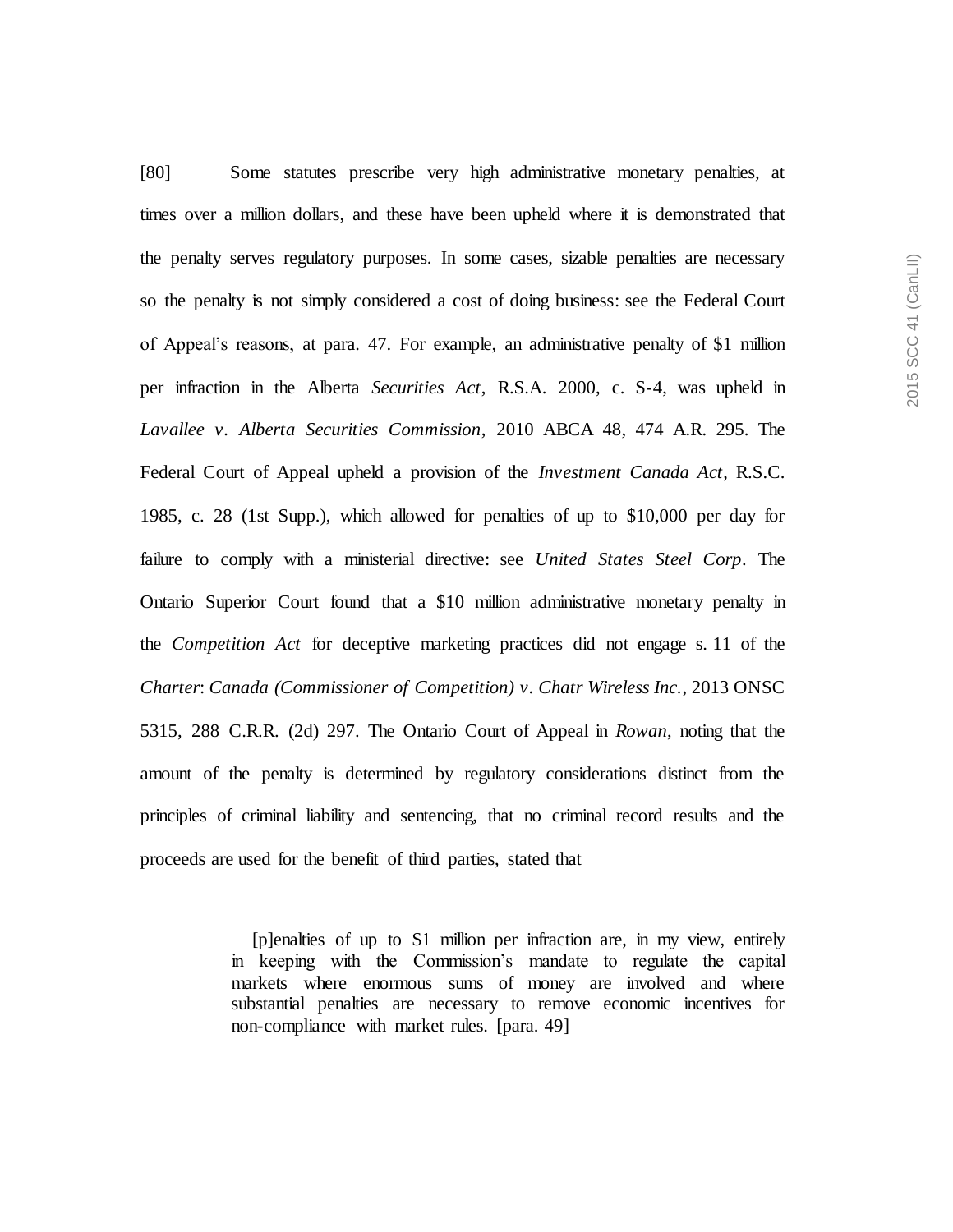[81] In all of these cases, the courts found that high administrative monetary penalties were required to encourage compliance with the administrative regime. The relevant question is not the amount of the penalty in absolute terms, it is whether the amount serves regulatory rather than penal purposes.

#### (d) *Application*

[82] Section 163.2 of the *ITA* does not impose any "true penal consequence".

[83] Considering first the purpose of the penalty, s. 163.2 was enacted in 2000 to discourage individuals from making false statements on behalf of others or from counselling others to make false statements: see the Tax Court's reasons, at paras. 36- 37. Thus its purpose is to promote compliance with the scheme. The fact that the penalty is intended to have a deterrent effect does not take it out of the realm of administrative penalties. As Fish J. pointed out in *Martineau*, penalties which are clearly not penal in nature, such as damages imposed in relation to civil liability and penalties imposed in disciplinary proceedings, have deterrent aspects: see para. 38.

[84] The magnitude of penalties under s. 163.2(4) is directly tied to the objective of deterring non-compliance with the *ITA*. The amount is calculated pursuant to s. 163.2(5) and takes into account the penalty to which the other person (for whom or to whom the violator has made the false statement) would be liable in addition to the violator's gross compensation in respect of the false statement. These factors speak to the magnitude of the tax that could potentially be avoided and the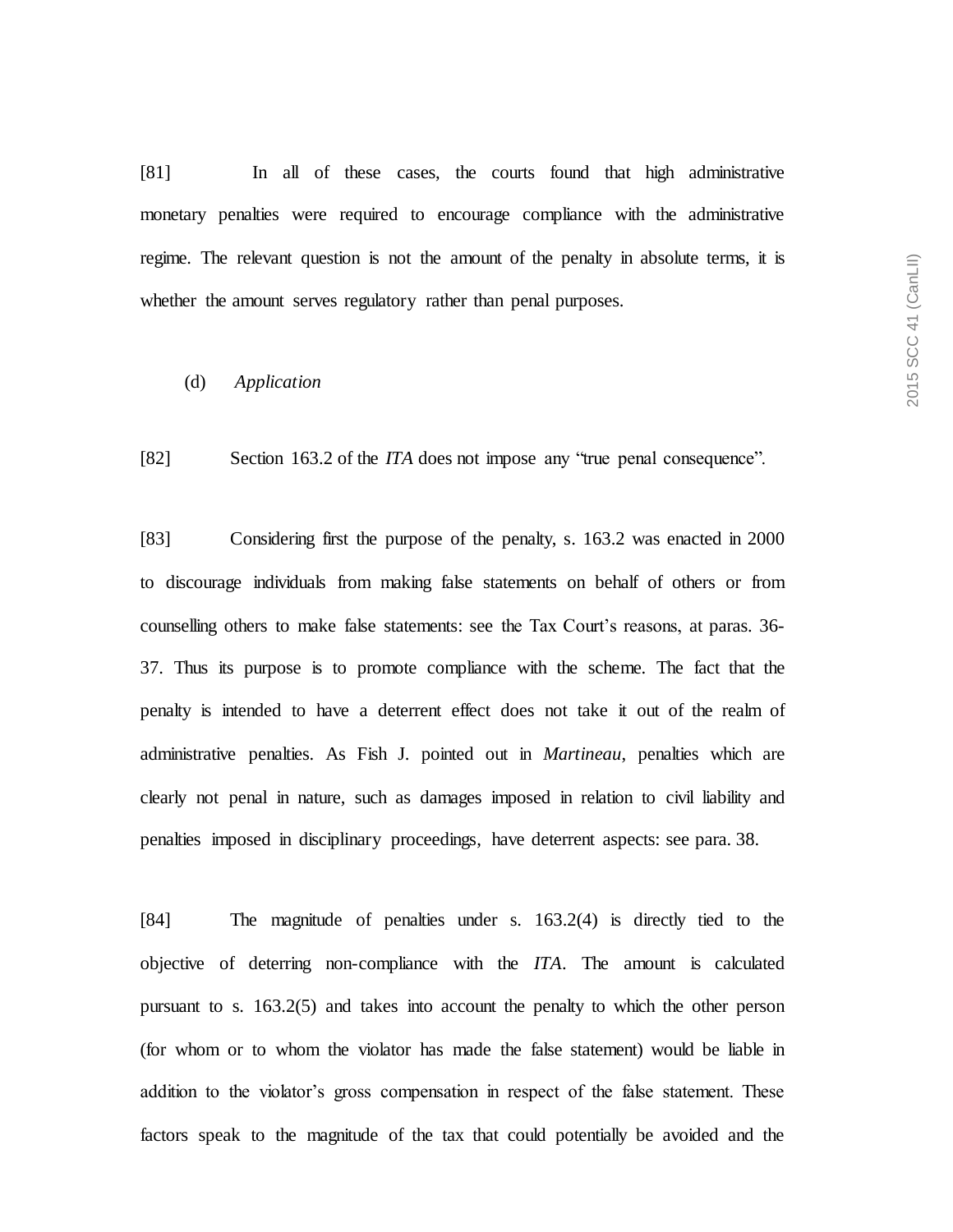violator's personal gain, both of which are relevant in deterring such misconduct. The amount is fixed without regard to other general criminal sentencing principles and no stigma comparable to that attached to a criminal conviction flows from the imposition of the penalty.

[85] Ms. Guindon was assessed a penalty of \$546,747. This amount is very high for an individual. However, in the circumstances it does not constitute a true penal consequence: the Tax Court found that there were 135 violations (see paras. 1 and 112). In addition, that court found that Ms. Guindon was dishonest in her initial legal opinion when she stated that she had reviewed the supporting documents. She then compounded this dishonesty by signing charitable receipts that she should reasonably have known were tainted by her own failure to verify the legal basis of the program: paras. 107-9. Such dishonesty cannot be countenanced in a self-reporting system. As noted by the Federal Court of Appeal, "[s]ometimes administrative penalties must be large in order to deter conduct detrimental to the administrative scheme and the policies furthered by it": para. 46.

[86] The Tax Court found that Ms. Guindon wrote and endorsed a legal opinion that she knew was "flawed and misleading": in the opinion, she stated that she had reviewed supporting material which had in fact never been provided to her (para. 105). Later, when she signed charitable tax receipts as part of the program, she chose to "rely on her own legal opinion which she knew to be incomplete": para. 107. The Tax Court found that Ms. Guindon's conduct was "indicative either of complete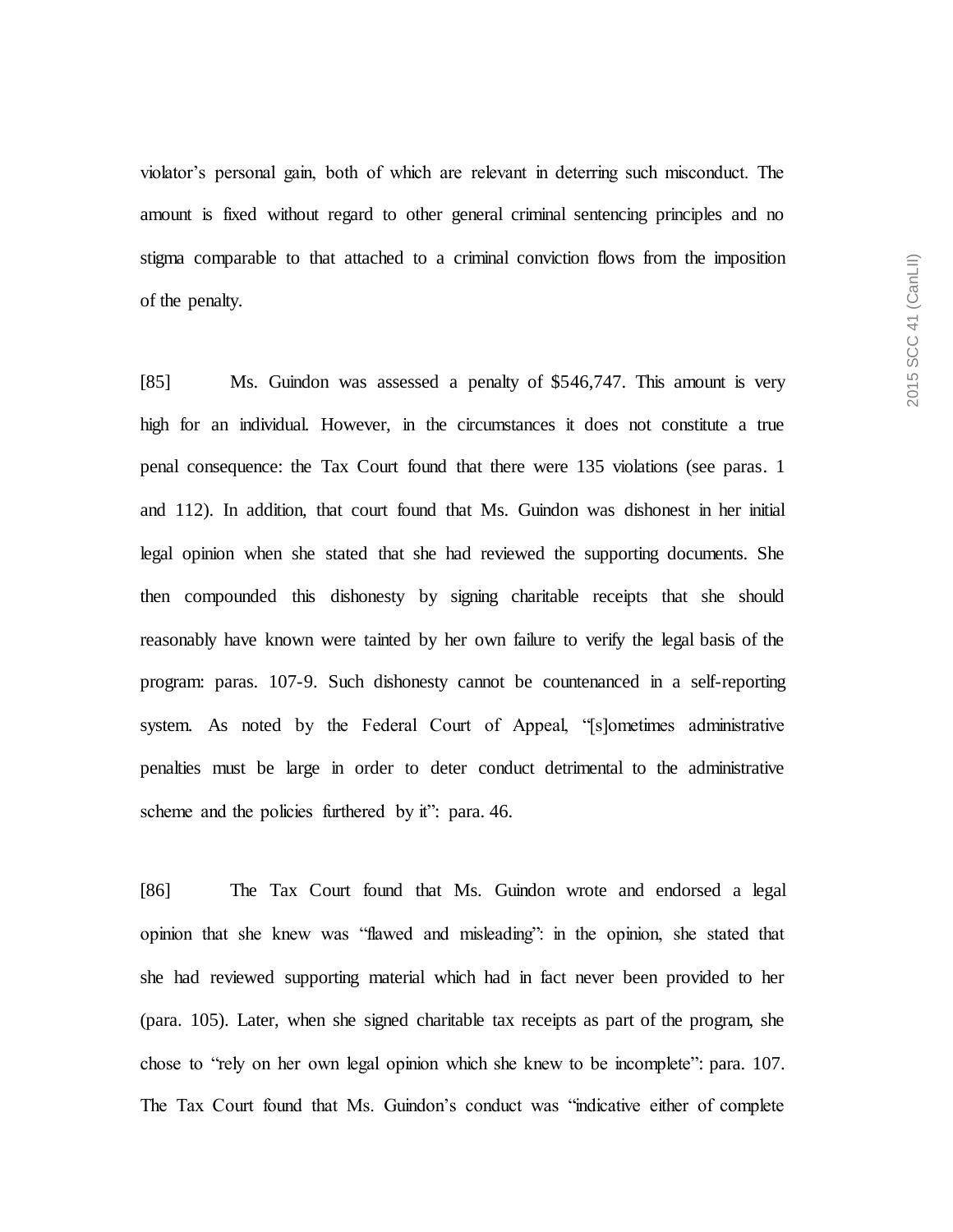disregard of the law and whether it was complied with or not or of wilful blindness": para. 108.

[87] We agree with the Court of Appeal that a maximum penalty for a person making a false statement of \$100,000 plus the person's gross compensation in relation to that statement

> does not demonstrate a purpose extending beyond deterrence to denunciation and punishment of the offender for the "wrong done to society": *Wigglesworth*, *supra*, at page 561. Rather, in light of the possibility of false statements going undetected, penalties of such magnitude are necessary to prevent them from being regarded as just "another cost of doing business": *United States Steel Corp.*, *supra*, at paragraph 77. [para. 47]

[88] In this case, the penalty of \$546,747 assessed against Ms. Guindon does not impose a true penal consequence — the magnitude reflects the objective of deterring conduct of the type she engaged in. Although the penalty is paid ultimately into the Consolidated Revenue Fund, none of the other relevant considerations supports the view that this penalty is a true penal consequence.

(6) Conclusion

[89] We conclude that the proceeding under s. 163.2 is not criminal in nature and does not lead to the imposition of true penal consequences. We agree with Stratas J.A., writing for the Federal Court of Appeal, that "the assessment of a penalty under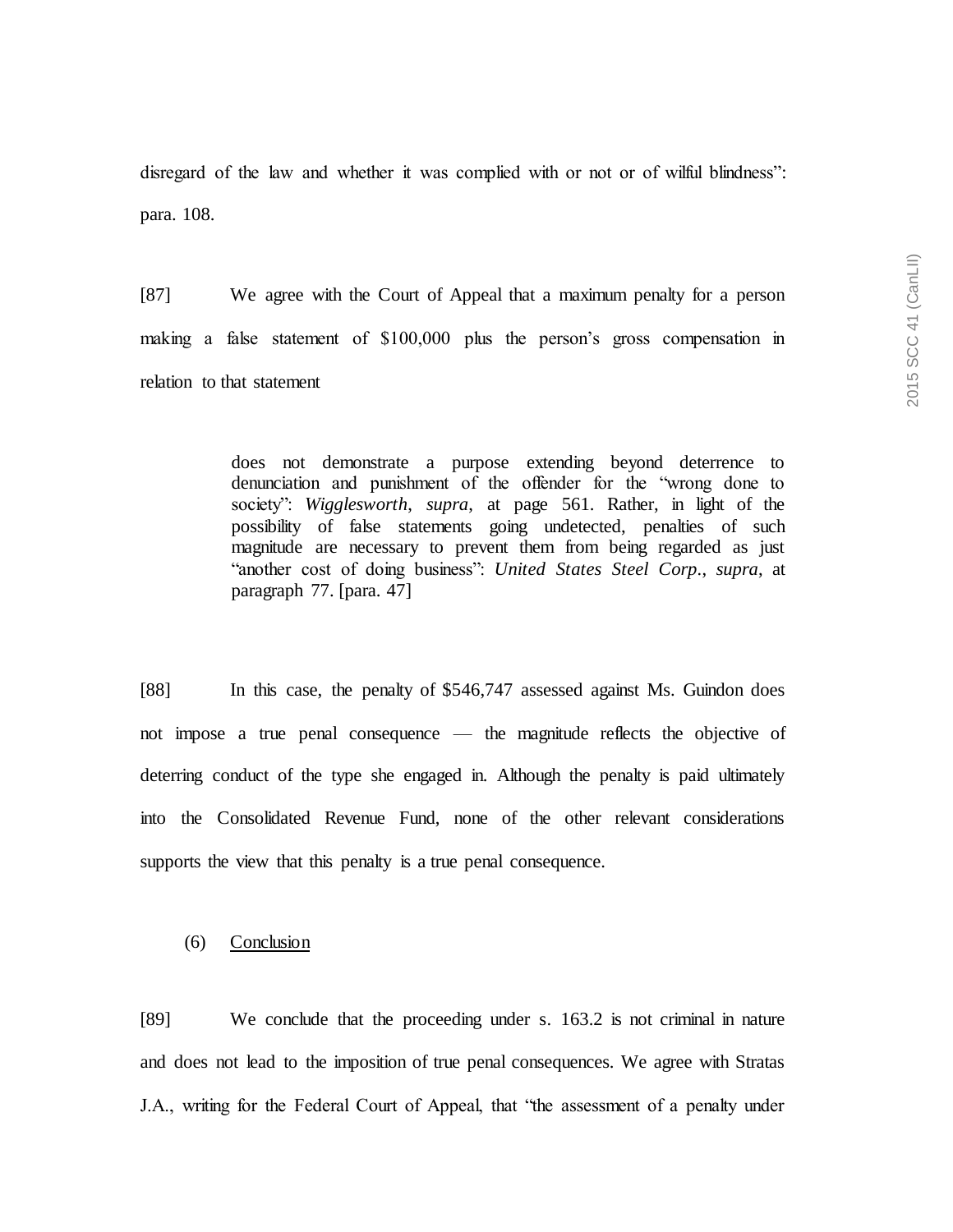s. 163.2 is not the equivalent of being 'charged with a [criminal] offence.' Accordingly, none of the s. 11 rights apply in s. 163.2 proceedings": para. 37.

[90] Finally, we note that even though s. 11 of the *Charter* is not engaged by s. 163.2 of the *ITA*, those against whom penalties are assessed are not left without recourse or protection. They have a full right of appeal to the Tax Court of Canada and, as the respondent pointed out in her factum, have access to other administrative remedies: R.F., at para. 99; see, e.g., *ITA*, s. 220(3.1).

## IV. Proposed Disposition

[91] We would dismiss the appeal with costs.

The reasons of Abella, Karakatsanis and Wagner JJ. were delivered by

## ABELLA AND WAGNER JJ.

[92] Legislatures across Canada have enacted mandatory provisions that require litigants who wish to challenge the constitutionality of a piece of legislation to give notice to the Attorneys General. This notice gives governments an opportunity to present evidence justifying the constitutionality of the law and permits all parties to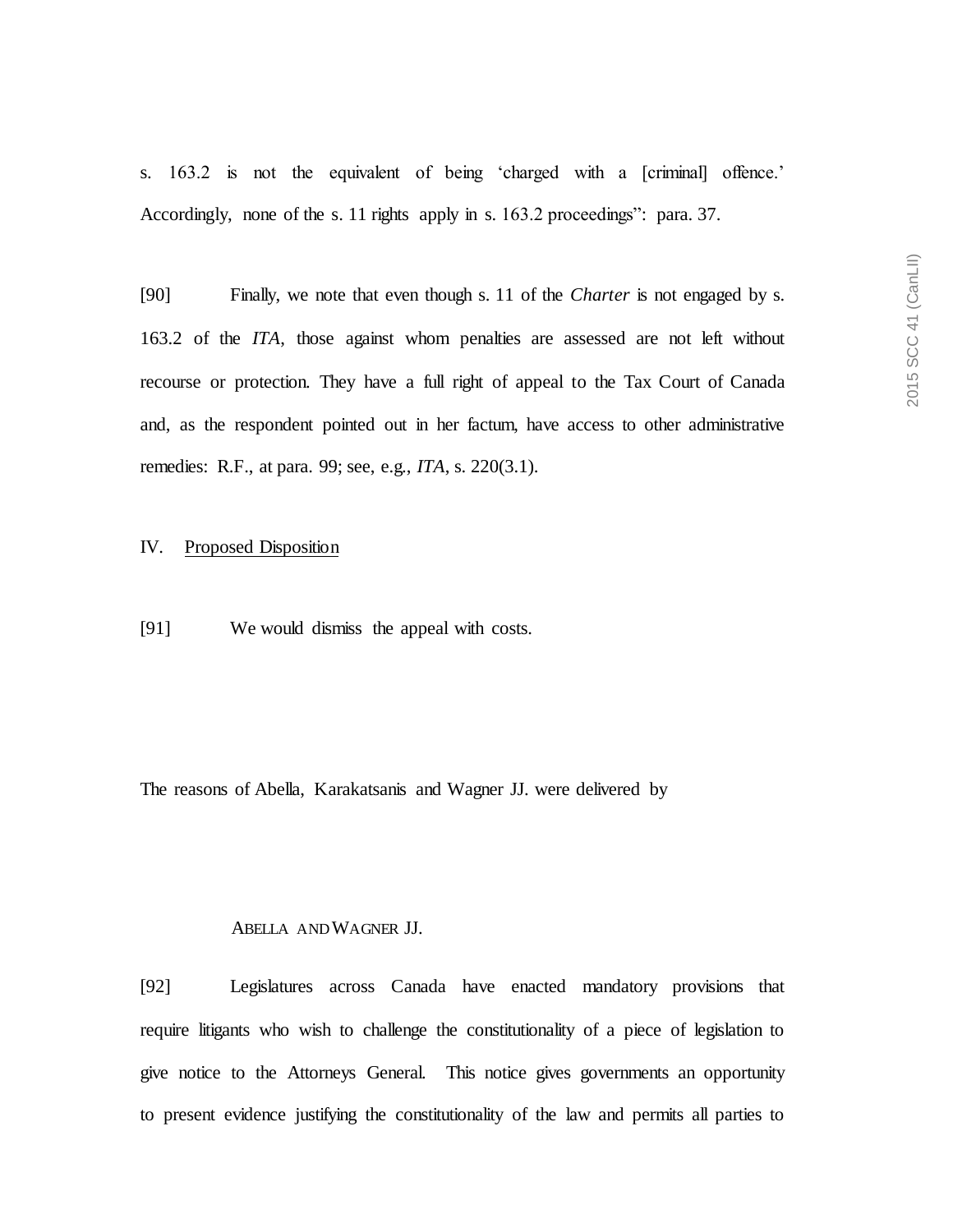challenge that evidence. The goal is for the court, in the public interest, to have the fullest and best evidence possible before deciding the issue so that a tested and thorough evidentiary record is available.

[93] The indispensible evidentiary role governments play in constitutional challenges was trenchantly described by Sopinka J. in *Eaton v. Brant County Board of Education*, [1997] 1 S.C.R. 241:

> In our constitutional democracy, it is the elected representatives of the people who enact legislation. While the courts have been given the power to declare invalid laws that contravene the *Charter* and are not saved under s. 1, this is a power not to be exercised except after the fullest opportunity has been accorded to the government to support its validity. To strike down by default a law passed by and pursuant to the act of Parliament or the legislature would work a serious injustice not only to the elected representatives who enacted it but to the people. [para. 48]

[94] This appeal addresses the effect of the failure — without explanation, without the consent of the Attorneys General entitled to notice, and without exceptional circumstances — to provide such notice in the court or tribunal where the legislation requires that it be given. Under s. 19.2 of the *Tax Court of Canada Act*, R.S.C. 1985, c. T-2, the Tax Court "shall not" find a provision of any Act or regulation of Parliament to be unconstitutional unless notice has been served on the Attorney General of Canada and each province.

[95] The wording of the provision is clear: notice must be given. Transforming a mandatory provision into a discretionary one not only represents the judicial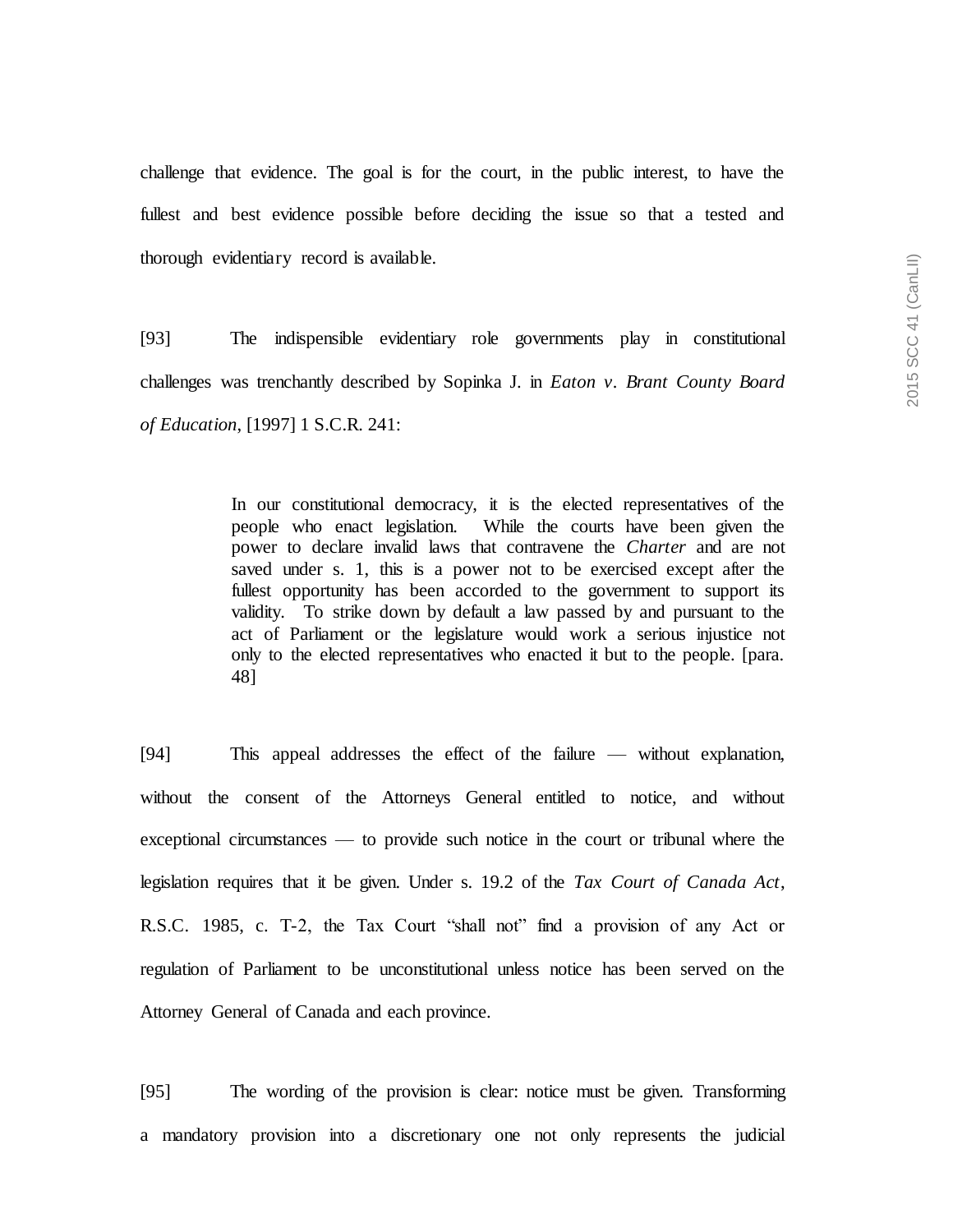rewriting of unambiguous statutory language, it also contradicts the express purpose behind it, namely, ensuring that constitutional challenges get the fulsome review their significance warrants. There is virtually no prejudice to a litigant in requiring adherence to these notice provisions. On the other hand, deciding a constitutional issue in the absence of notice — and therefore the absence of parties who have exclusive control of key evidentiary facts and arguments — has serious consequences for the integrity and credibility of the outcome in constitutional cases.

[96] In this case, a litigant sought to avoid the statutory obligation to provide the required notice by advancing the excuse that seeking the benefit of s. 11 of the *Canadian Charter of Rights and Freedoms* was not a constitutional argument requiring notice since she was not seeking to strike down the applicable provision. Only in the proceedings in this Court did she decide for the first time to give notice of a constitutional question.

[97] Of the three Attorneys General who responded to the notice, two objected to the constitutional argument being raised in the absence of notice in the prior proceedings. In our view, permitting the litigant to by-pass the notice requirement in those earlier proceedings based on an argument that being entitled to the protection of s. 11 of the *Charter* was not a constitutional issue, permits a party to evade the notice requirements based on semantics. Since the purpose of notice in constitutional cases is to permit the fullest possible evidentiary record before deciding cases of such importance, allowing a party unilaterally to make an end-run around notice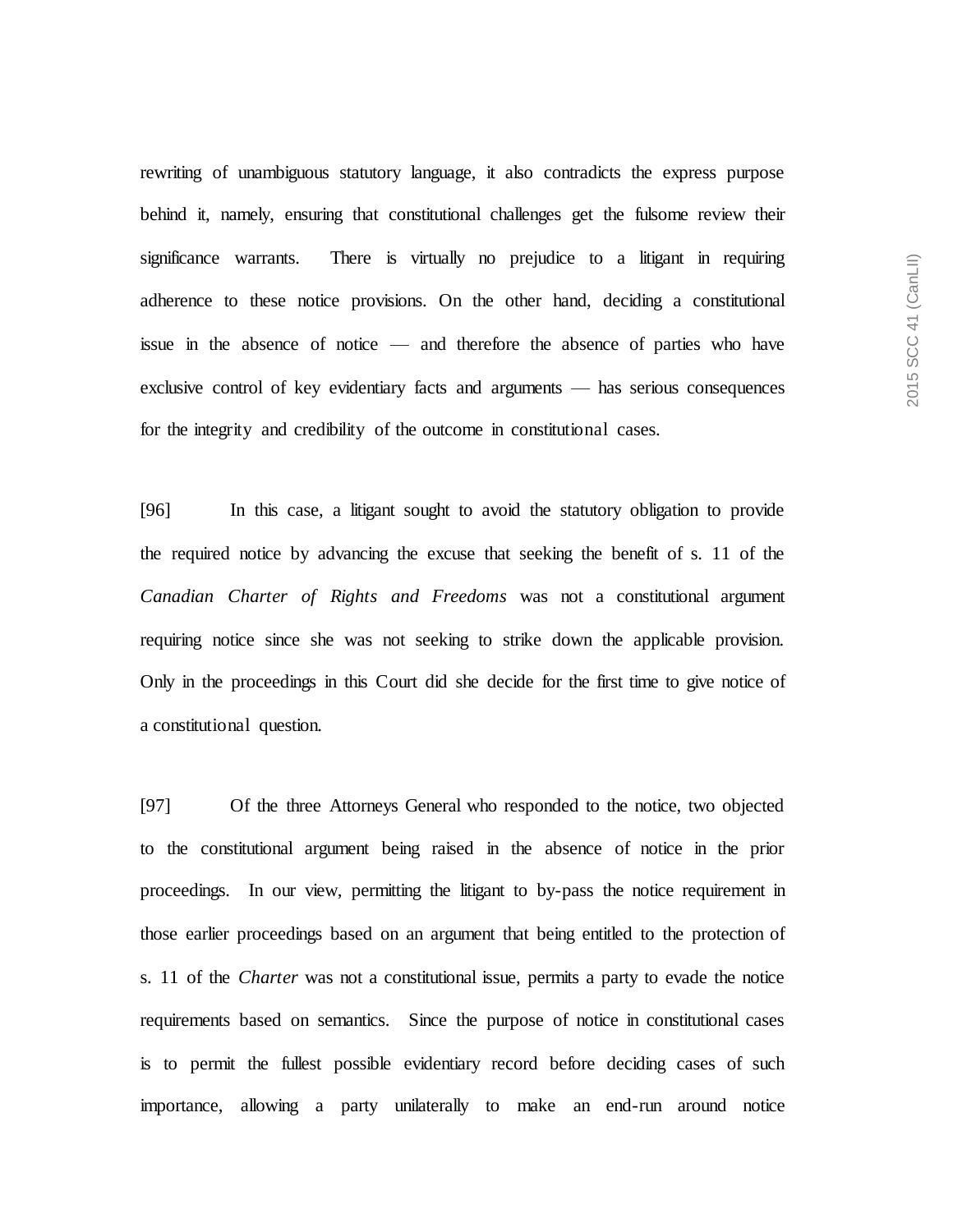requirements by claiming that demonstrably constitutional arguments are not in fact constitutional arguments, rewards linguistic tactics at the expense of the public interest.

# Background

[98] Julie Guindon is a lawyer practising mostly family and estate law. On September 19, 2001, she gave a legal opinion about the Global Trust Charitable Donation Program. At the time Ms. Guindon signed the opinion, she had not reviewed the documents she said she had relied on.

[99] The Program ostensibly consisted of a tax reduction scheme that involved the donation of Vacation Ownership Weeks (VOWs) in a timeshare. The taxpayers would donate the undervalued VOWs to a registered charity and, in return, receive charitable tax receipts in the amount of the fair market value of the VOWs. As was later discovered, the Program was a sham — no timeshare units were ever legally created and, consequently, no VOWs were actually donated to charity.

[100] The only charity to become involved in the program was Les Guides Franco-Canadiennes District d'Ottawa, a registered charity under the *Income Tax Act*, R.S.C. 1985, c.1 (5th Supp.). Ms. Guindon was the President of this charity from 1999 to 2004. On December 31, 2001, 135 tax receipts were issued by Ms. Guindon's charity, acknowledging the ostensible donation of the VOWs. The receipts were signed by Ms. Guindon and the charity's Treasurer.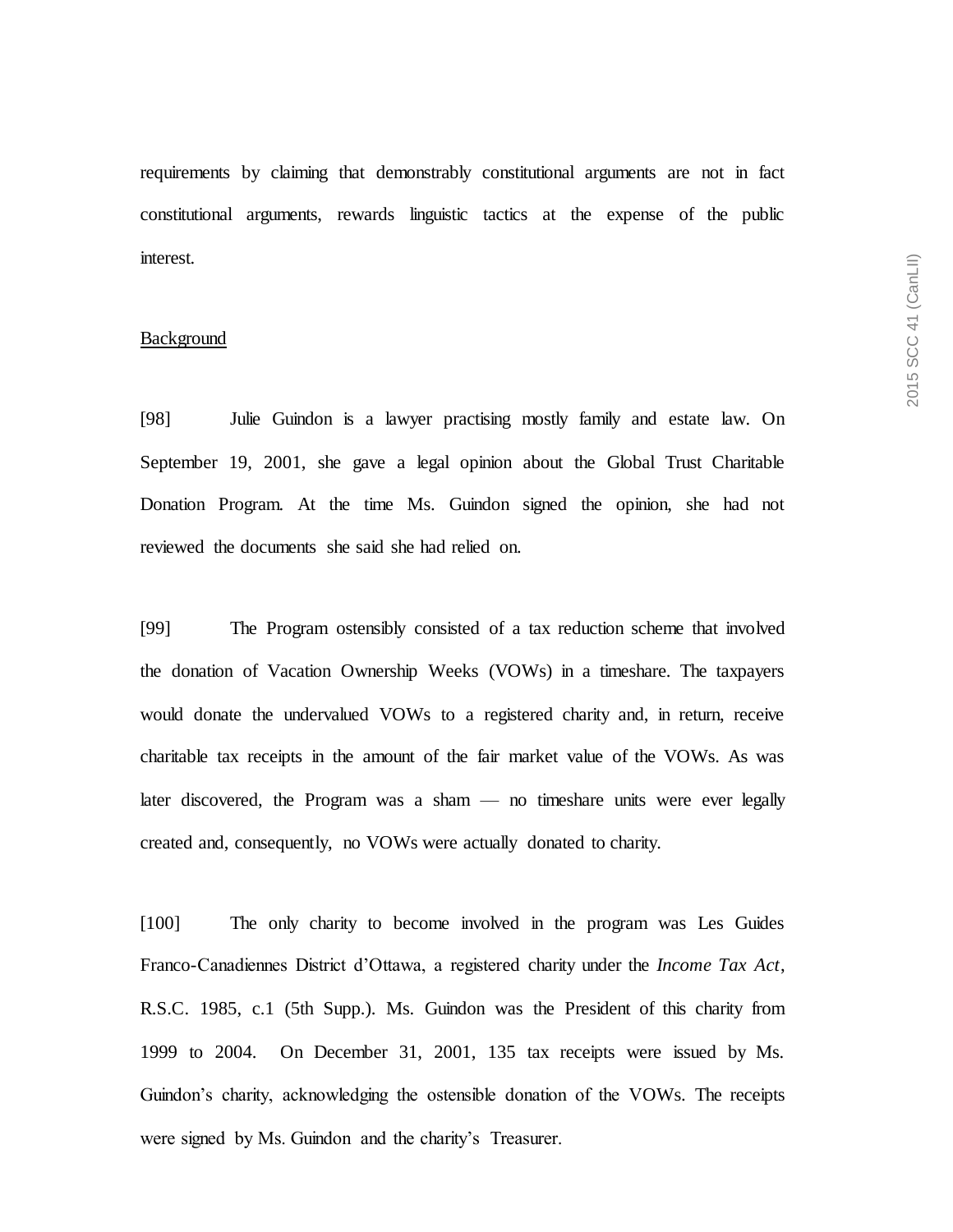[101] The Minister of National Revenue assessed a penalty against Ms. Guindon under s. 163.2(4) of the *Income Tax Act*, which states:

> (4) Every person who makes, or participates in, assents to or acquiesces in the making of, a statement to, or by or on behalf of, another person (in this subsection, subsections  $(5)$  and  $(6)$ , paragraph  $(12)(c)$  and subsection (15) referred to as the "other person") that the person knows, or would reasonably be expected to know but for circumstances amounting to culpable conduct, is a false statement that could be used by or on behalf of the other person for a purpose of this Act is liable to a penalty in respect of the false statement.

[102] The Minister argued that Ms. Guindon had participated or acquiesced in, or assented to, the making of 135 tax receipts she knew, or would reasonably have been expected to have known, constituted false statements that could be used by participants to claim an unwarranted tax credit under the *Income Tax Act*.

[103] The penalty assessed against Ms. Guindon totalled \$546,747. It was calculated pursuant to s.  $163.2(5)$ , which quantifies the penalty as the greater of:

- (*a*) \$1,000, and
- (*b*) the lesser of

(i) the penalty to which the other person would be liable under subsection 163(2) if the other person made the statement in a return filed for the purposes of this Act and knew that the statement was false, and

(ii) the total of \$100,000 and the person's gross compensation, at the time at which the notice of assessment of the penalty is sent to the person, in respect of the false statement that could be used by or on behalf of the other person.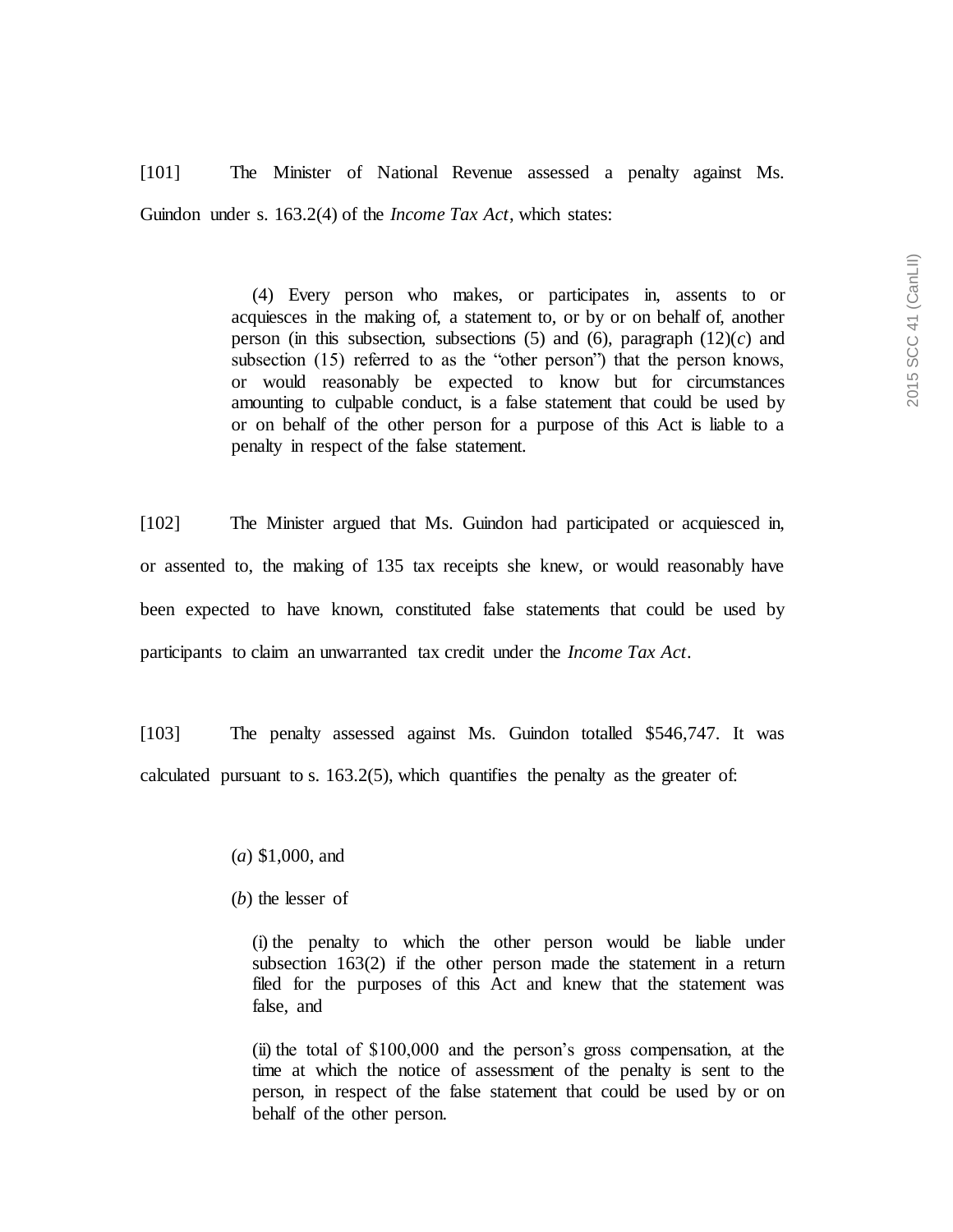Ms. Guindon's fine was based on the calculation in subpara. (*b*)(i), undertaken separately for each of the 135 tax receipts. Ms. Guindon appealed the assessment.

# Prior Proceedings

[104] In her closing arguments before the Tax Court of Canada, Ms. Guindon raised a constitutional argument by alleging that the penalty was criminal in nature and that, as a result, her rights under s. 11 of the *Charter* had been violated. The Crown objected, noting that Ms. Guindon had not filed notice of a constitutional question as required by s. 19.2 of the *Tax Court of Canada Act*. Despite the lack of notice, Bédard J. undertook an analysis of s. 163.2 of the *Income Tax Act* to determine whether it was constitutionally compliant. He concluded that both because of "its very nature [as] a criminal proceeding" and because it involved a sanction that was "a true penal consequence" as described by *R. v. Wigglesworth*, [1987] 2 S.C.R. 541, s. 163.2 of the *Income Tax Act* attracted the protection of s. 11 of the *Charter*. However, rather than find the provision to be constitutionally invalid, he found that s. 34(2) of the *Interpretation Act*, R.S.C. 1985, c. I-21, applied. That section states:

> (2) All the provisions of the *Criminal Code* relating to indictable offences apply to indictable offences created by an enactment, and all the provisions of that Code relating to summary conviction offences apply to all other offences created by an enactment, except to the extent that the enactment otherwise provides.

As a result, he held that prosecutions under the *Income Tax Act* were to take place in provincial court and in accordance with the *Criminal Code*, R.S.C. 1985, c. C-46*.*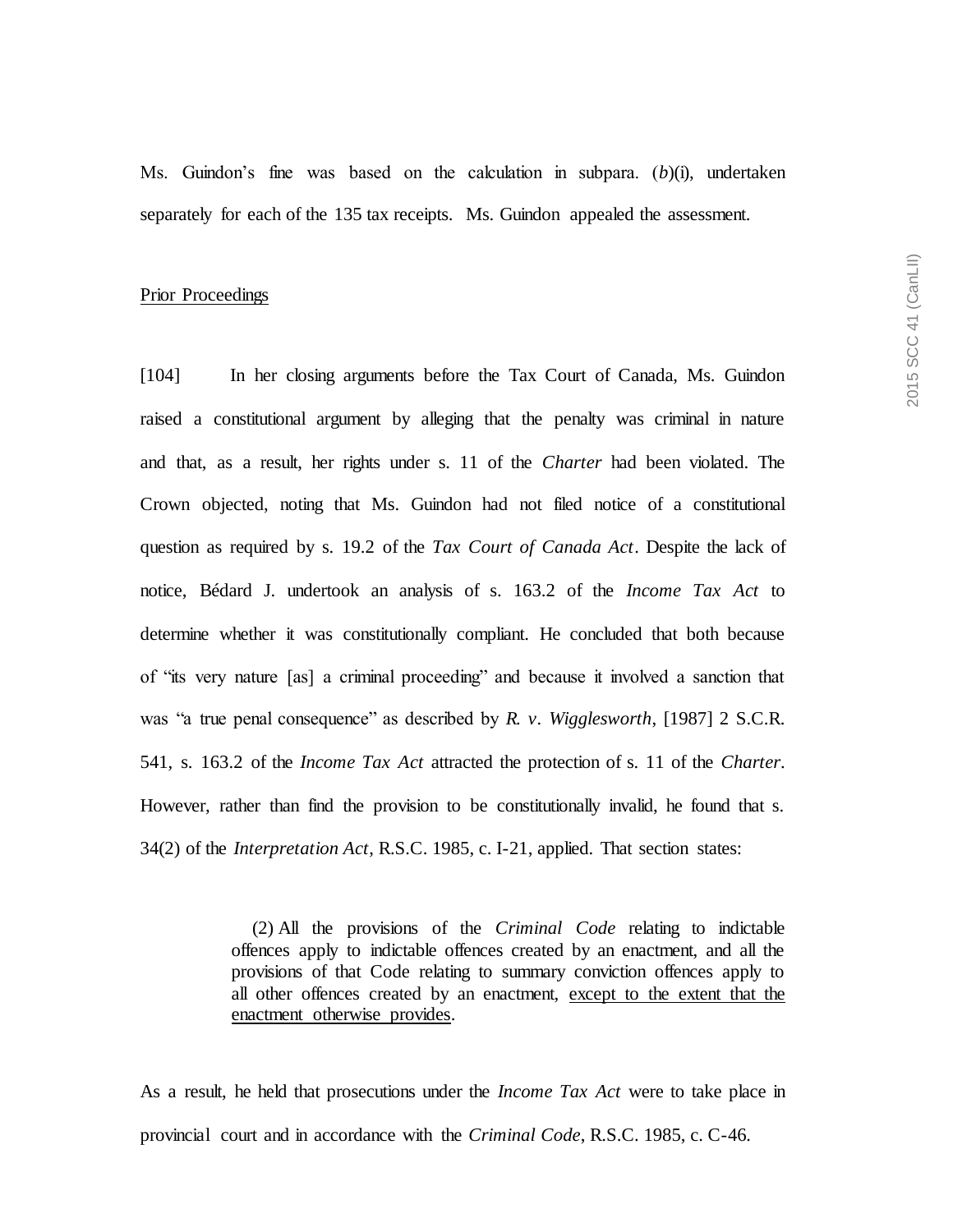[105] His alternative conclusion was that if he was wrong and the proceedings under s. 163.2 were civil, not criminal in nature, Ms. Guindon would have been found to be in breach of the provision.

[106] On appeal, Stratas J.A., writing for a unanimous court, overturned the decision. He began by finding that the Tax Court lacked jurisdiction to address the constitutionality of s. 163.2 of the *Income Tax Act* since no notice of a constitutional question had been served. Section 19.2 of the *Tax Court of Canada Act* requires that notice be served on the federal and provincial Attorneys General before a provision can be judged to be invalid, inapplicable or inoperable. Because no notice was served, Stratas J.A. concluded that the Tax Court was prohibited from entertaining the question of whether s. 163.2 of the *Income Tax Act* created an offence for the purposes of s. 11 of the *Charter*.

[107] Stratas J.A. rejected the argument that, by operation of s. 34(2) of the *Interpretation Act*, s. 11 of the *Charter* would apply to s. 163.2 of the *Income Tax Act* without undermining its validity, applicability or operability*.* Instead, he concluded that the *Income Tax Act* provided specific administrative procedures to be followed in the assessment — and any subsequent appeal — of the penalty. As a result s.  $34(2)$ could not operate to import the procedures of the *Criminal Code* into s. 163.2 because the *Income Tax Act* provided otherwise. He concluded that since Ms. Guindon was effectively using the *Interpretation Act* in support of the argument that s. 163.2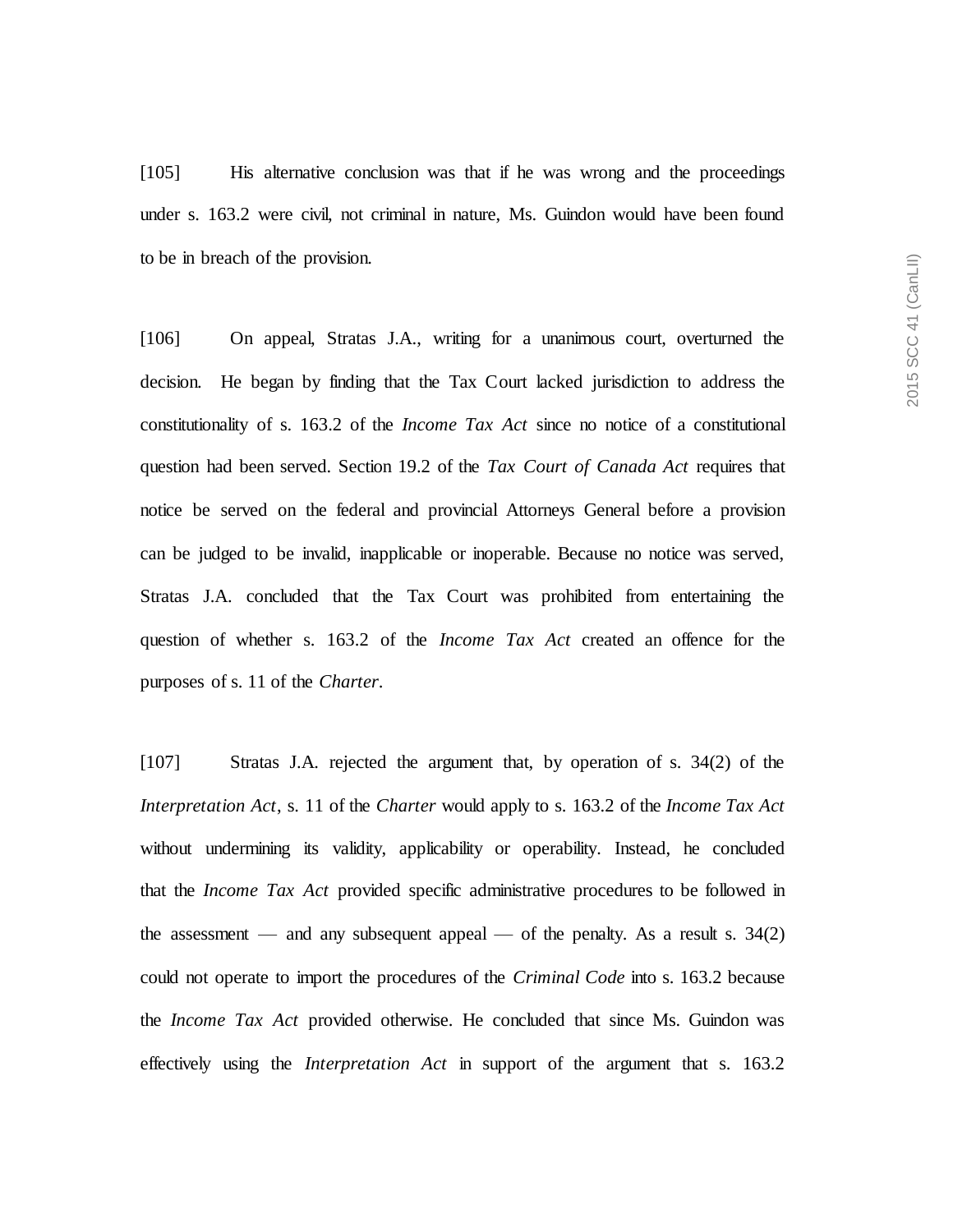should be found invalid, inapplicable or inoperative, a notice of constitutional question had to have been served. His words bear repeating:

> Ms. Guindon was obligated to serve [a notice of constitutional question] on the federal and provincial Attorneys General if she sought a finding that a section of the Act was invalid, inoperative or inapplicable  $\dots$

> In substance, Ms. Guindon sought that very thing in the Tax Court and seeks that very thing here.

> She contends that section 11 of the Charter applies to penalty proceedings under section 163.2 of the Act. If her contention is accepted, section 11 of the Charter renders the scheme of section 163.2 and related procedural sections invalid, inoperative or inapplicable. Section 11 of the Charter requires that a penalty can only be imposed until after charges are laid and a fair trial is conducted before an independent and impartial tribunal. Section 163.2 and related procedural sections do something quite different: under them, a person can be assessed a penalty and the assessment is binding unless it is varied or overturned by way of reconsideration or in an appeal to the Tax Court. Only in the Tax Court, after liability has been found, is there something akin to an independent and impartial trial of the matter.

> In her memorandum of fact and law filed in this Court, Ms. Guindon submitted that, once section 163.2 of the *Income Tax Act* is regarded as an offence provision, subsection 34(2) of the *Interpretation Act* . . . kicks in. That subsection requires that *Criminal Code* procedures be followed instead of *Income Tax Act* procedures. In her view, then, finding section 163.2 is an offence under section 11 of the Charter does not make any procedures in the *Income Tax Act* invalid, inoperative, or inapplicable.

> I disagree. This submission overlooks the language of subsection 34(2), which imposes the procedures of the *Criminal Code* to any offence, "except to the extent that [another] enactment otherwise provides." The *Income Tax Act* otherwise provides. It provides for the assessment of a penalty under section 163.2, a reconsideration procedure and an appeal to the Tax Court.

> Therefore, I conclude that in these circumstances, Ms. Guindon was seeking the invalidity, inoperability or inapplicability of sections of the *Income Tax Act*. A notice of constitutional question had to be served.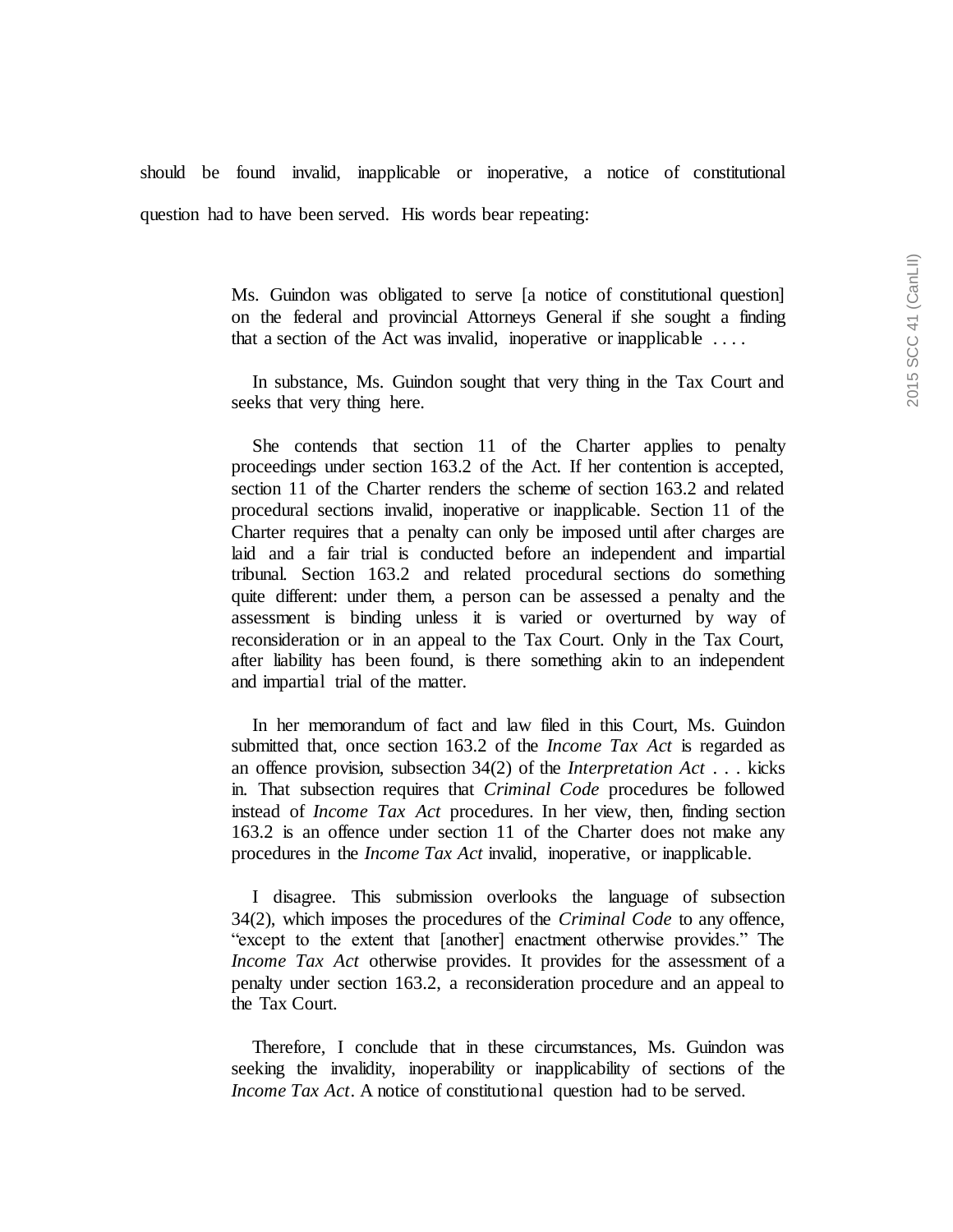The failure to serve a notice of constitutional question took away the Tax Court's jurisdiction to consider whether section 163.2 of the Act creates a criminal offence, triggering Ms. Guindon's section 11 rights. [Citations omitted; paras. 22-28.]

[108] In the event that his conclusion that notice was required was found not to be legally justified, Stratas J.A. went on to consider the merits. He concluded that s. 163.2 of the *Income Tax Act* did not run afoul of either branch of the two-pronged test developed in *Wigglesworth*. First, he found that the penalty was intended to encourage compliance within an administrative scheme, as opposed to redressing a wrong done to society. It was not, as a result, "by its very nature" criminal. Nor did it meet the second prong of the test since it did not amount to a true penal consequence. Substantial monetary penalties may be imposed to deter conduct that undermines the administrative scheme and policy, but that does not make them "penal". And, significantly, the term "culpable conduct" has a defined meaning in the *Income Tax Act* that does not import the notion of "guilt" or of criminal conduct.

[109] For the reasons that follow, in our view, Ms. Guindon's failure to provide the requisite notice in the Tax Court should result in this Court refusing to entertain her constitutional argument.

#### Analysis

[110] This appeal raises the question of whether the failure to provide notice of a constitutional question before the Tax Court of Canada, as required by s. 19.2(1) of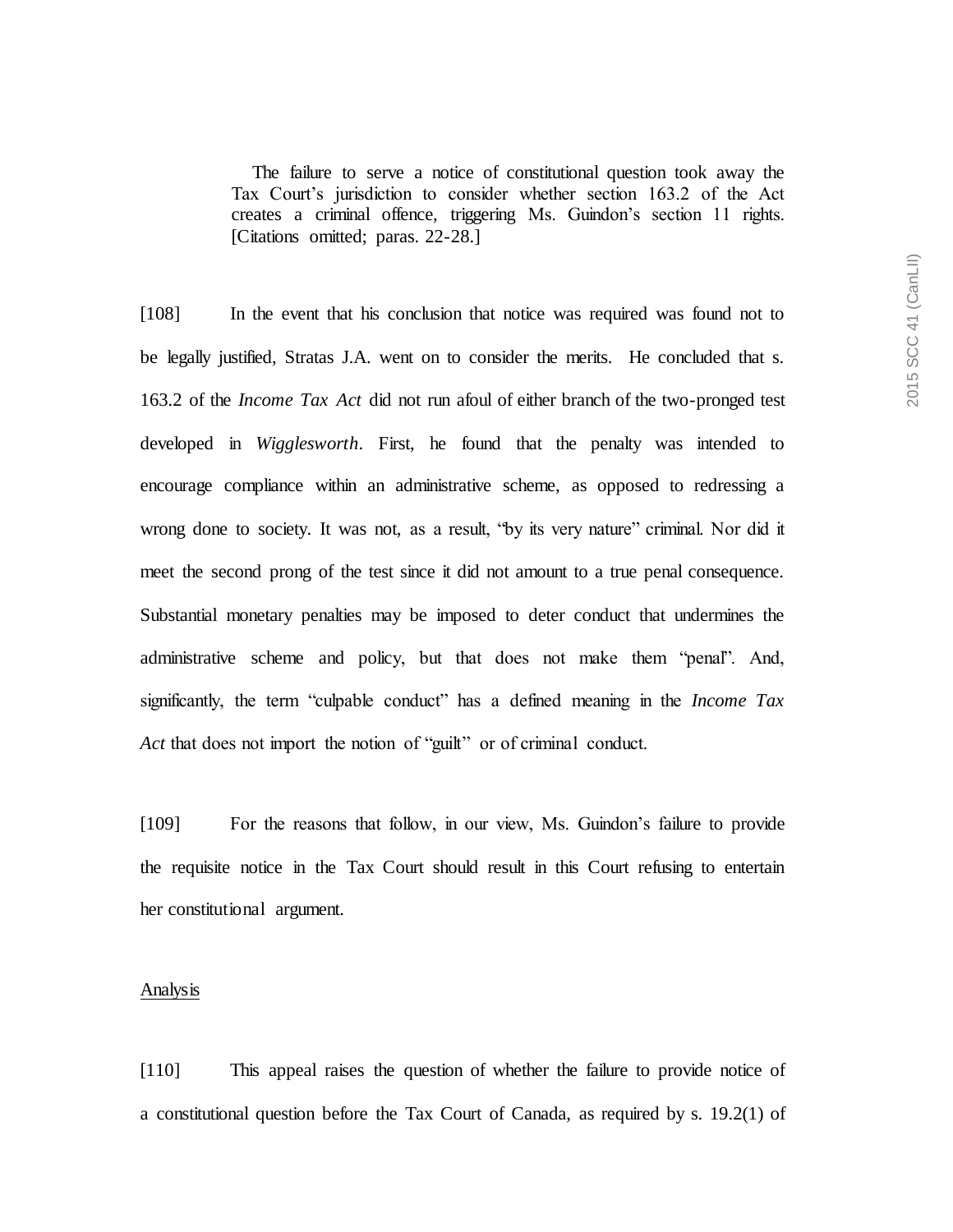the *Tax Court of Canada Act*, should prevent this Court from considering whether s. 163.2 of the *Income Tax Act* violates s. 11 of the *Charter*. Section 19.2 states:

> (1) If the constitutional validity, applicability or operability of an Act of Parliament or its regulations is in question before the Court, the Act or regulations shall not be judged to be invalid, inapplicable or inoperable unless notice has been served on the Attorney General of Canada and the attorney general of each province in accordance with subsection (2).

[111] As this Court explained in *Eaton*, provisions that require litigants to file notice of a constitutional question serve two central purposes: extending a full opportunity to governments to defend their legislation and ensuring that an evidentiary record that is the result of thorough examination is before the court: para. 48.

[112] Notice provisions play a particularly crucial role in *Charter* litigation, where, if an applicant successfully establishes a violation of an enumerated right, the burden shifts to the government to demonstrate on a balance of probabilities that the legislation in question is justified under s. 1 of the *Charter.* The s. 1 inquiry is factbased. It turns on whether evidence adduced by the government demonstrates that the legislation has a pressing and substantial objective that is being pursued in a manner that is rational, minimally impairing of the affected right, and proportionate.

[113] Notice provisions therefore protect the public interest by giving Attorneys General an opportunity to present evidence so that a court can assess the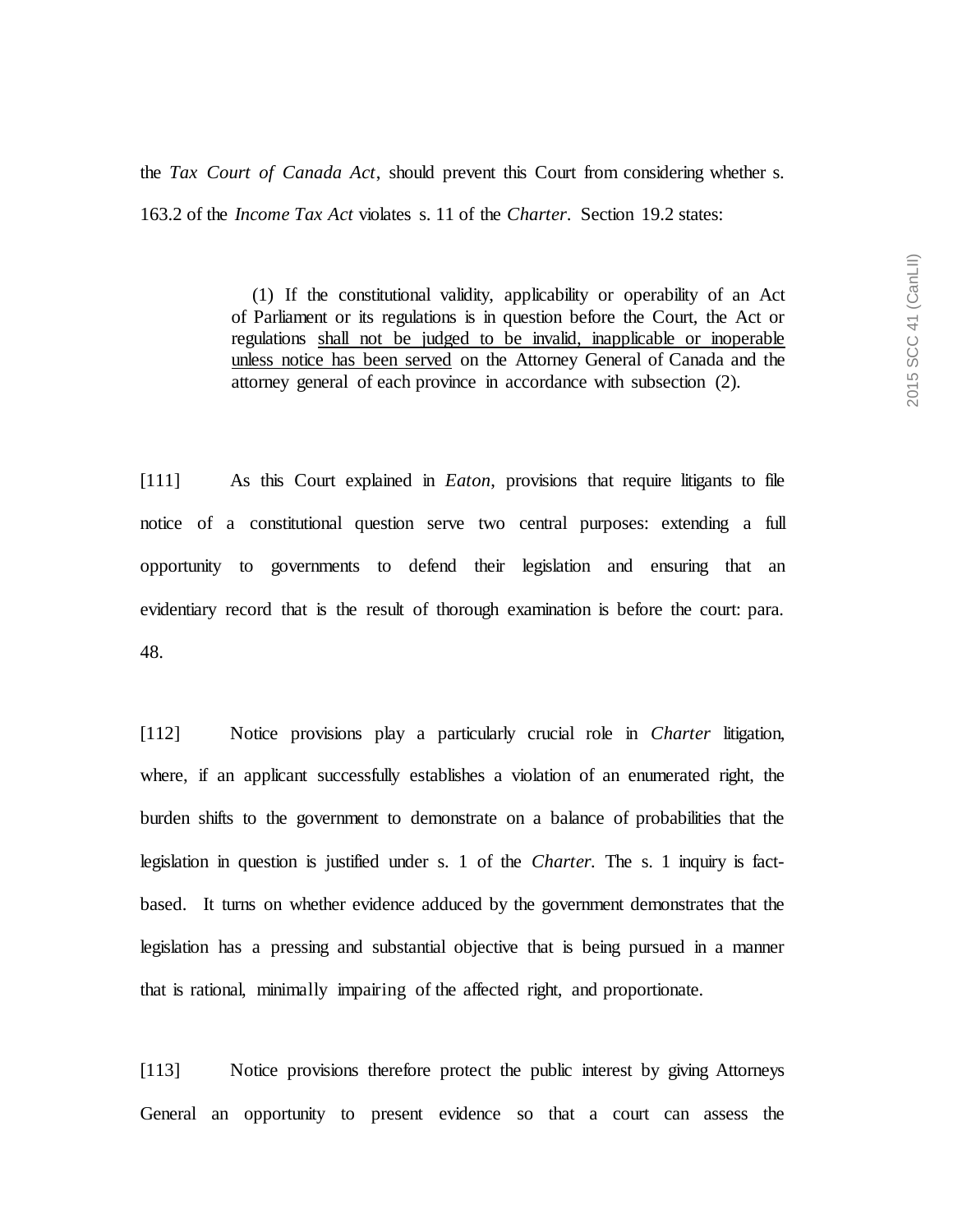constitutionality of the law fully and fairly. By-passing this crucial evidentiary step in a first instance forum where the evidence can be properly tested and challenged erodes not only the credibility of the outcome, but also public confidence that *Charter* compliance will be robustly reviewed.

[114] Notice is essential not just for the Attorney General whose legislation is being challenged, but also for the other Attorneys General whose legislation may be incidentally affected by the outcome of the case and who, as a result, may wish to intervene: *Corbiere v. Canada (Minister of Indian and Northern Affairs)*, [1999] 2 S.C.R. 203, at para. 49. The provision being challenged in this appeal, for example, creates an administrative monetary penalty that is assessed against individuals who fail to comply with a regulatory provision in the *Income Tax Act.* Every province has regulatory schemes that rely on similar administrative monetary penalties, and a finding that the impugned provision is unconstitutional because it fails to provide the procedural rights set out in s. 11 of the *Charter* may have ramifications for a number of these schemes. That is why it was essential in this case that the Attorneys General of these provinces be afforded the earliest opportunity to adduce their own evidence, test and rebut other evidence, and make submissions in respect of the constitutional question at issue.

[115] Notice provisions also ensure that appellate courts have the benefit of a full and rigorously tested evidentiary record. As this Court acknowledged in *Canada (Attorney General) v. Bedford*, [2013] 3 S.C.R. 1101,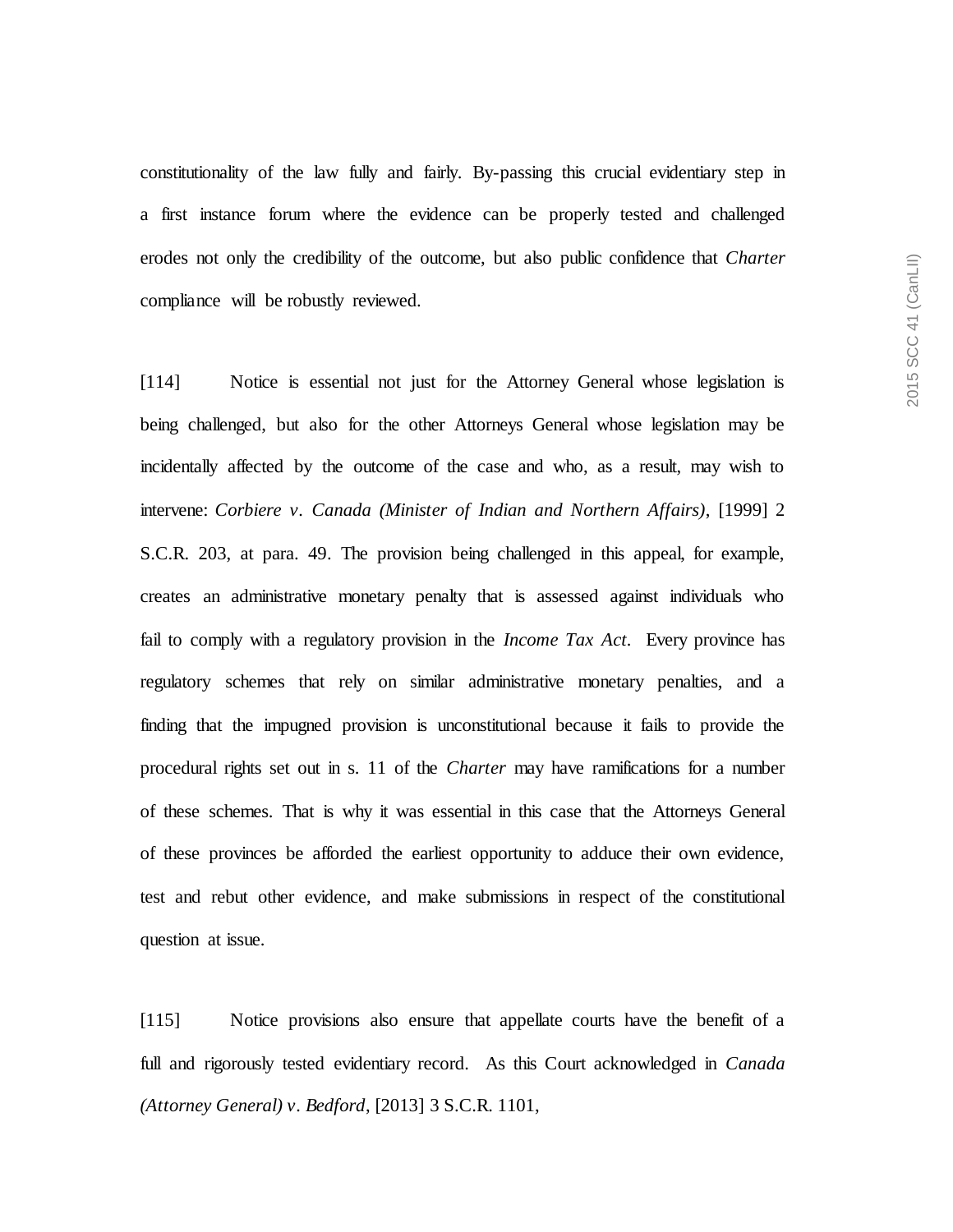The trial judge is charged with the responsibility of establishing the record on which subsequent appeals are founded. . . . This division of labour is basic to our court system. The first instance judge determines the facts; appeal courts review the decision for correctness in law or palpable and overriding error in fact. [para. 49]

[116] The importance of a full evidentiary record when resolving constitutional questions was considered in *MacKay v. Manitoba*, [1989] 2 S.C.R. 357, at p. 361, where Cory J. emphasized that "*Charter* decisions should not and must not be made in a factual vacuum." And Dickson J. in *Northern Telecom Ltd. v. Communications Workers of Canada*, [1980] 1 S.C.R. 115, writing for a unanimous Court, declined to resolve a constitutional question relating to the Canada Labour Relations Board's jurisdiction, because the challenge had not been made first at the Board and the record accordingly failed to establish the facts necessary to reach a conclusion on the constitutional issue: pp. 139-41.

[117] The central role notice provisions play in our constitutional democracy is reflected in the fact that every province and territory has a law requiring that notice of a constitutional question be served on the provincial Attorneys General, and, at times, also requiring that the Attorney General of Canada be served: *Judicature Act*, R.S.A. 2000, c. J-2, s. 24(1); *Constitutional Question Act*, R.S.B.C. 1996, c. 68, s. 8; *The Constitutional Questions Act*, C.C.S.M., c. C180, s. 7(2); *Judicature Act*, R.S.N.B. 1973, c. J-2, s. 22(3); *Judicature Act*, R.S.N.L. 1990, c. J-4, s. 57(1); *Constitutional Questions Act*, R.S.N.S. 1989, c. 89, s. 10(2); *Courts of Justice Act*, R.S.O. 1990, c. C.43, s. 109; *Judicature Act*, S.P.E.I. 2008, c. J-2.1, s. 49(1); *Code of Civil*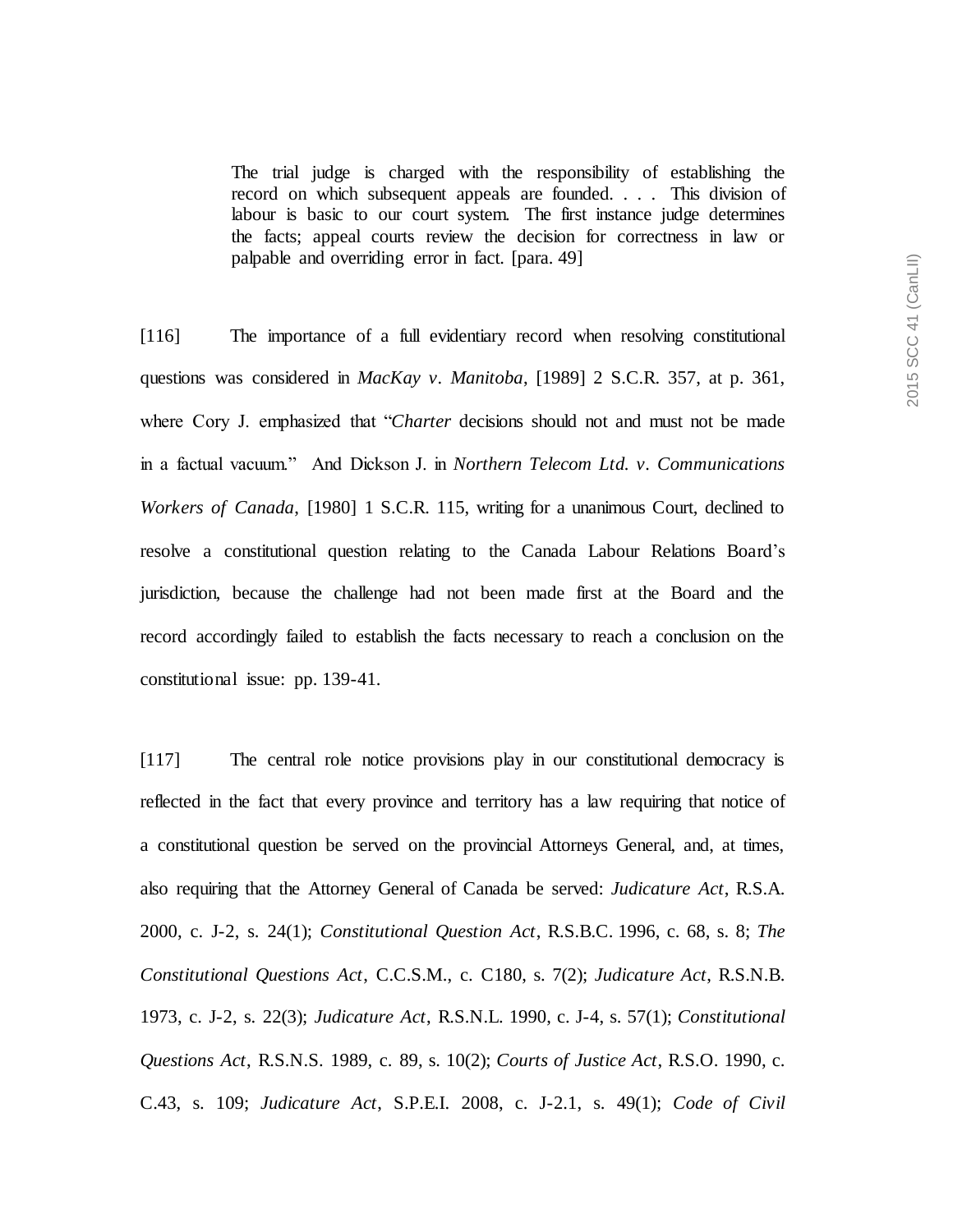*Procedure*, CQLR, c. C-25, art. 95; *The Constitutional Questions Act, 2012*, S.S. 2012, c. C-29.01, s. 13; *Judicature Act*, R.S.N.W.T. 1988, c. J-1, s. 59(2); *Judicature Act*, S.N.W.T. (Nu.) 1998, c. 34, s. 58(1); *Constitutional Questions Act*, R.S.Y. 2002, c. 39, s. 2(1). There is also a similar notice provision in the *Federal Courts Act*, R.S.C. 1985, c. F-7, s. 57(1).

[118] The weight of judicial authority interpreting these provisions is to treat them as mandatory. In *Bekker v. Minister of National Revenue*, 323 N.R. 195 (F.C.A.), the issue was the application of s. 57 of the *Federal Courts Act*, which substantively mirrors s. 19.2 of the *Tax Court of Canada Act* and states:

> **57.** (1) If the constitutional validity, applicability or operability of an Act of Parliament or of the legislature of a province, or of regulations made under such an Act, is in question before the Federal Court of Appeal or the Federal Court or a federal board, commission or other tribunal, other than a service tribunal within the meaning of the *National Defence Act*, the Act or regulation shall not be judged to be invalid, inapplicable or inoperable unless notice has been served on the Attorney General of Canada and the attorney general of each province ....

Létourneau J.A. confirmed that the court would

not entertain a constitutional challenge in the absence of a Notice being served . . . Notice must be given in every case in which the constitutional validity or applicability of a law is brought in question . . . including proceedings before the Tax Court . . . . [para. 8]

See also: *B.C.T.F. v. British Columbia (Attorney General)*, 94 B.C.L.R. (4th) 267

(S.C.), at para. 41; *Paluska v. Cava* (2002), 59 O.R. (3d) 469 (C.A.), at para. 24;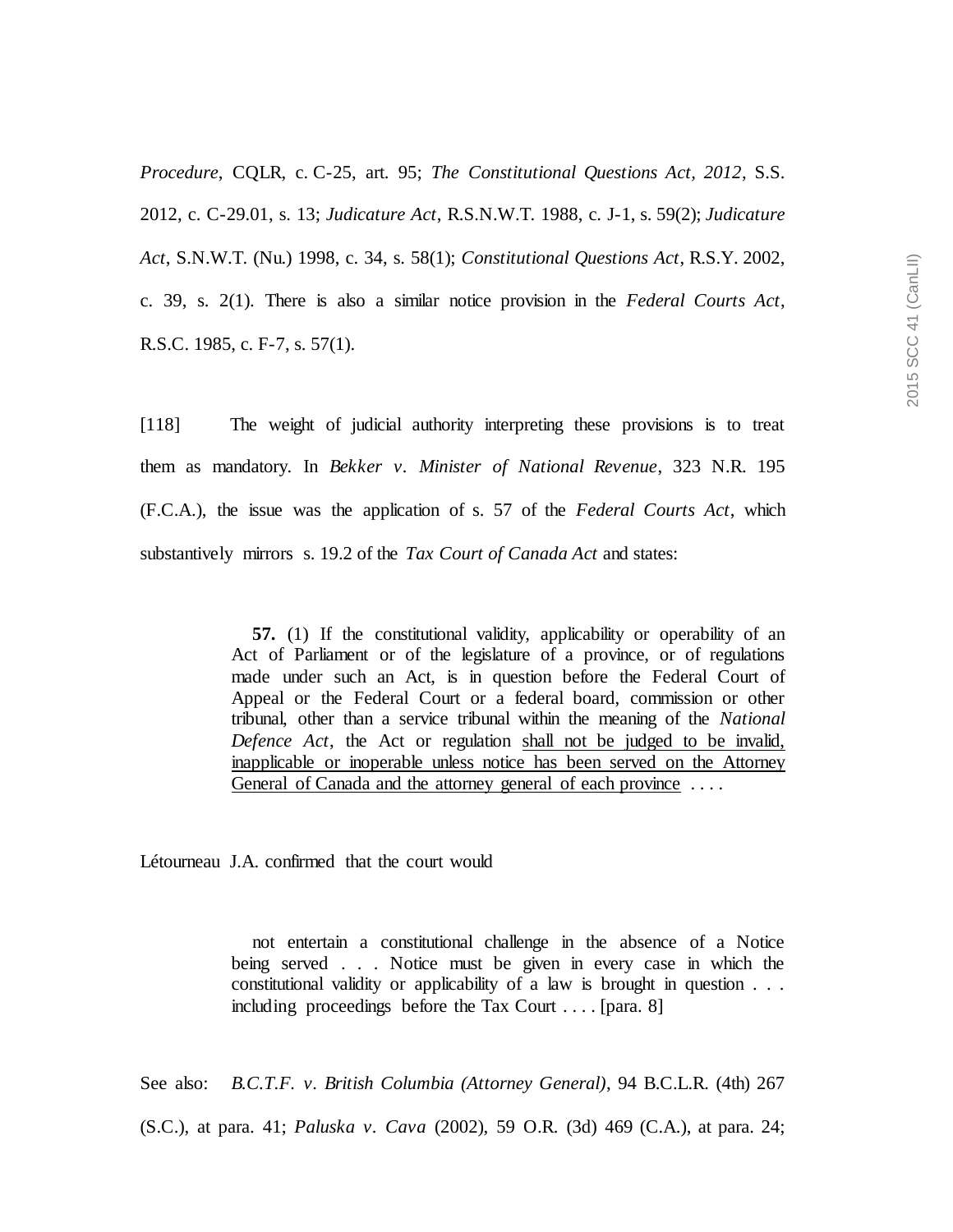*Maurice v. Crédit Trans Canada Ltée*, [1996] R.J.Q. 894 (C.A.), at p. 898; *R. v. Nome*, 362 Sask. R. 241 (C.A.), at para. 40; *D.N. v. New Brunswick (Minister of Health and Community Services)* (1992), 127 N.B.R. (2d) 383 (C.A.), at para. 5.

[119] The wording and purpose of s. 19.2(1) of the *Tax Court of Canada Act*  align with these statutory provisions. It explicitly states that the court *shall not* adjudge a law to be invalid, inapplicable or inoperative unless the notice requirements are satisfied. There is no ambiguity in the text of the provision.

[120] This brings us to the effect of a failure to comply with a mandatory notice provision at the court or tribunal where it is required. *Eaton* remains the only case in which this Court has explicitly and fully considered the policy and evidentiary consequences of the failure to give the requisite notice of a constitutional issue. With the exception of cases where *de facto* notice was given or the Attorneys General consent to proceed in the absence of notice (*Eaton*, at para. 54), the Court concluded that such notice provisions were "mandatory and failure to give the notice invalidates a decision made in its absence": *Eaton*, at para. 53. There was, the Court held, no need to show actual prejudice since Sopinka J. concluded that the "absence of notice is in itself prejudicial to the public interest": *Eaton*, at para. 53. Prejudice is assumed from the failure to give notice since it means that a party entitled to make representations has been denied the opportunity to do so. In other words, the issue is not whether a party can establish *actual* prejudice; prejudice to the public is presumed from the failure to have full *Charter* scrutiny when it is first required. That is why a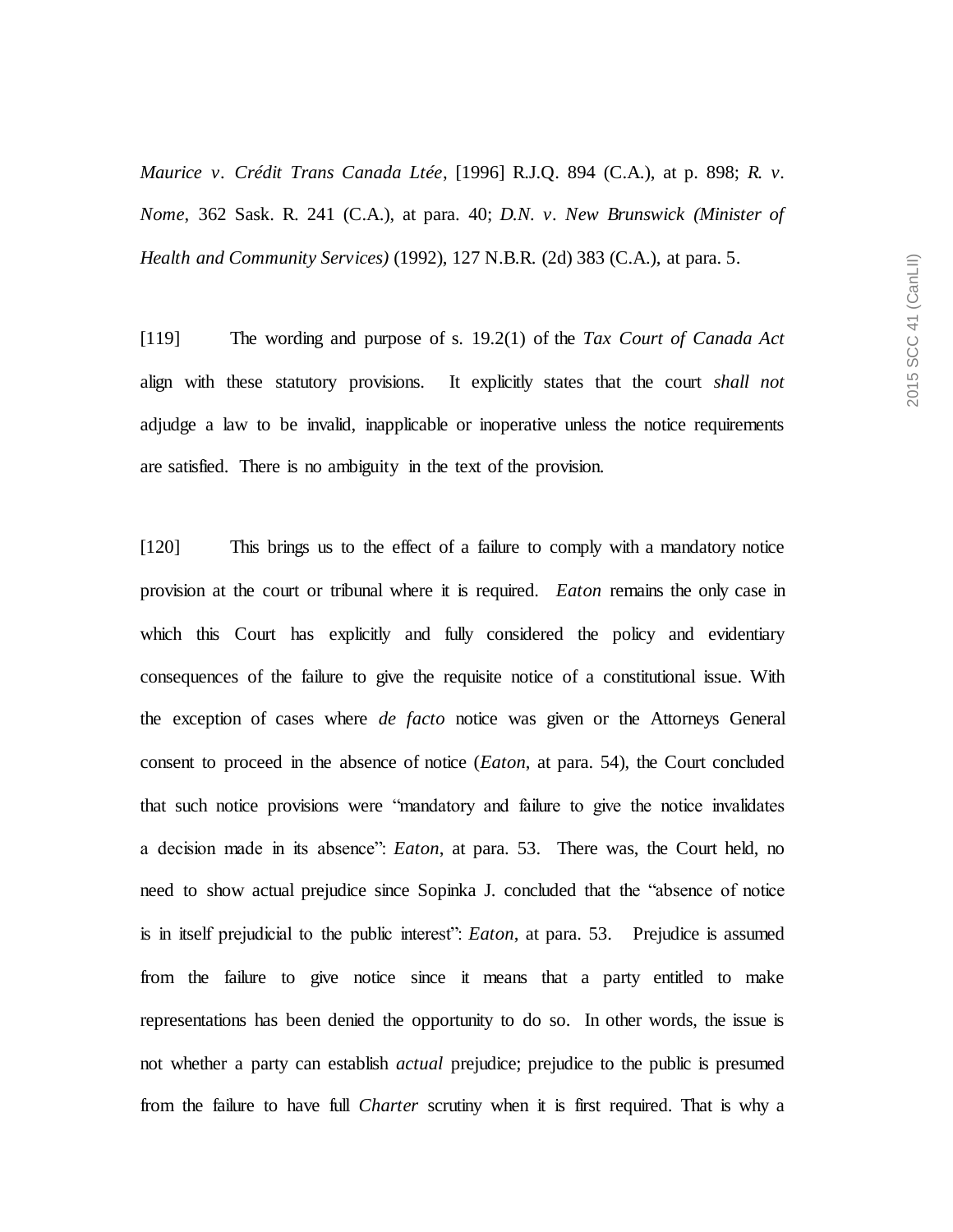lack of notice is not merely a technical defect: *Eaton*, at para. 55. As the Federal Court of Appeal noted in *Bekker*, "[s]uch Notice is not a mere formality or technicality that can be ignored or that the Court can relieve a party of the obligation to comply with": para. 8.

[121] This position was also adopted by Rothstein J.A. in *Gitxsan Treaty Society v. Hospital Employees' Union*, [2000] 1 F.C. 135, at para. 10, where he concluded that the requirement to give notice under s. 57(1) of the *Federal Courts Act*  is "mandatory" and that "the presence or absence of prejudice is irrelevant". Most appellate courts have followed this approach: see e.g. *Paluska*, at paras. 21-24; *Mercier v. Canada (Correctional Service)*, [2012] 1 F.C.R. 72 (C.A.); *Nome*; *R v. Lord*, 307 B.C.A.C. 285, at para. 27; *Ardoch Algonquin First Nation v. Canada (Attorney General)*, [2004] 2 F.C.R. 108 (C.A.) ("*Misquadis*"), at para. 50.

[122] Given that the notice provision is mandatory in the Tax Court, we agree with Stratas J.A. that the Tax Court judge was not entitled to deal with the constitutional issue without notice. This Court, however, has the discretion to entertain new issues: *R v. Brown*, [1993] 2 S.C.R. 918; *Quan v. Cusson*, [2009] 3 S.C.R. 712. The issue in this case, therefore, is how that discretion should be exercised when the new issue raised is a constitutional one which was subject to a mandatory notice requirement in the court or tribunal of first instance. The existence of such a notice requirement argues for the discretion being a very narrow one which should only sparingly be exercised to avoid the practice and perception that such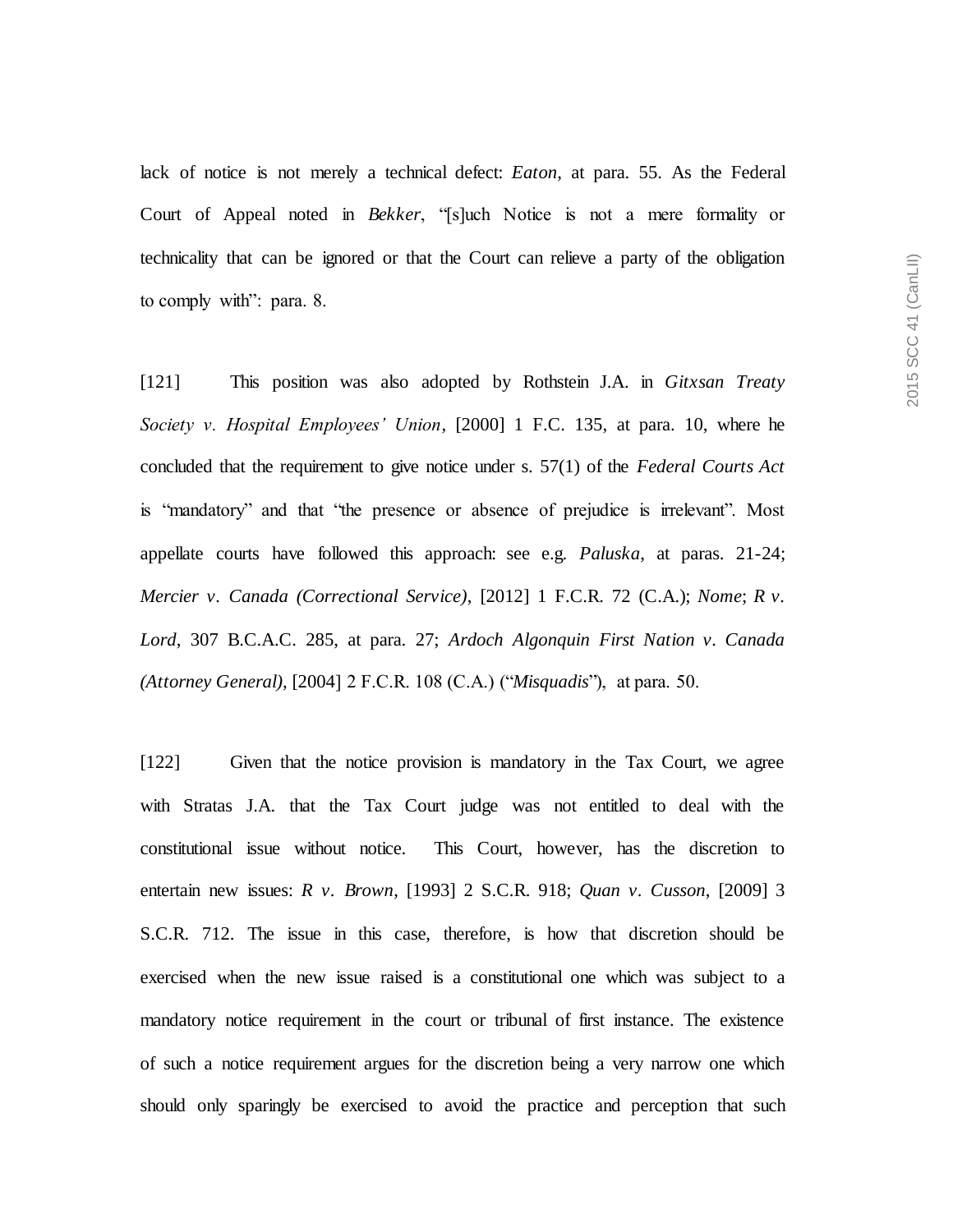mandatory provisions can be circumvented by raising constitutional arguments as new issues and giving notice for the first time in this Court.

[123] In *Eaton*, this Court declined to hear the constitutional issue where the required notice had not been given in previous proceedings. In our view, this should be the operative presumption. There is no suggestion in any subsequent decision of this Court that the notice issue was wrongly decided in *Eaton*. As a result, as *Eaton*  directs, the mandatory language of s. 19.2 and its underlying policy rationales support the conclusion that this Court should not, absent exceptional circumstances, adjudicate the constitutionality of s. 163.2 of the *Income Tax Act* in the absence of notice in the Tax Court.

[124] The failure to notify Attorneys General in the forum where notice is required and doing so only for the first time in *this* Court undermines the purposes underlying the notice provisions. Most significantly, it undermines public confidence because it extinguishes the legislative assurances that this Court will have the benefit of a complete and tested record when scrutinizing the constitutionality of legislation.

[125] If this Court arrogates to itself a broad authority to retroactively remedy a failure to give notice in the Tax Court where it is required, the mandatory character of s. 19.2 is eroded. Not only does this send the message that compliance with mandatory notice provisions is merely optional, it also has the effect of making them essentially discretionary. This would contradict Rothstein J.A.'s admonition that courts "cannot deal with constitutional arguments raised in a random and unstructured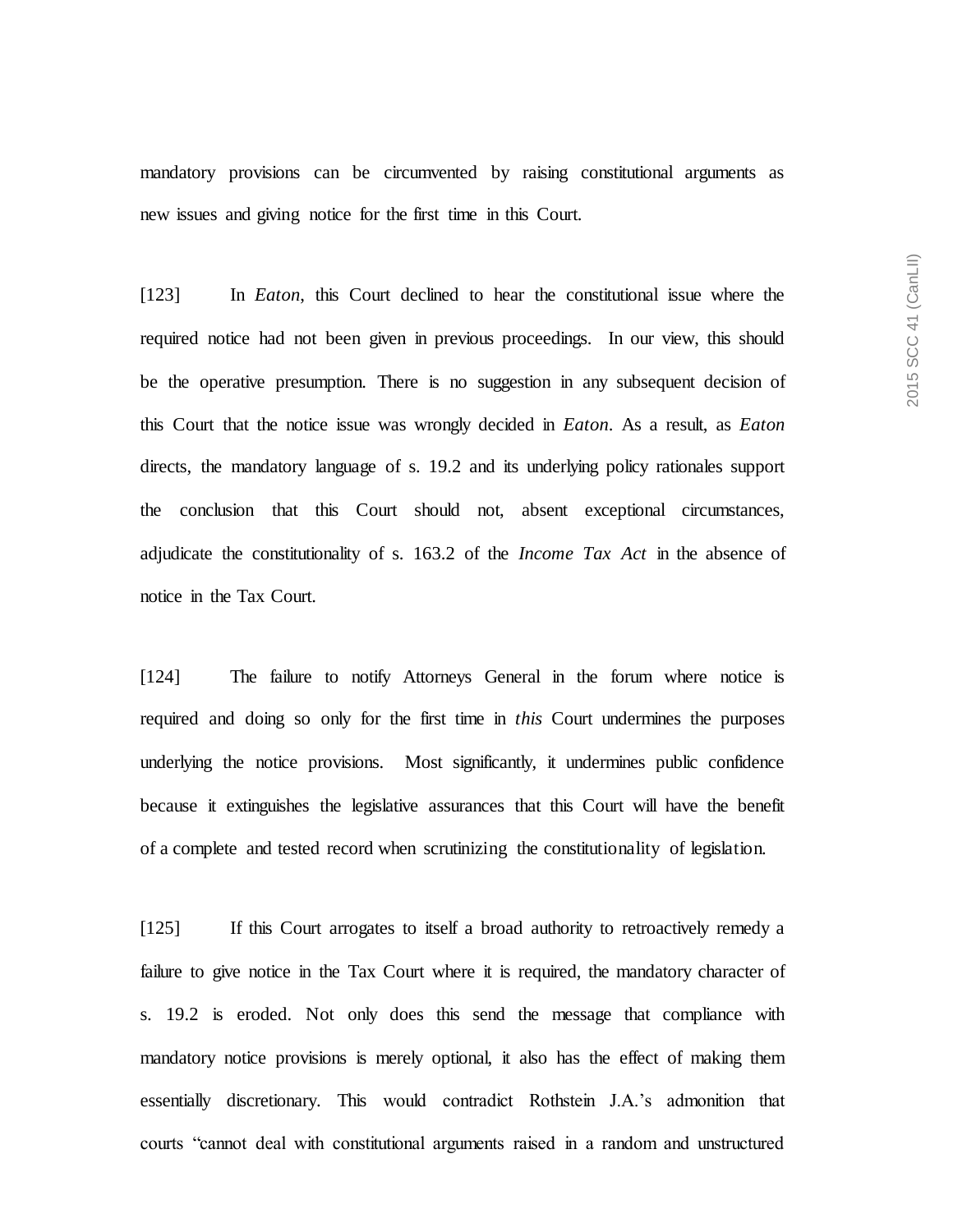manner. The legislation creates procedures which must be followed by a party attacking the constitutionality of a statute": *Misquadis*, at para. 50.

[126] Given the wording of s. 19.2, it is difficult to see how Parliament could have telegraphed its intent that the provision be treated as mandatory in more unequivocal terms. As LeBel J. observed in *Re:Sound v. Motion Picture Theatre Associations of Canada*, "[a]lthough statutes may be interpreted purposively, the interpretation must nevertheless be consistent with the words chosen by Parliament": [2012] 2 S.C.R. 376, at para. 33. Here, both the purpose and the wording of the provision trumpet that notice is mandatory. To nonetheless read in a broad discretion for this Court to ignore the failure to give notice in prior proceedings amounts to judicial redrafting in the face of an unambiguous statutory provision. With respect, such an approach has an unfortunate resonance with the history of the interpretive acrobatics used to avoid the effect of privative clauses by "brand[ing] as jurisdictional, and therefore subject to broader curial review, that which may be doubtfully so": *Canadian Union of Public Employees, Local 963 v. New Brunswick Liquor Corp.*, [1979] 2 S.C.R. 227, at p. 233. It also imposes an insurmountable drafting obstacle for governments who would otherwise be inclined to seek to rectify the uncertainty created by this interpretive reformulation, since it is difficult to conceive of how they could provide a clearer statutory direction than they already have.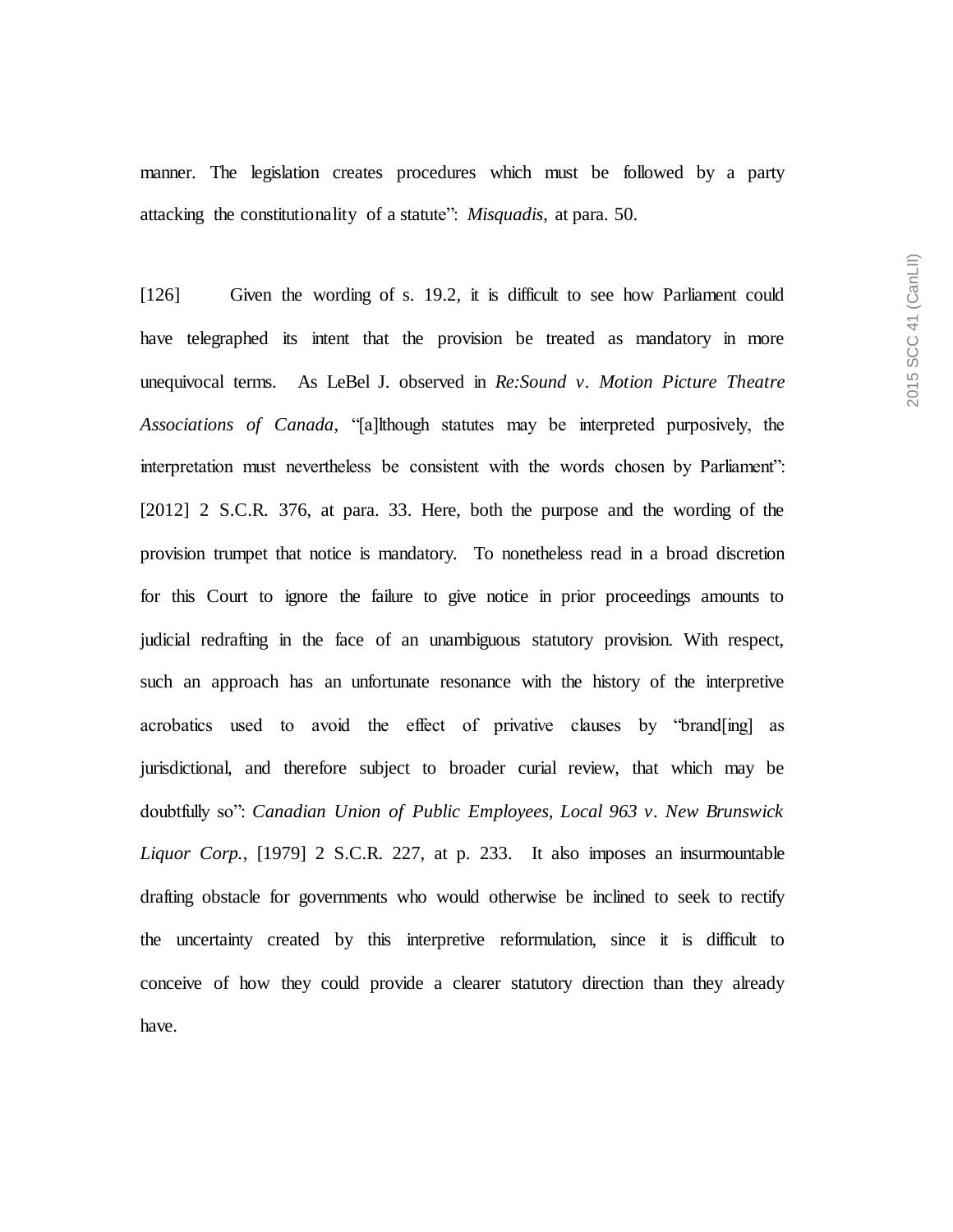[127] The fact that the Chief Justice may have stated a constitutional question in this Court at the request of Ms. Guindon, does not disturb this conclusion. A motion to state a constitutional question before this Court is almost always granted where requested. It was never intended to replace or by-pass mandatory notice provisions in other statutes. In *Eaton*, for example, Lamer C.J. certified the constitutional questions that were raised by the appellants in that case. But in deciding not to address them because of the absence of notice in the court where it was first required, Sopinka J. confirmed that, "[t]he order stating constitutional questions did not purport to resolve the question as to whether the decision of the Court of Appeal to raise them was valid in the absence of notice or whether this Court would entertain them": para. 47. Moreover, he noted, "[t]he fact that constitutional questions are stated does not oblige the Court to deal with them": para. 47.

[128] While this is not a jurisdictional issue, permitting the artifice of notice at this Court to replace notice in the forum from which an appeal is taken would, in effect, permit parties to do an "end run" around these mandatory notice provisions. Such an approach would have the effect of replacing *Eaton*'s presumption of prejudice with an assumption of no prejudice if notice is given eventually in this Court. The harmful effect of the absence of notice on a court's ability to provide rigorous and credible scrutiny of constitutional challenges is no less significant at this Court than in other adjudicative forums.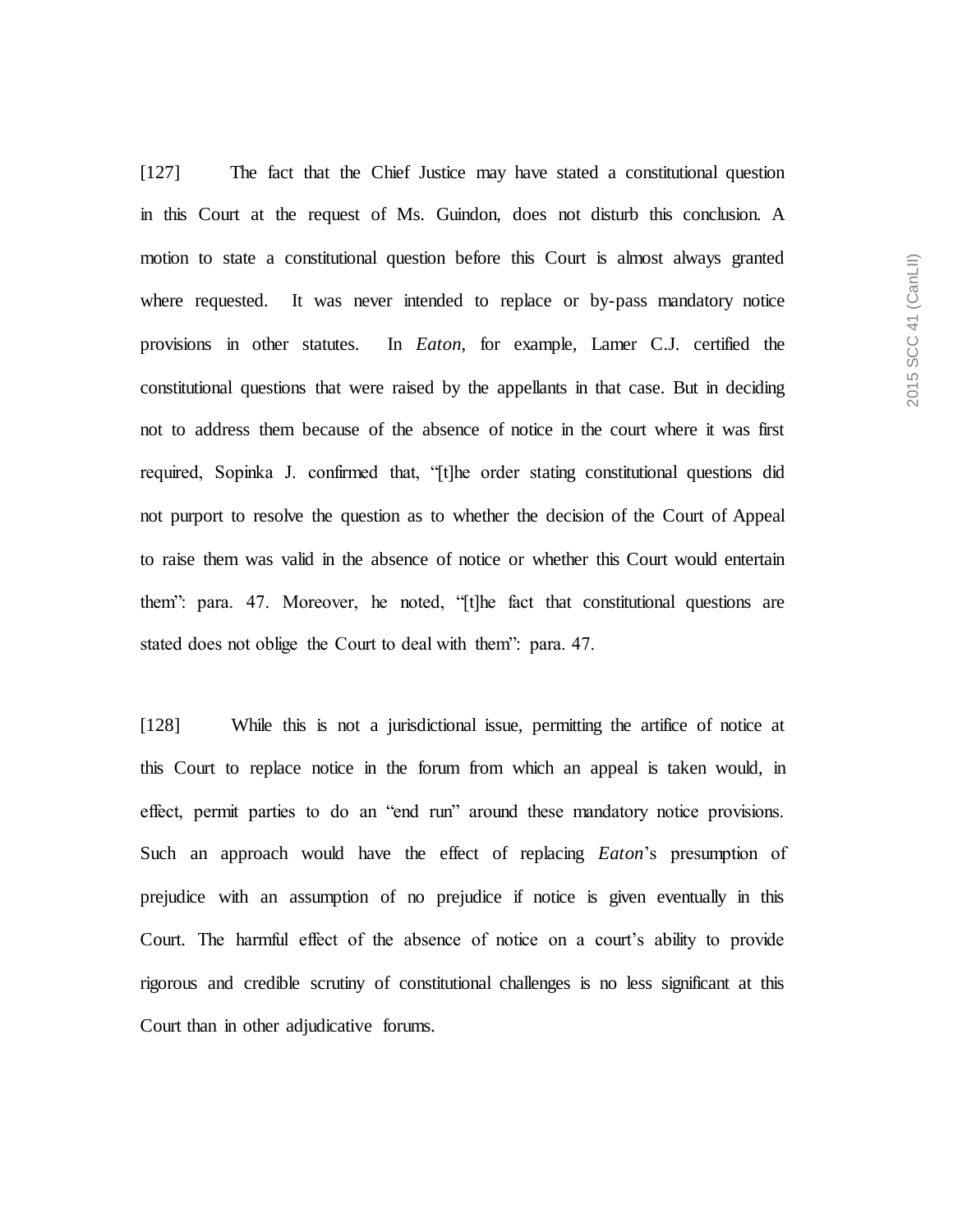[129] The approach taken in *Eaton* was confirmed in *Reference re Remuneration of Judges of the Provincial Court of Prince Edward Island*, [1997] 3 S.C.R. 3, decided around the same time*.* In that case, Lamer C.J. declined to answer the constitutional questions because the complainants failed to raise the constitutionality of the impugned provisions at trial. He concluded that it was not appropriate for the superior court judge to proceed on his own initiative, without the benefit of submissions and without giving the required notice to the Attorney General of the province, to consider their constitutionality, let alone make declarations of invalidity: paras. 263-64.

[130] The mandatory wording of the statute and the policy reasons underlying notice provisions therefore lead us to the conclusion that, in addition to the two exceptions set out in *Eaton* — *de facto* notice and the consent of the Attorneys General — absent exceptional circumstances, this Court should not entertain a constitutional argument where notice was not properly provided in the court or tribunal of first instance. Exceptional circumstances include those where the constitutional issue has an overwhelming urgency or public importance that justifies hearing it in this Court, or where the party bringing the constitutional challenge had little choice but to raise it for the first time in this Court. This, in our view, is the approach that best aligns with the principles set out in *Eaton*, the language of s. 19.2 and the basic purposes of mandatory notice provisions.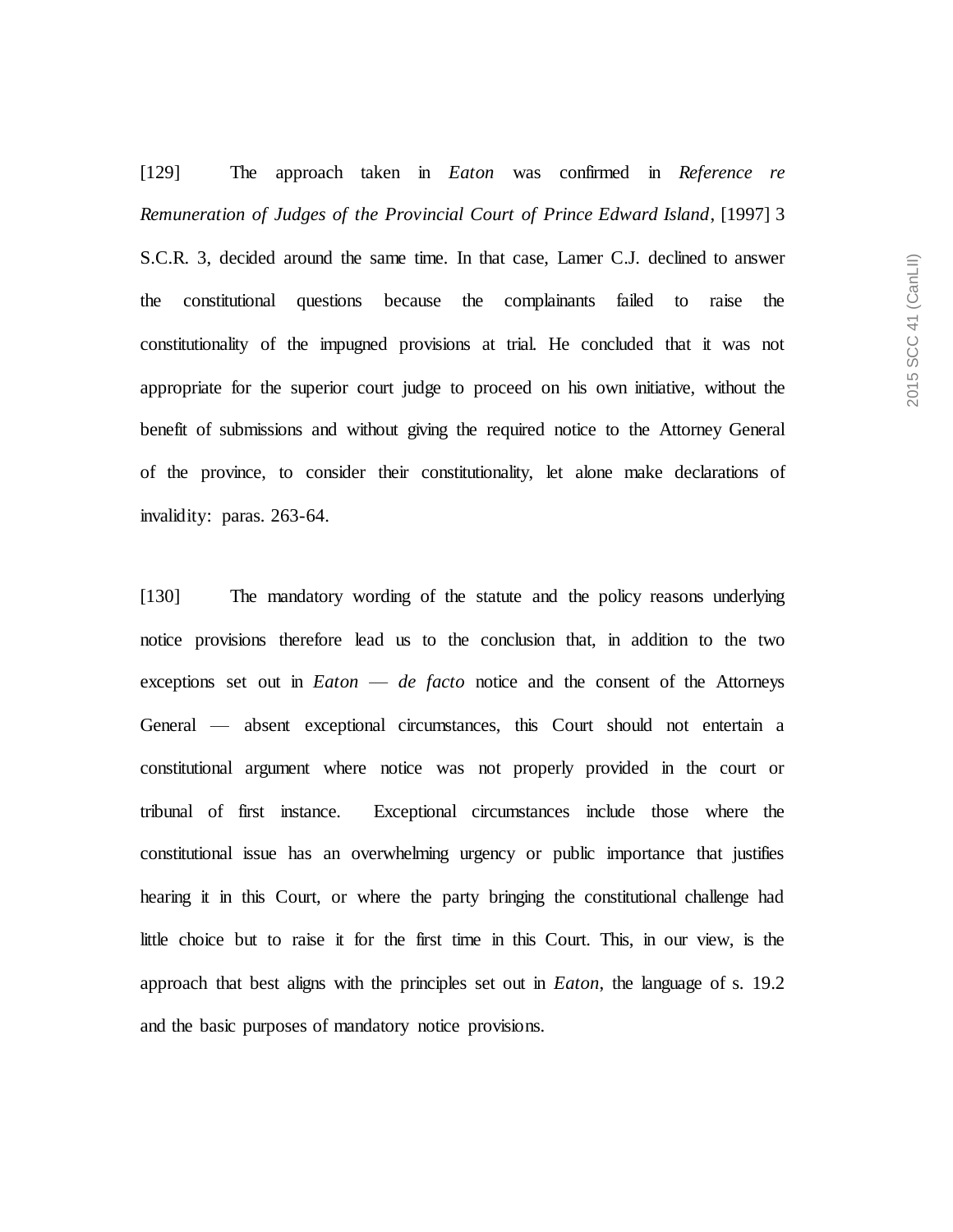[131] There is no danger that an approach that gives effect to the plain language of s. 19.2 of the *Tax Court of Canada Act* will irremediably block otherwise meritorious constitutional challenges. Trial courts can always adjourn the proceedings in order to allow the required notice to be served: see e.g. *Paluska*, at para. 27; *Nome*, at para. 37. Appellate courts can also, if they deem it advisable, remand a constitutional challenge improperly raised before them: see e.g. *Morine v. Parker (L & J) Equipment Inc.*, 193 N.S.R. (2d) 51 (C.A.), at para. 58. And of course, this Court, where it is of the view that the circumstances require it, can preferably remand the case back to the original court or tribunal where the necessary notice can be given and a full evidentiary record created: s. 43(1.1) of the *Supreme Court Act*, R.S.C. 1985, c. S-26.

[132] In support of their argument that this Court should have a broader discretion to hear constitutional issues in the absence of the required notice at the court or tribunal of first instance, our colleagues cite four cases decided after *Eaton* where this Court has entertained new constitutional issues on appeal: *Kirkbi AG v. Ritvik Holdings Inc*., [2005] 3 S.C.R. 302; the companion cases of *Penetanguishene Mental Health Centre v. Ontario (Attorney General)*, [2004] 1 S.C.R. 498; and *Pinet v. St. Thomas Psychiatric Hospital*, [2004] 1 S.C.R. 528; and *Marine Services International Ltd. v. Ryan Estate*, [2013] 3 S.C.R. 53*.* There is no explanation in those cases for why *Eaton* was not followed, nor was there any explanation for why these new issues were entertained at all. *Eaton* is a clear and recent precedent of this Court and we see no reason to depart from it. Accordingly, in the absence the consent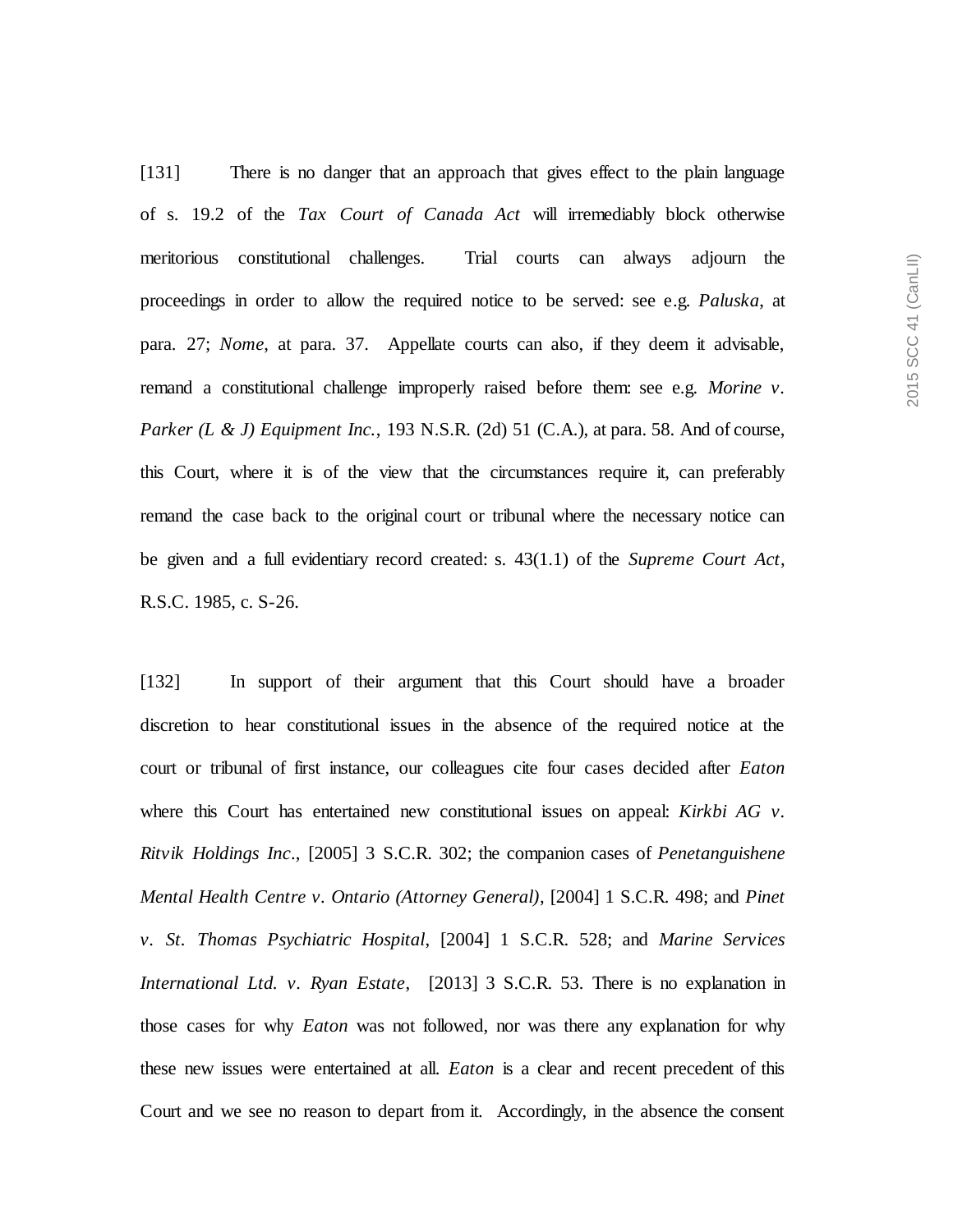of the Attorneys General, *de facto* notice, or exceptional circumstances, this Court should not consider a constitutional argument made in the absence of a required notice of a constitutional question.

[133] In this case, Ms. Guindon failed to serve notice of a constitutional question before the Tax Court. She once again failed to serve the notice required by s. 57 of the *Federal Courts Act* in proceedings before the Federal Court of Appeal. Before this Court, Ms. Guindon filed notice for the first time.

[134] While we are not troubled by Stratas J.A.'s alternative conclusion on the merits of the *Charter* issue, since notice under s. 19.2 of the *Tax Court of Canada Act*  is mandatory, the Tax Court should not have entertained the constitutional arguments in its absence. Ms. Guindon attempted to bring her case outside the scope of s. 19.2 by arguing that she was merely asserting her *Charter* rights, as opposed to seeking a declaration of invalidity, inapplicability or inoperability. This represents an attempt to circumvent the notice requirement under the guise of seeking an interpretation reconciling the provision with the *Charter*. Having raised a constitutional argument, however, Ms. Guindon was bound by the procedural requirements that govern its determination and cannot avoid them by suggesting that her goal is otherwise.

[135] The protections set out in s. 11 of the *Charter* cannot simply be read into the regulatory scheme without rendering s. 163.2 invalid, inapplicable or inoperative. The *Income Tax Act* provides a set of procedures and processes that are distinct from those set out in the *Criminal Code*. Section 163.2(2) provides the authority for the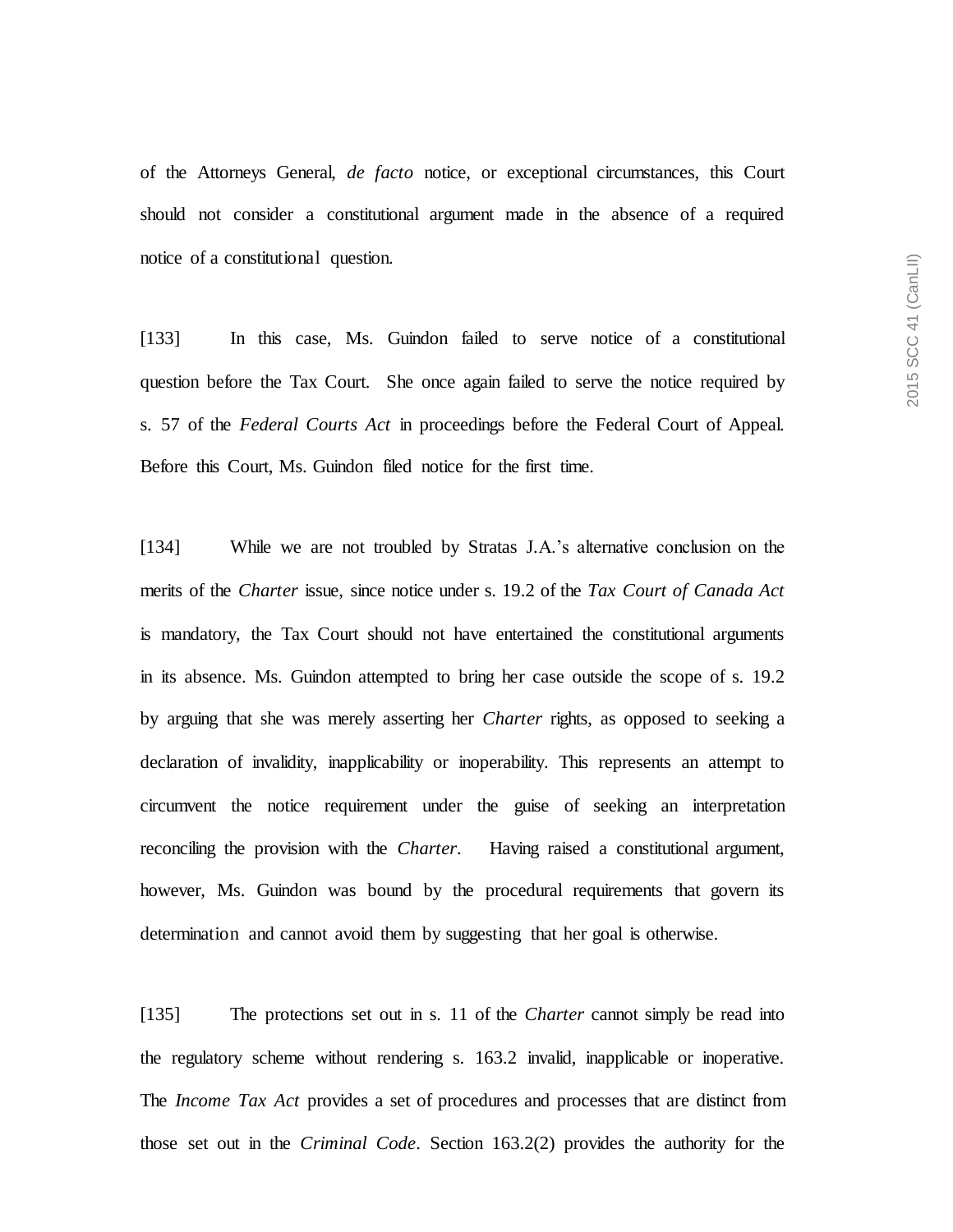assessment and levying of the penalty. The procedures to be followed by a taxpayer who objects to an assessment under Part I of the *Income Tax Act*, which includes s. 163.2, are set out in s. 165. Pursuant to that section, the Minister will reassess or make an additional assessment in respect of the amount that was raised in the taxpayer's notice of objection. If the taxpayer is still not satisfied, he or she may appeal in accordance with s. 169 of the *Income Tax Act*. Section 34(2) of the *Interpretation Act*, as a result, does not apply.

[136] Neither exception from *Eaton* applies in this case. Nor are there any exceptional circumstances: there is no particular urgency or overwhelming public importance that distinguishes this case from other constitutional cases, and there is virtually no explanation for why notice was not given in the prior proceedings.

[137] Our colleagues would nonetheless consider Ms. Guindon's constitutional argument because "the issue raised on appeal is important" and "it is in the public interest to decide" it: para. 35. *All* constitutional issues are important, however. That is why the notice provisions exist, namely to ensure that given the importance of constitutional issues, the public interest is protected by ensuring that they are decided on a full evidentiary record. But simply to point to the importance of constitutional issues as overriding the notice requirements, leads essentially to entertaining all constitutional arguments raised in this Court for the first time.

[138] Our colleagues also conclude there would be no prejudice from considering the issue in the absence of notice. Ms. Guindon first raised the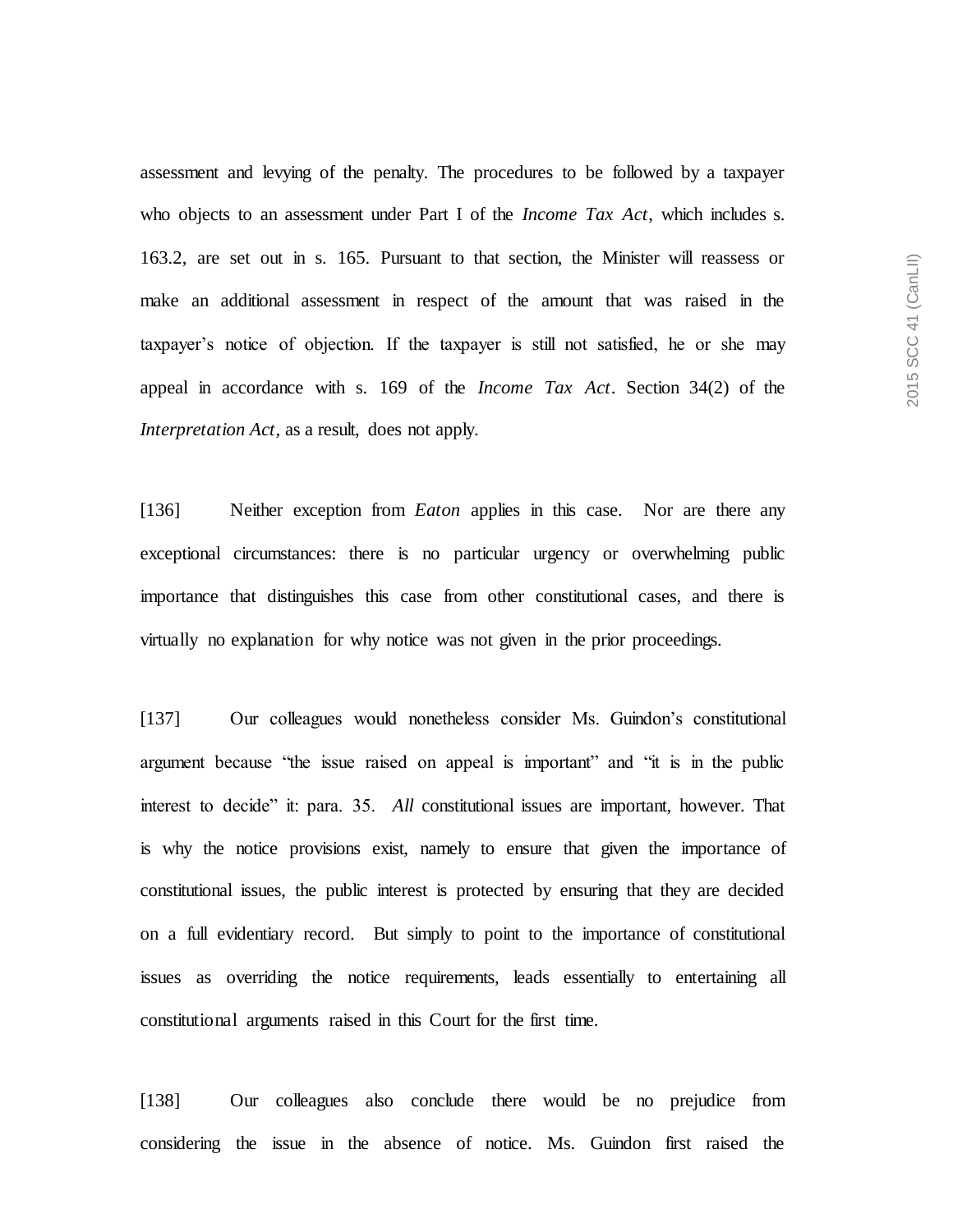constitutional challenge in her closing arguments at the Tax Court. The Attorney General of Canada objected, arguing that notice was required. Neither the Attorney General of Canada, nor the provincial Attorneys General whose own regulatory schemes could clearly be affected by the outcome, had the opportunity to fully participate in building the necessary evidentiary record before the Tax Court. And two of the three Attorneys General who participated in this Court objected to the failure to provide notice at the Tax Court. Far from conceding that there was no prejudice in this case as our colleagues suggest, the Attorney General of Canada in fact insisted that there *was* prejudice *to the public* from the failure to provide notice: transcript, at p. 49. As this Court said in *Eaton*, prejudice is *assumed* from the absence of notice: para. 53. The burden of showing the contrary is on Ms. Guindon, not on the Attorneys General.

[139] Finally, it is impossible in the absence of a full evidentiary record and argument, to conclude, as our colleagues do, that this Court has "the benefit of fully developed reasons for judgment on the constitutional point in both of the courts below": para. 35. We cannot know what reasons would have been formulated had Ms. Guindon provided proper notice, allowing the Attorneys General from across Canada to adduce evidence and make arguments at the Tax Court and Court of Appeal about the impact of her s. 11 argument on their respective statutory schemes.

[140] As a result, to consider the constitutional issue in this case, as our colleagues would, essentially means that it could be exercised in *any* case where the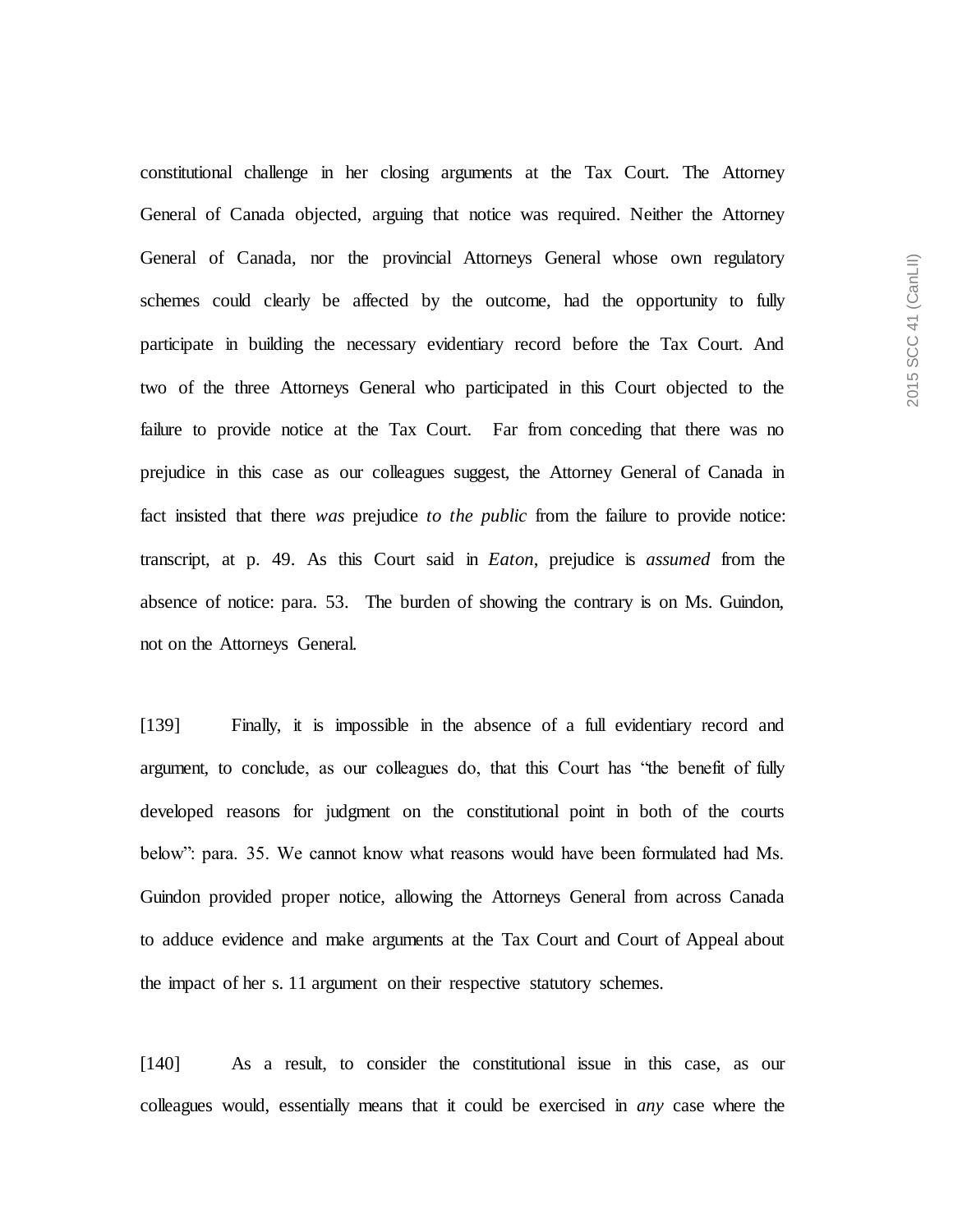Court is sufficiently attracted by the constitutional issue, notwithstanding the public importance of notice provisions, the wording of s. 19.2, and the binding precedent of *Eaton*. Ms. Guindon knew that the Attorney General of Canada had objected to her failure to file notice before the Tax Court when she made her closing argument, yet even in the Federal Court of Appeal, she failed to file the required notice. Essentially, she took the risk of gambling with public resources, rather than simply complying with plain statutory requirements. Entertaining her constitutional argument in these circumstances would sanction and encourage this tactic, allowing for the genuine possibility that cases would wind their way through the process, only to be rejected at this Court because the record is inadequate. While our colleagues focus on the judicial resources that went into *this* case, we are concerned about the resources that would be wasted in the many cases that follow. A narrower discretion not only better responds to the mandatory language of the statute and the purpose of notice provisions, it also sends a clear message not to waste resources by gambling on the beneficence of this Court.

[141] Accordingly, in the absence of giving the Attorneys General the required notice to enable them, if they so choose, to present evidence and arguments, Bédard J. should not have addressed the constitutionality of s. 163.2 of the *Income Tax Act*. This Court too, in accordance with its precedent in *Eaton* and in the absence of any exceptional circumstance*s,* should refrain from entertaining the issue.

[142] We would dismiss the appeal with costs throughout.